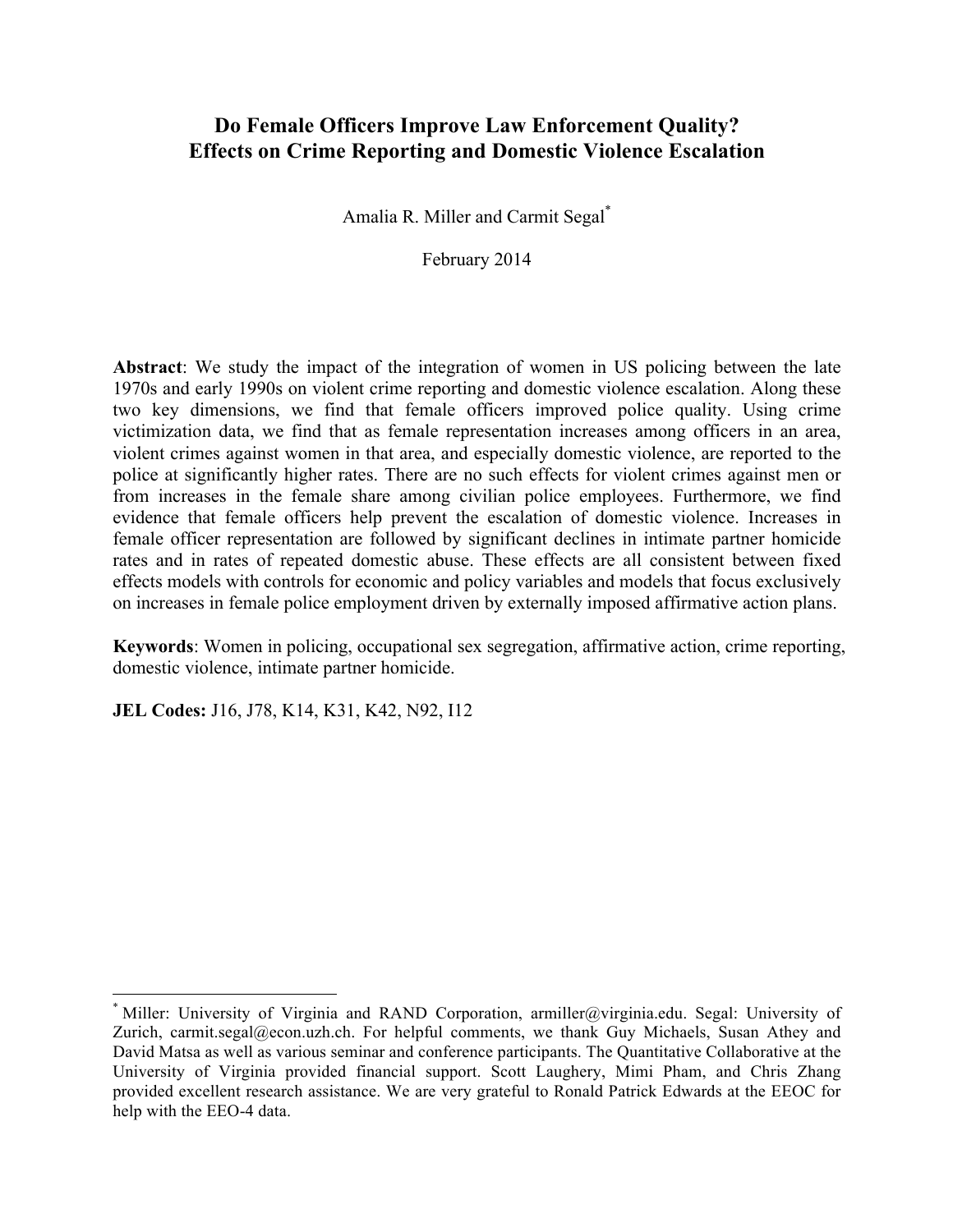*"I definitely think they need more female officers and every crime scene should have a female officer. Not to be left alone with a male officer. … It's all about the approach by the police."*

- Female assault victim quoted in Spohn and Tellis (2012; p. 400).

## **1. Introduction**

Although law enforcement remains a male-dominated occupation, a dramatic and lasting demographic shift occurred between the late 1970s and the early 1990s. Over this period, the share of female officers in major US police departments nearly tripled from 3.4% to 10.1%. This increase in female representation in law enforcement occurred in the wake of the landmark 1964 Civil Rights Act, which prohibited sex discrimination in employment, and during a period in which women increased their labor market participation and newly entered several nontraditional occupations (Goldin 2006; Blau, Brummund, and Liu 2012).

Even against this backdrop of female progress, women's integration in law enforcement was remarkable. The occupation imposes physical and emotional demands on workers and is strongly associated with masculine traits of power, protection and authority. As a result, the employment of female officers has been controversial from the start (Martin and Jurik 2007). Opponents point to the fact that women are, on average, smaller and weaker than men to argue that they are less capable at policing. They also argue that incorporating female officers in a department undermines unit cohesion and makes male officers less productive. The strongest opposition to increasing female representation is directed at cases in which it is achieved through the enforcement of anti-discrimination laws and implementation of affirmative action (AA) plans.

<sup>&</sup>lt;sup>1</sup> According to data in the Uniform Crime Reports (United States Department of Justice 2009), the average female officer share among county and municipal police departments with over 100 officers increased from 3.4% in 1976 to 10.1% in 1994. Subsequent growth was much slower; by 2011, women represented on average only 11.1% of officers at such departments (United States Department of Justice 2011). Table 1 reports female officer shares in our estimation samples.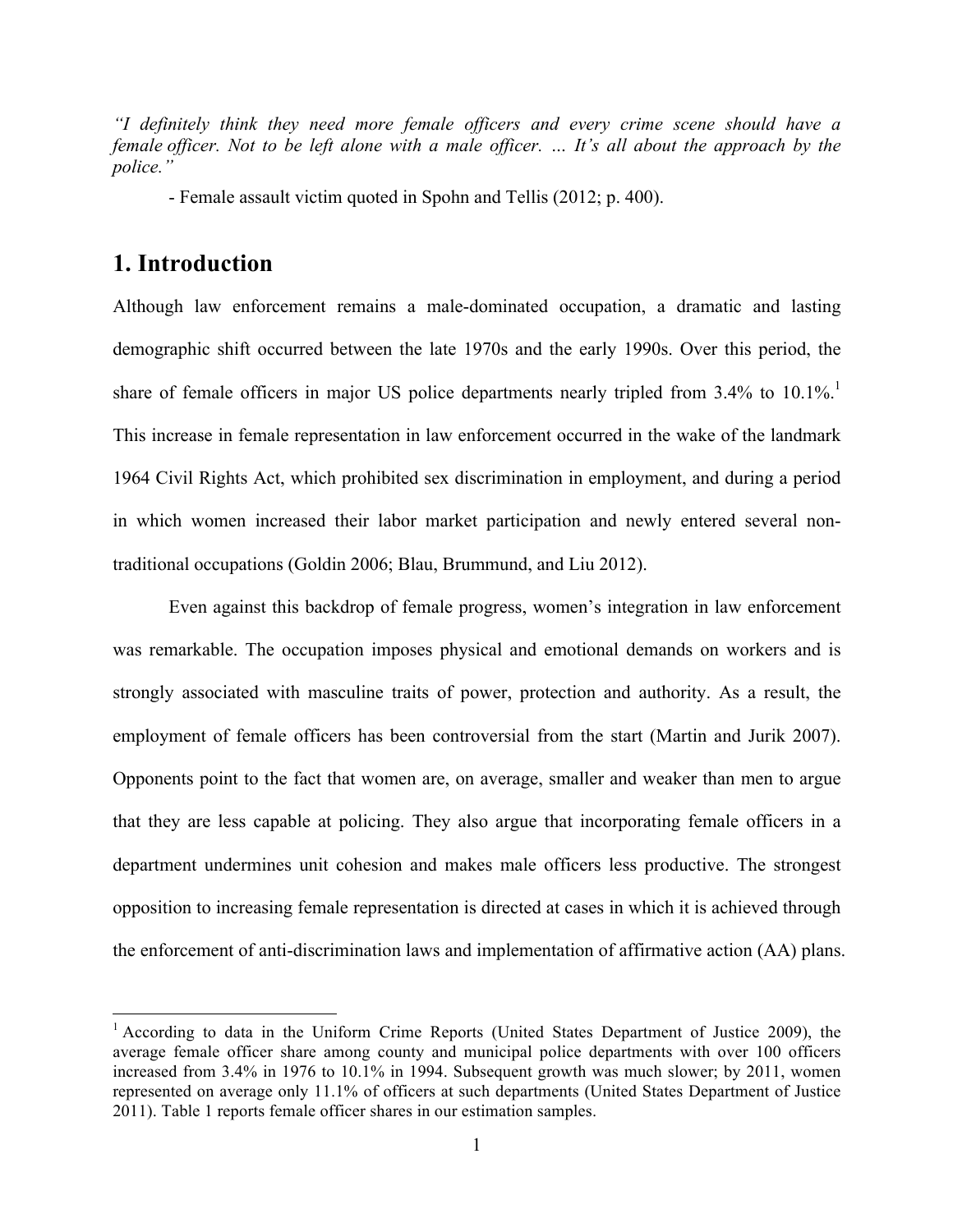In those cases, the particular concern is that departments respond to external pressures to include women by lowering standards for female applicants, which lowers average officer quality and can itself lead to resentment and conflict among officers. Early proponents of female officers argued that population-wide sex differences were not relevant to the select sample of individuals who sought work in law enforcement and emphasized areas of similarity between the sexes. More recently, rather than arguing that female officers are equal substitutes for males, advocates for women in policing have argued that women make distinctive contributions to police production. In particular, advocates point to police interactions with female assault victims, and especially domestic violence victims, as domains in which female officers can be especially effective (Lonsway et al. 2003).<sup>2</sup>

This notion that increasing women's representation in local law enforcement helps other women in their area echoes political science theories of representative bureaucracy that increasing minority representation among civil servants helps the minority population (Keiser at el. 2002; Meier and Nicholson-Crotty 2006). It also echoes theories of improved role modeling from greater female representation in positions of authority (e.g., Athey, Avery and Zemsky 2000; Carrell, Page and West  $2010$ <sup>3</sup>. The notion is also reflected in arguments by organizations such as the National Organization for Women for promoting women's in positions of power in all spheres: economic, political, cultural, and within government bureaucracies. Their aim is not only to address past discrimination but to "effect change in these institutions from within."4

<sup>&</sup>lt;sup>2</sup> Female assault victims often prefer to interact with female officers (as in Spohn and Tellis 2012, quoted above). This preference may arise because they find it less difficult to disclose sensitive personal information to female, as opposed to male, officers. It may also reflect differences in how male and female officers interact with female victims (Buzawa and Buzawa 1996).<br><sup>3</sup> In our context, female officers may serve as role models of a sort for female assaults victims,

demonstrating to them that women need not be powerless.

<sup>&</sup>lt;sup>4</sup> Ouoted from the National Organization for Women's 1998 Declaration of Sentiments, online at <http://www.now.org/organization/conference/1998/vision98.html>.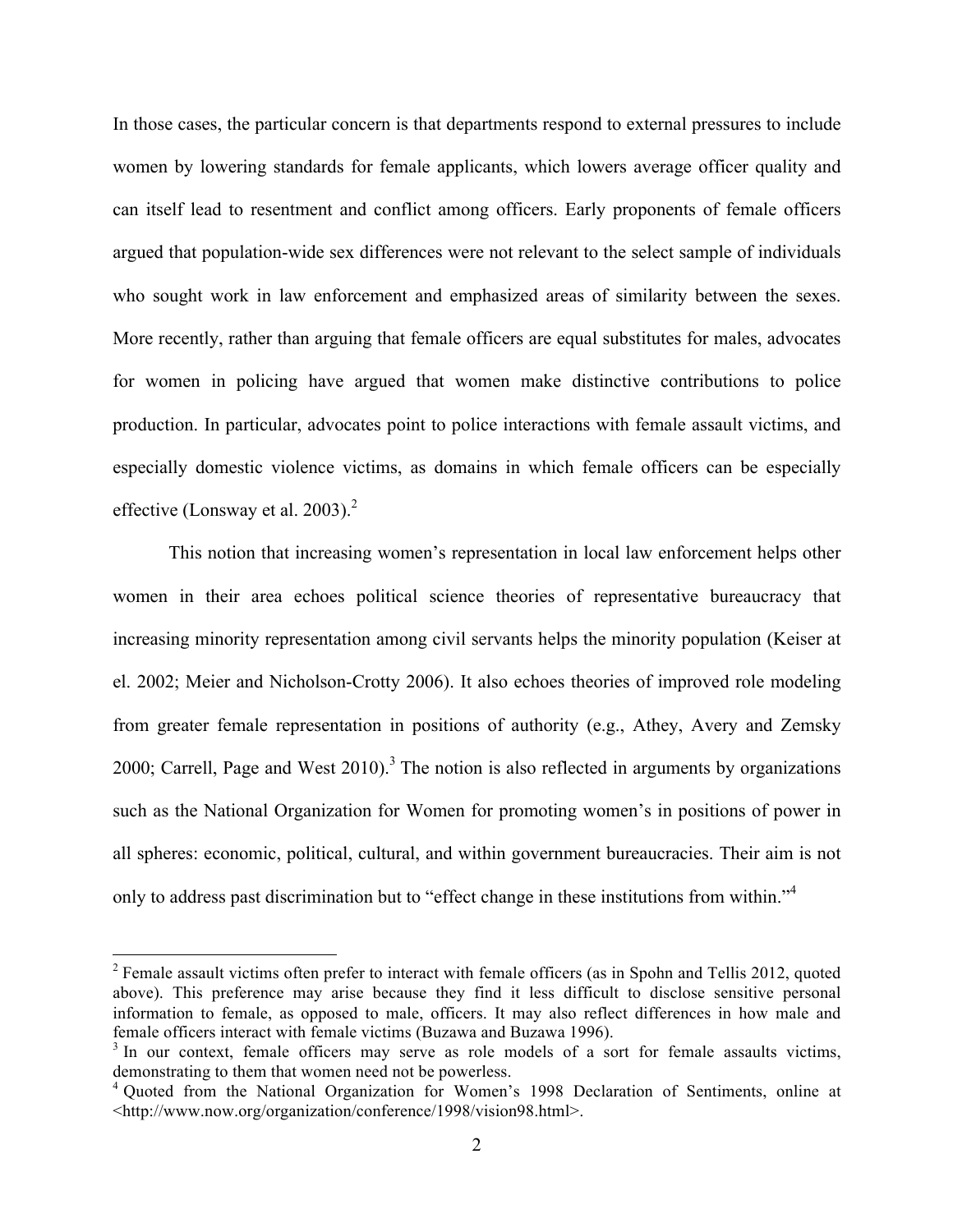This research addresses the controversy by providing empirical evidence on the effects of the integration of female officers between the 1970s and 1990s on the quality of local policing. Motivated by arguments about the potential advantages of female officers in handling violent crimes against women and domestic violence, we define our two primary quality measures as the rate at which these crimes are reported to police and the rate of escalation of domestic violence. In order to capture effects on overall officer quality and to detect tradeoffs between improving policing for different groups of victims, we also test for effects on other crimes and victims. Our estimation approach involves two phases. In the first, we study all changes in the female shares among police officers, while in the second we build on the results of Miller and Segal (2012) and focus on increases in female representation induced by externally imposed AA plans. Using these two approaches allows us to accomplish two goals. First, we can provide stronger causal evidence about the effects of female integration, and second, we can examine whether or not it matters how female integration is achieved.

Our analysis begins with a quality measure based on the rate at which crimes are reported to police. Because crime reporting is an essential input into the production of law enforcement services, underreporting of crimes is a major policy concern. In particular, violent crimes against women are thought to be severely underreported to police (Tjaden and Thoennes 2006) and increased reporting rates for these crimes is one of the key achievements cited by the White House in assessing progress on the issue since the 1994 Violence Against Women Act (VAWA; Title IV of the Violent Crime Control and Law Enforcement Act of 1994, Public Law 103-322).<sup>5</sup> Furthermore, crime reporting rates provide a gauge for the degree of trust that people in an area have in their local police and proxy for their assessment of police quality.

<sup>5</sup> See, for example the "Factsheet: The Violence Against Women Act" made available at http://www.whitehouse.gov/sites/default/files/docs/vawa\_factsheet.pdf (downloaded August 18, 2013) following the March 7, 2013 re-authorization of the Act.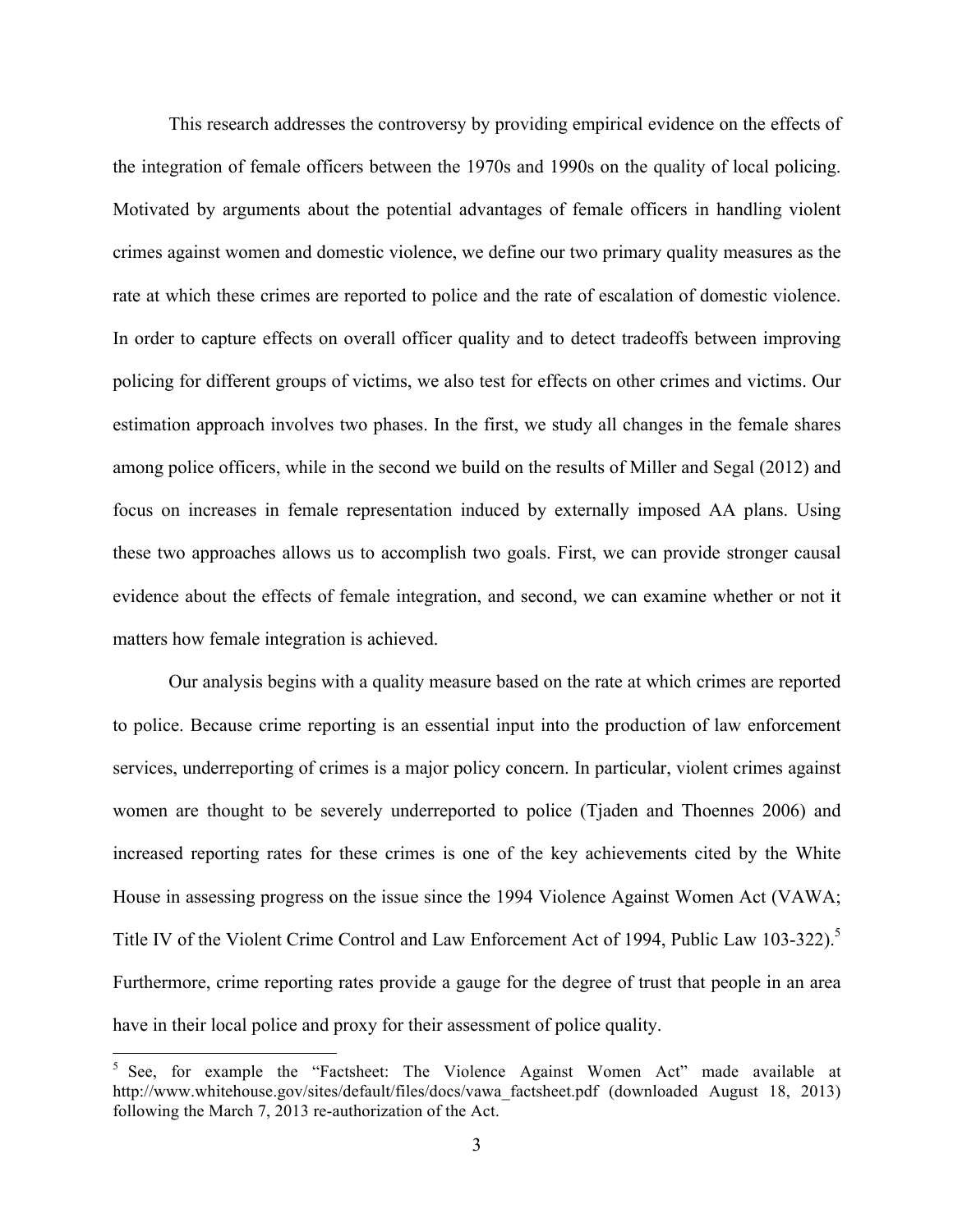Increased reporting of domestic violence and more effective police handling of reported cases should in turn reduce escalation rates of domestic violence. Crime incidence will decrease if potential offenders are deterred by their greater chances of incurring police involvement and criminal penalties or if direct police intervention in households with abuse changes the behavior of offenders or victims. However, because increased reporting will inflate official crime statistics for most crimes (and paradoxically appear to lower police quality), our crime rate measures are either based on direct victimization data or limited to homicides, where non-reporting is not a concern.<sup>6</sup> Specifically, we measure domestic violence escalation using intimate partner homicide rates and longitudinal victimization survey data on repeated incidents of domestic violence.

Our empirical analysis reveals that increasing the female share of officers improves the quality of policing for both of our primary quality measures. First, we find evidence that higher shares of female officers in an area increase the reporting rates of violent crimes against women in that area.7 Such effects are absent for male victims; there are also no increases in reporting arising from growth in the female share of civilian police employees.<sup>8</sup> Second, we find that increasing female officer representation prevents domestic violence escalation. Specifically, we find that higher local shares of female officers lower the probability of future domestic violence following incidents of abuse and reduce subsequent intimate partner homicide rates for female victims. We also find reductions of intimate partner homicide rates for male victims, as do

 $6$  The exception is in Appendix Table 6A, where the outcomes are rapes and assaults reported to police. Notwithstanding our concerns about reporting bias in police data, we consider these other outcomes for completeness.

 $<sup>7</sup>$  This finding is consonant with the result in Iyer et al. (2012) relating increased female political</sup> representation in India to higher rates (per population) of reported violent crimes against women.

<sup>&</sup>lt;sup>8</sup> To detect tradeoffs in improving policing for different groups of victims and to provide a wider range of quality measures, we also investigate the effects of female officer representation on the rates of assaults per population against female or male victims (measured using the victimization survey) and the rate of assaults and rapes per population reported to the police. As reported in Appendix Tables 5A and 6A, we find no significant effects. Limitations of these additional outcome measures are discussed in Section 5.2.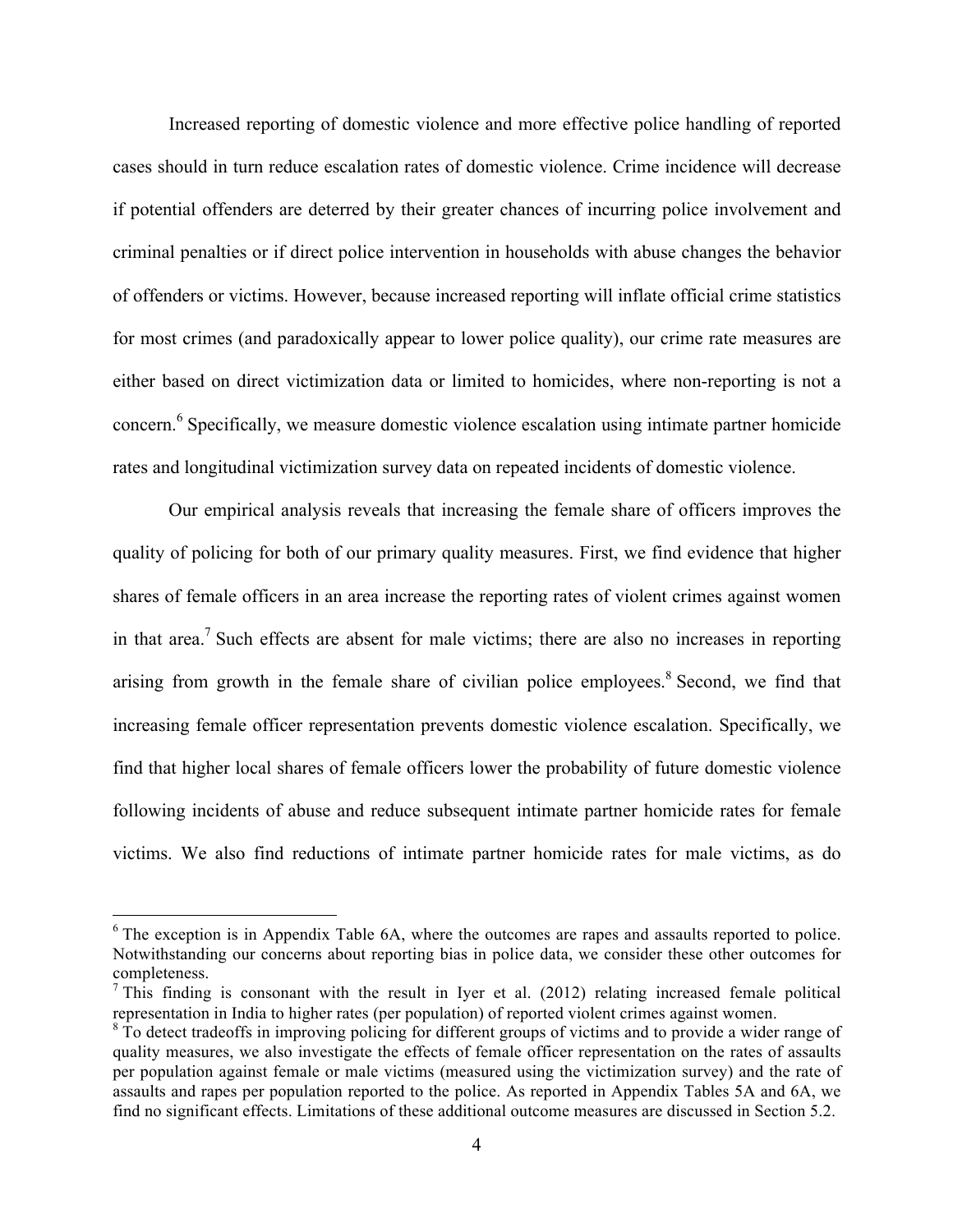studies of domestic violence policy changes (Iyengar 2009; Aizer and Dal Bó 2009). The literature attributes these effects for male victims to a reduction in the number of cases of battered women killing their abusers. All of our findings are consistent between the direct approach based on female employment shares and the approach based on AA exposure.

Our results contribute to the economics of crime literature on domestic violence by analyzing the role of police demographics and by introducing the novel outcome measures of crime reporting and repeated domestic abuse. Previous research considers the effects of policies mandating arrest (Iyengar 2009) or prosecution (Aizer and Dal Bó 2009) in domestic violence cases and the impact of states' adoption of unilateral divorce laws (Dee 2003; Stevenson and Wolfers 2006). Domestic violence rates are also shown to be elevated by higher gender pay gaps (Aizer 2010), higher unemployment rates (Tertilt and van den Berg 2012), and unexpected football losses (Card and Dahl 2011).

Outside of the issue of domestic violence, this paper also contributes to the literature on the effects of police staffing and policies on crime outcomes. Much of that literature focuses on the size of the police force to measure deterrence effects (Levitt 1997; McCrary and Chalfin 2013). Studies also evaluate particular innovations in police practice, such as the use of information technology (Garicano and Heaton 2010) and DNA databases (Doleac 2011). By studying the sex composition of the force, we consider an unexamined dimension of police staffing on crime outcomes. Our interest in the effects of changing police demographic characteristics is shared with studies that relate officer race and ethnicity to arrest rates for different demographic groups (e.g., Donohue and Levitt 2001; Antonovics and Knight 2009). However, unlike that literature, which is primarily concerned with relationships between officers and suspected offenders, this paper centers on interactions between police and victims. That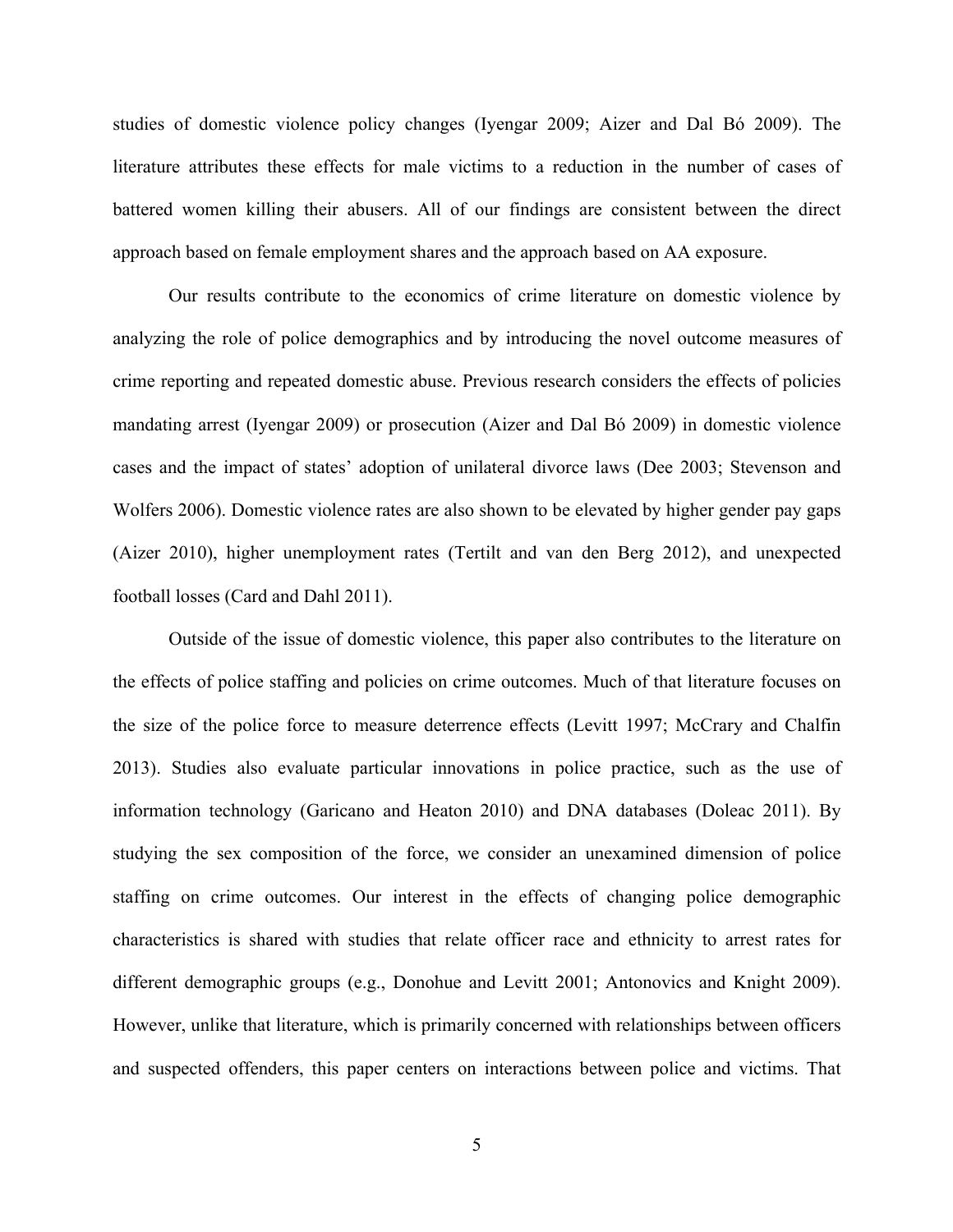literature also focuses on police behavior as the outcome of interest, while our outcomes are victim reporting behavior and crime rates.

Furthermore, in Section 6, we study exogenous variation in police demographics driven by employment discrimination litigation and find evidence of positive effects on policing quality. Previous studies of police diversity and crime outcomes that have used AA as a source of variation find mixed results. McCrary (2007) studies race and finds no effects on reported crime, arrest, or clearance rates. Lott (2000) associates increased diversity in sex or race with higher reported crime rates, but that study suffers from well-noted methodological problems.<sup>9</sup> Our paper is the first in the AA literature to examine reported and unreported crimes, to study reporting as an outcome, and to examine violent crimes against women and intimate partner violence.

Finally, by studying the impact of women's initial integration in policing, this research provides new insight into the economic and social effects of increasing female representation in a traditionally masculine occupation that involves power and authority in which women remain underrepresented. The finding that female representation in law enforcement has significant effects on policing quality expands on previous studies that document significant effects of female representation, whether achieved through quotas or driven by changes in market forces alone, in other traditionally masculine occupations, such as political leadership (Chattopadhyay and Duflo 2004; Iyer et al. 2012) and business leadership (Matsa and Miller 2011, 2012, 2013).

The next section provides background and describes hypothesized mechanisms. Section 3 discusses the main data sources. Section 4 presents the empirical approach and results from the analysis of female officers and crime reporting; Section 5 does the same for domestic violence escalation. Section 6 presents estimates of the effects of affirmative action. Section 7 concludes.

<sup>&</sup>lt;sup>9</sup> Specifically, the main outcome variable (crime rate) is included as a control variable in the first-stage regression that predicts police diversity. The results for female officers are statistically insignificant when this error is corrected; see footnote 22 in Lott (2000) and page 540 in Holzer and Neumark (2000).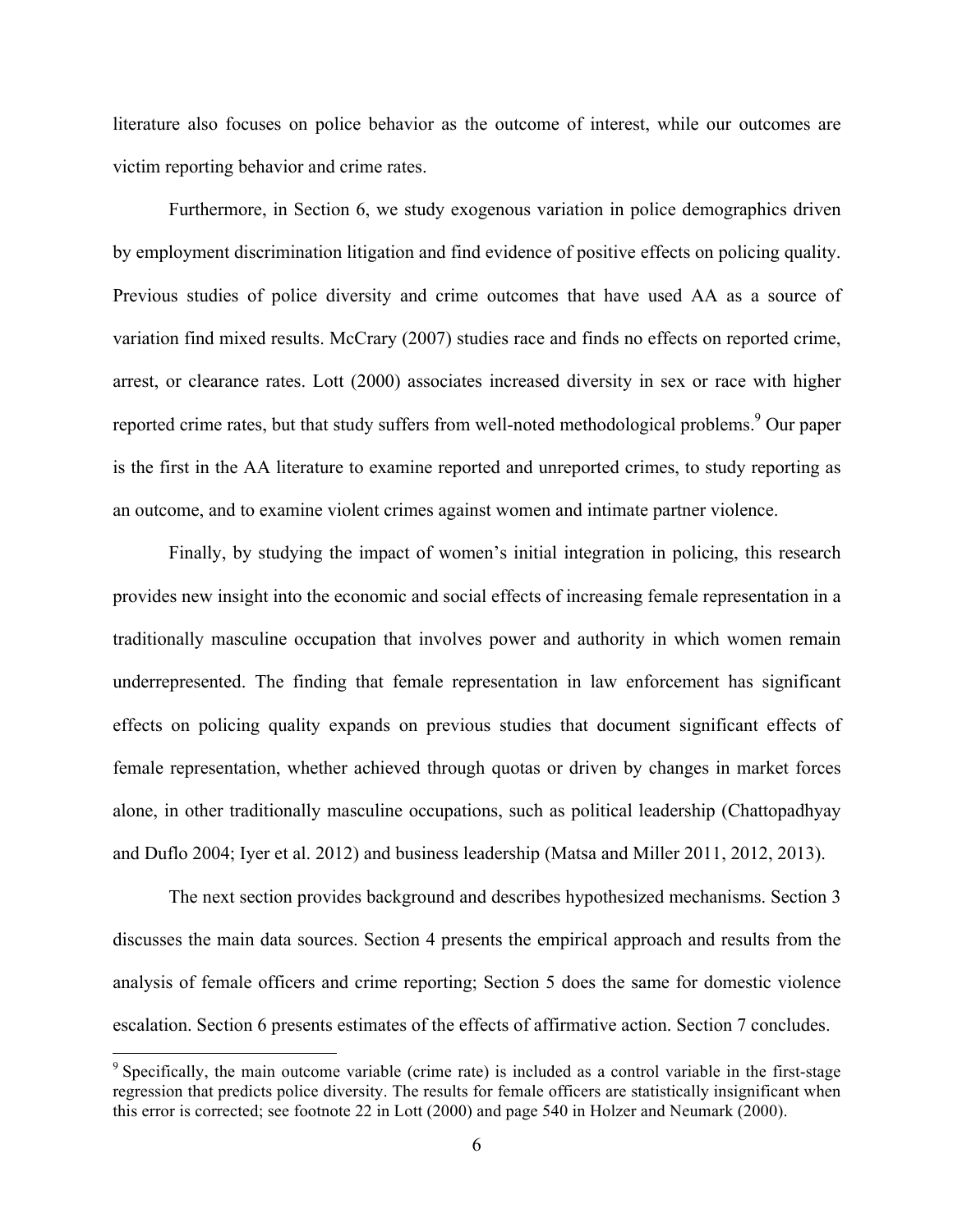## **2. Women in Policing: Background, Identification, and Hypotheses**

## **2.1 Initial Integration and Identifying Variation**

 

Through the 1960s, US local law enforcement officers were almost all male. A small number of female officers (or "policewomen") worked in certain departments, but even these select women operated in a limited functional sphere and were often segregated into designated Women's Bureaus.<sup>10</sup> They were granted less authority than male officers and were generally barred from patrol duties and opportunities for training and promotion (Martin and Jurik 2007).

Much of this occupational segregation can be explained by the relatively low supply of female police officers during the period. Female labor force participation was low overall and employed women were mainly concentrated in traditionally feminine occupations (Goldin 2002, 2006; Blau, Brummund, and Liu 2012). Law enforcement's masculine associations with power and authority, together with its physical and emotional demands and unpleasant and dangerous working conditions, were additional deterrents for most women. Nevertheless, even the low supply of potential female officers sometimes exceeded demand for their services, and capable women who sought to enter the profession often faced opposition from hiring departments and potential coworkers. The same stereotypes and beliefs about women's unsuitability for police work that suppressed labor supply created demand side obstacles as well.<sup>11</sup>

 $10$  Eisenberg (2009) characterizes the "policewoman" job at the Seattle Police Department in the 1950s as "social work with a gun and a badge" (p. 17), but also notes that policewomen were involved in a range of activities, such as making drunk-driving arrests, playing undercover roles in sex crime cases, and providing security for parades and celebrity appearances.

<sup>11</sup> Although pressures from market competition might be expected to eliminate discriminatory labor practices and correct biased perceptions in the private sector (Becker 1957), those pressures are weaker for the public sector workforce, and updating of beliefs may be slow if employers have little experience upon which to update their beliefs. Of course, even in the private sector and with unlimited experience, statistical discrimination can be self-reinforcing (and accurate on average) if employers have low expectations from female candidates and women under-invest in relevant (but untested) skills in response (Coate and Loury 1993). Market competition will also not eliminate discrimination when the source is coworker tastes, but will instead lead to segregation. In policing, male officers frequently resisted having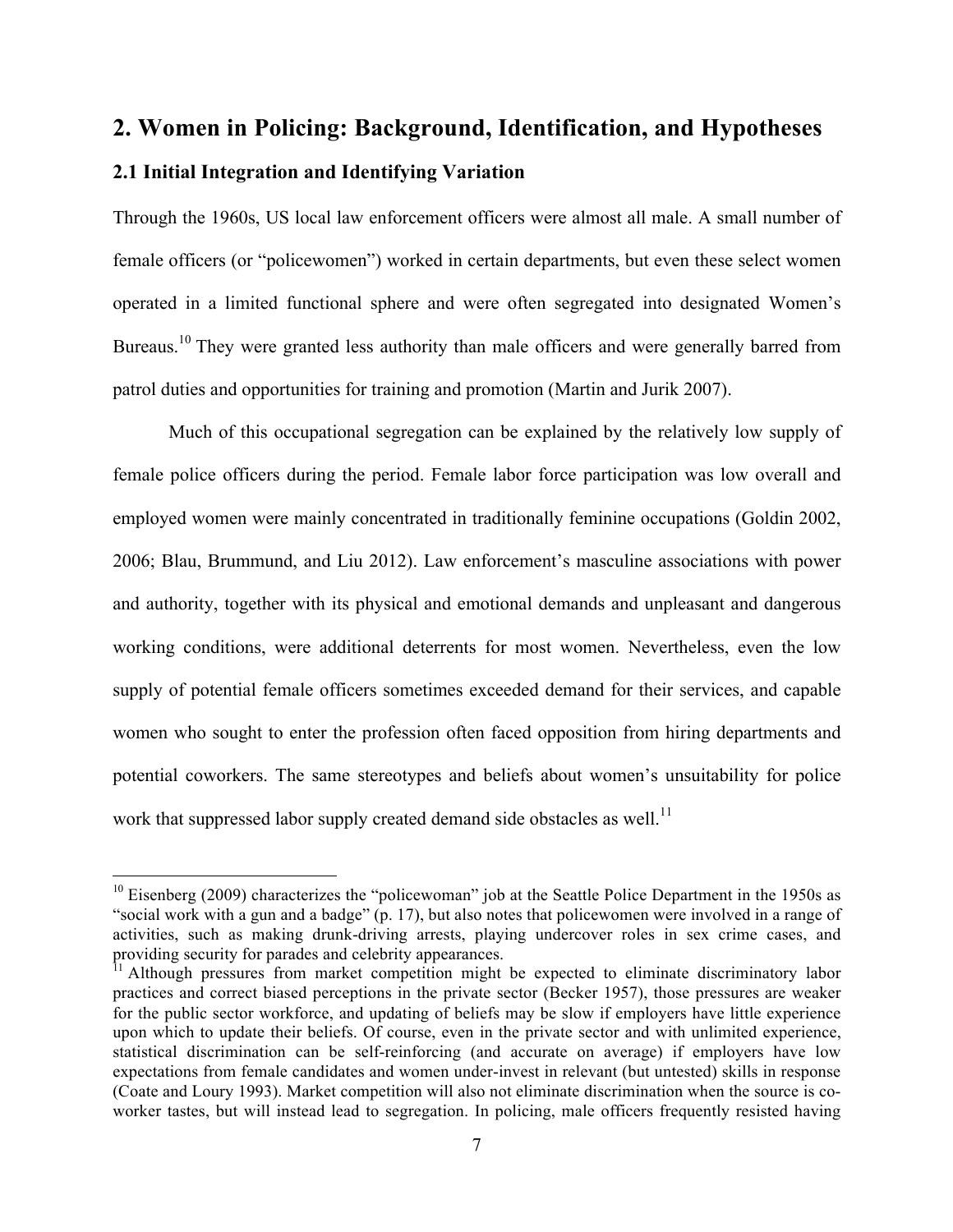Female integration in US law enforcement started in the 1970s. Our analysis starts in the late 1970s, when outcome data are first available, and runs through the early 1990s, before the major federal legislation on violence against women. During this period, the female share of sworn officers nearly tripled from 3.4% to 10.1%. One likely reason for the increase in female representation during our sample period is the shift in gender norms and attitudes that increased women's labor supply overall and especially in non-traditional occupations. National laws against employment discrimination likely also contributed. The 1963 Equal Pay Act banned pay differences based on sex, Title VII of the 1964 Civil Rights Act prohibited sex discrimination in employment, and the 1972 Equal Employment Opportunity Act extended the latter to cover government agencies. Court decisions clarified that these protections rendered illegal not only policies that explicitly treat the sexes differently, for example, by blocking women from patrol duties or promotion competitions, but also policies that have a disparate impact on women (and are not closely linked to job performance), such as height and weight standards for hiring (as in *Dothard v. Rawlinson* in 1977; or educational requirements, as in *Griggs v. Duke Power Co.* in 1971). Female representation in law enforcement was also advanced through federal incentives, such as the requirement in the 1973 Crime Control Act that departments have in place Equal Employment Opportunity programs to be eligible for funding.

The timing and extent of female integration varied across departments, which is what enables us to estimate its impact on crime reporting and domestic violence escalation after including location and year fixed effects.<sup>12</sup> We control for changing local factors, such as

<u> 1989 - Andrea San Andrea San Andrea San Andrea San Andrea San Andrea San Andrea San Andrea San Andrea San An</u>

female peers or commanding officers (Eisenberg 2009), possibly because a female presence would undermine or "pollute" (Goldin 2002) the masculinity and prestige of their occupation.

<sup>&</sup>lt;sup>12</sup> Anecdotal evidence suggests that the exact timing and depth of the integration of female officers was affected by random local shocks in the preferences of police or city leaders, the quality of female candidates, and by idiosyncratic catalyzing events, such as a 1968 scandal involving corrupt male vice detectives in Seattle (Eisenberg 2009; p. 55).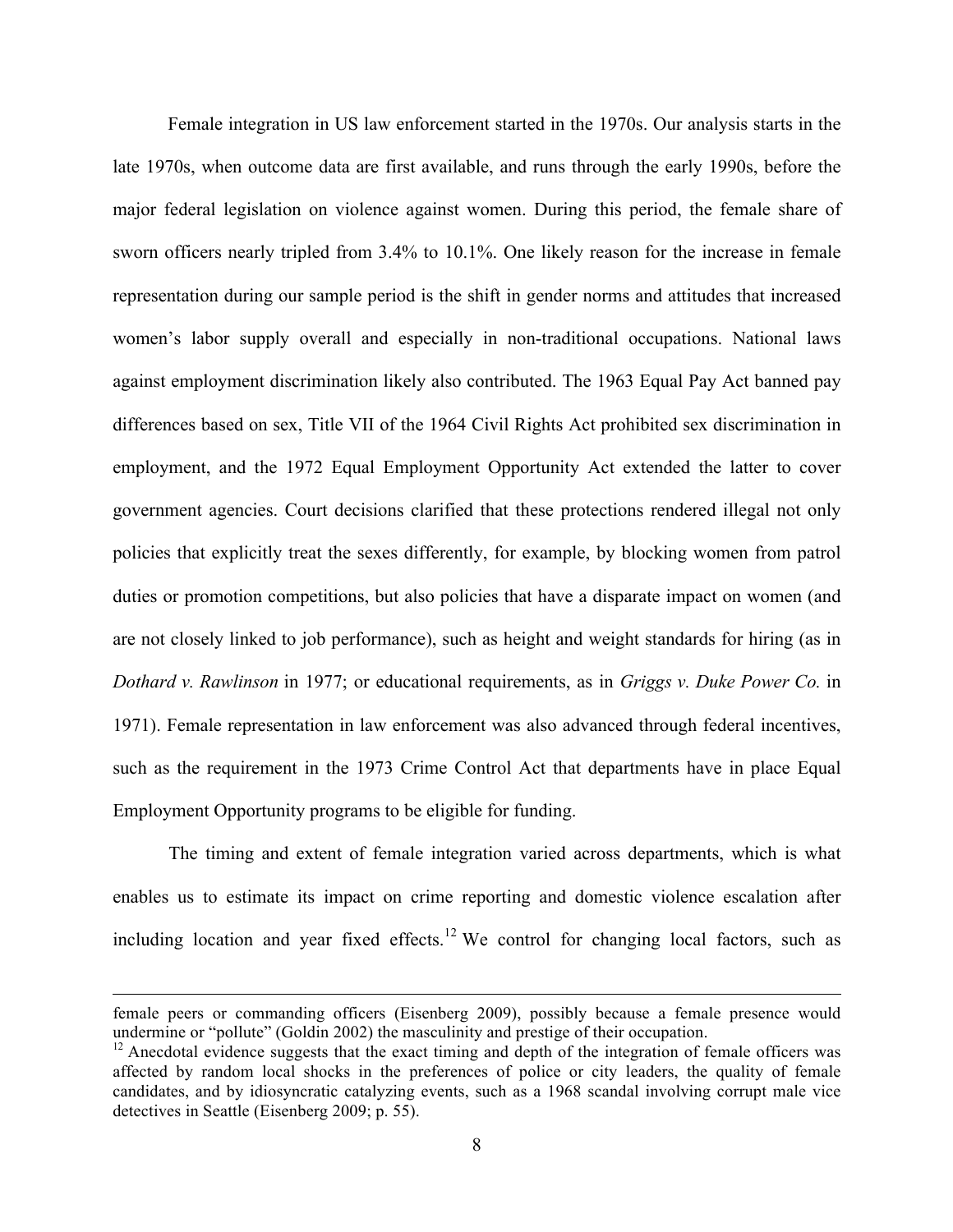increasing female empowerment and improving economic conditions, and for sub-national policy changes that may have coincided with female integration in law enforcement and also affected domestic violence reporting or escalation rates. In our preferred estimation approach for violent crime reporting rates, we compare changes between female and male victims. In Sections 4 and 5, we use falsification and robustness checks to verify that the remaining variation in female representation in our models is exogenous. In Section 6, we present estimates based on an alternative approach that exploits plausibly exogenous variation in female integration from externally imposed AA following employment discrimination cases against particular departments in different years.<sup>13</sup> Studying AA rather than female representation may yield more reliable estimates, but it also has its limitations. In particular, the estimates from AA-induced gains may have limited external validity for predicting effects of female representation outside of AA because the effects of increased female representation achieved specifically through AA may differ from the average effects from all causes. This could happen if AA departments were forced to hire less qualified women or if they faced more internal resistance from male officers. Hence, evidence from each of these approaches is informative in its own right and is an essential part of this study.

## **2.2 A Different Shade of Blue? Hypothesized Effects of Female Integration**

 

Debates about the role of women in policing, both scholarly and popular, frequently center on how ability differences between male and female officers affect their modes of interaction with suspected offenders. Opponents emphasize that women are smaller and physically weaker than

 $<sup>13</sup>$  The history of AA in policing and its proximate impact on employment outcomes is described in more</sup> detail in McCrary (2007) and Miller and Segal (2012), who show large increases in Black representation in law enforcement following these targeted interventions. Miller and Segal (2012) also find smaller, but still economically and statistically significant, incremental increases in female police employment in lower-ranked officer positions. For excellent summaries of the literature on the effects of AA on employment, see Donohue and Heckman (1991), Holzer and Neumark (2000).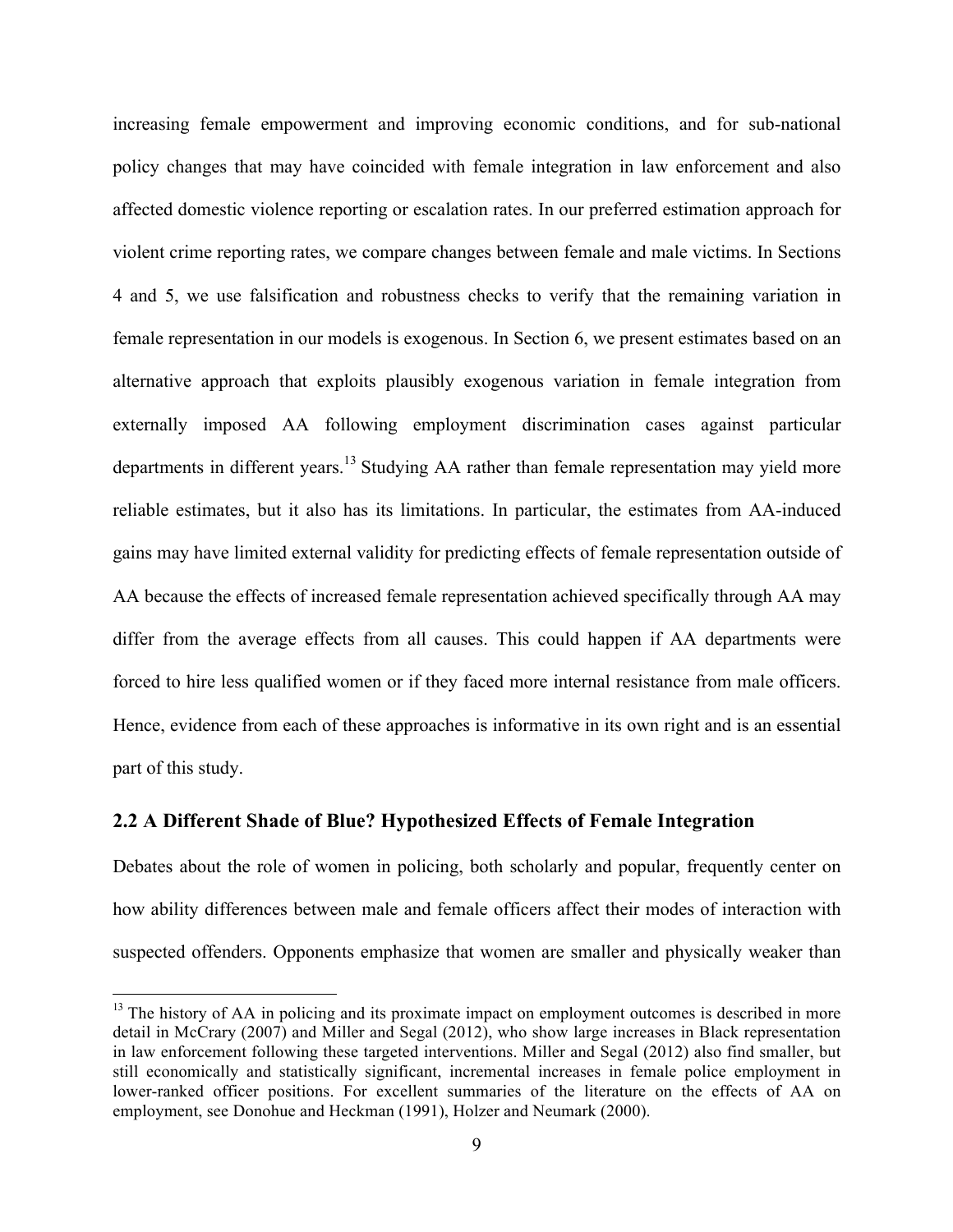men, while proponents argue that they tend to have better social and communication skills and are less likely to use force against civilians (for more detailed arguments and evidence, see Rabe-Hemp 2008). By contrast, this paper examines potential effects of gender differences in interactions not only with crime perpetrators *but also with their victims*. This sub-section describes two hypothesized mechanisms related to the interactions between officers and victims by which increases in female officer shares can improve policing outcomes for female assault victims and a third potential mechanism with ambiguous predictions for policing quality.

Our first hypothesized mechanism entails female officers employing a distinctive approach in their police work. Specifically, we consider the theory that female officers have different attitudes about violence against women in general and about domestic violence in particular and that they handle these cases differently than do male officers.<sup>14</sup> Sex differences in officers' attitudes regarding domestic violence were likely to have been especially important during the time period of our analysis because the criminal justice system, as a matter of policy, tended to minimize its importance. <sup>15</sup> Indeed, a major objective of the 1994 VAWA was "to encourage States, Indian tribal governments, and units of local government to treat domestic violence as a serious violation of criminal law" (Public Law 103-322, Section 2101(a)).

 $14$  Because of the high degree of non-random selection into policing (both self-selection and screening) and the pressures felt by many female officers to conform to the masculine police culture, it is unlikely that average sex differences in abilities or preferences in the general population (documented in large psychology and economics literatures, summarized in Croson and Gneezy 2009) will be mirrored exactly among officers. Nevertheless, some gender differences may persist, possibly because of differences in motivation for entering the profession: in a recent study, female recruits to the NYPD rated "the opportunity to help people" significantly higher than males did (Raganella and White 2004). <sup>15</sup> This was reflected, for example, in the fact that marital rape was not a crime in any state until 1975 and

in court decisions such as the 1989 Brooklyn state supreme court case in which Dong Lu Chen was sentenced to 5 years of probation after killing his wife (by smashing her skull with a hammer) because she had been sexually unfaithful. Police policy also reflected these attitudes. Police training manuals from this period contain guidelines for handling domestic violence cases with a minimal level of intervention (e.g., the 1968 manual for the International Association of Police Chiefs advises police officers that their "sole purpose" is to "preserve the peace" and they should attempt to "pacify [the] parties" and use arrest only as "a last resort" and the 1974 Oakland police department manual describes the role of the police as more of a "mediator and peacemaker" than enforcer of the law).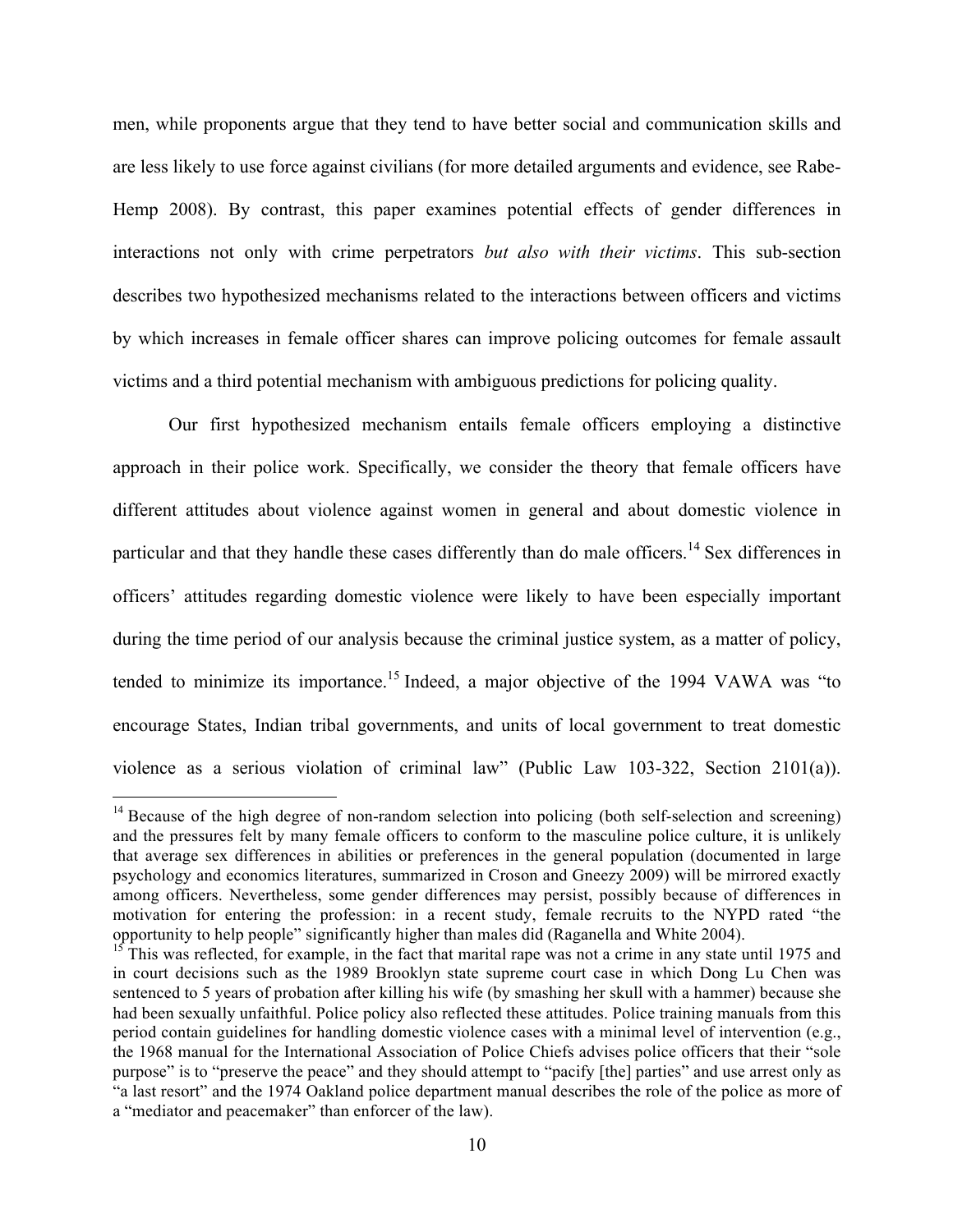Individual police officers often viewed domestic violence cases negatively and frequently failed to respond to domestic violence calls. Newmark, Harrell and Adams's (1995) evaluation of a successful officer training program in Texas found that, even after officers had been trained in how to handle domestic violence cases, 15% of surveyed domestic violence victims still reported that law enforcement had been called but never arrived.<sup>16</sup>

Although it is natural to imagine that female officers might react differently in these cases, the notion of a female policing style is controversial in the criminology literature. Some studies find evidence of gender differences in attitudes and behaviors among police officers, particularly relating to domestic violence. For example, Buzawa and Buzawa (1996) report that domestic violence victims describe female officers as "more understanding, showing more concern, and providing more information about legal rights and shelters" (p. 61). However, their review of the literature leads them to conclude that the evidence "tentatively supported the existence of attitudinal and behavioral differences" between male and female officers but that "this theory is still generally unproven by empirical research" (p. 61). More recent studies also report mixed evidence of gender differences among officers (Poteyeva and Sun 2009). A distinct feature of our study is that it measures the impact of female integration on departments, rather than comparing male and female officers in a department at a single point in time. This enables us to also capture any spillover effects that female officers have on the attitudes and behavior of their male coworkers (analogous to the effects on male colleagues of female judges in Boyd, Epstein and Martin 2010 and female corporate directors in Adams and Ferreira 2009).

Under this first mechanism, female representation can improve reporting rates *directly* by

<sup>&</sup>lt;sup>16</sup> In a well-known case, the San Jose police department was sued for the wrongful death of Ruth Bunnell, who was murdered by her husband: the police did not respond to her call for help, even though she had contacted the police 29 times in the prior year. Another widely publicized case was *Thurman v. City of Torrington*, brought by Tracey Thurman against the city police department in Torrington, Connecticut, after her abusive husband beat her almost to death in 1983.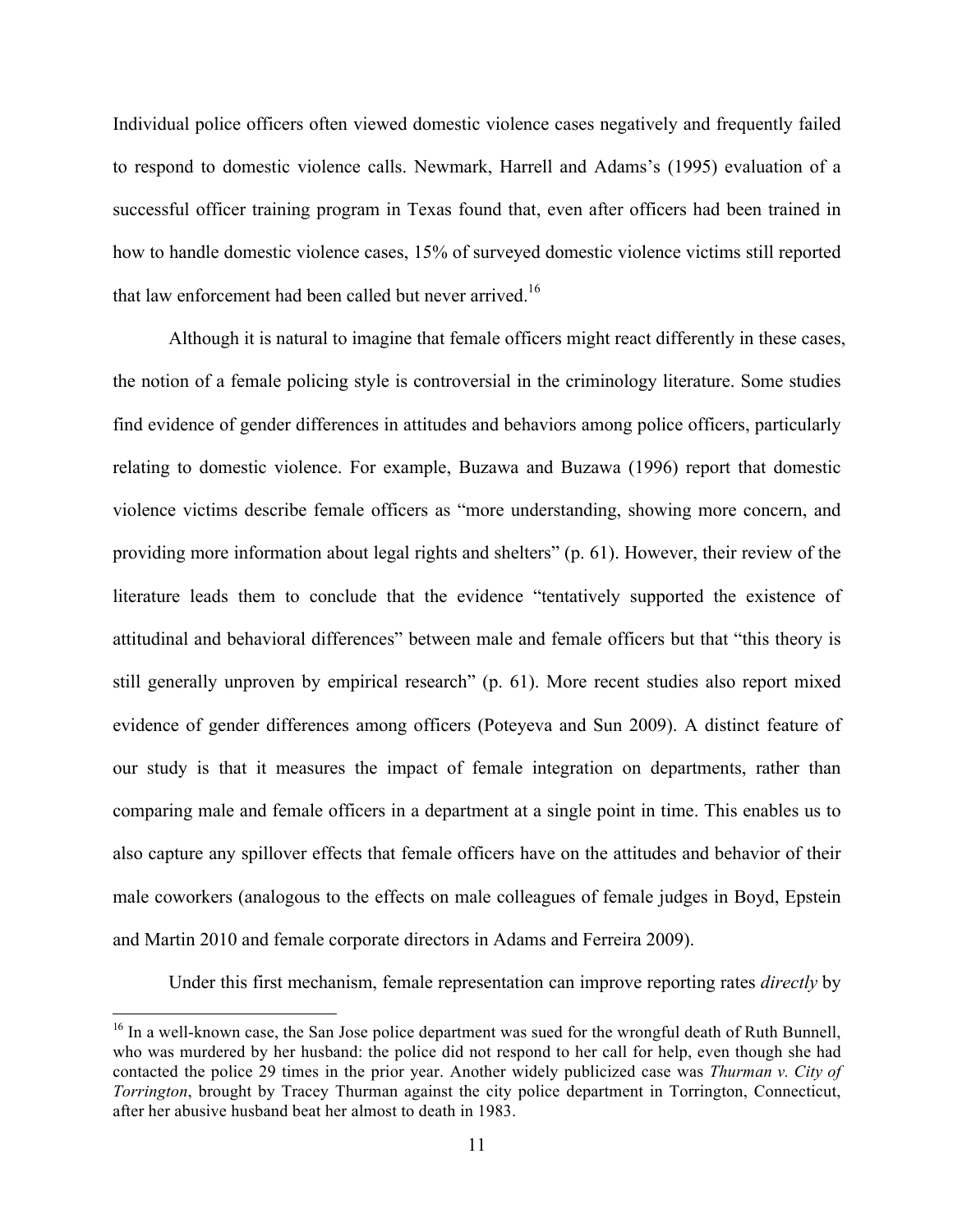increasing the likelihood that police respond to victims' requests for assistance and also *indirectly* by increasing the willingness of victims to contact police. This indirect effect is part of our second hypothesized mechanism, which is based on the behavior of crime victims.

Female victims of violent crimes often prefer to discuss the incidents with female rather than male officers (e.g., Jordan 2001).<sup>17</sup> This preference may be a reaction to differences in how male and female officers interact with them, but it can exist even if male and female officers have similar attitudes and behaviors. Openly discussing the sensitive and personal details of a violent crime incident may be especially difficult for female victims interacting with male officers. Female assault victims and male and female officers mention this preference in several interviews reported in Spohn and Tellis  $(2012)$ .<sup>18</sup>

Under these two mechanisms, female officers will increase the rates at which violent crimes against women are reported to police and the completeness of those reports. The increased frequency and depth of crime reporting, together with greater concern and action from police officers, should in turn reduce the likelihood of future violent crimes against women. There may be general deterrence effects that lower violence against women as this type of criminal activity becomes more likely to be punished. There may also be reductions in escalating violence for victims of domestic abuse if police interventions are effective or lead victims to

 $17$  Jordan (2001) also reports that women find forensic physical examinations less traumatic when the examiner is female. Outside of criminal investigations, there is also evidence of similar gender preferences in the medical context, in which female patients often prefer to receive their care (in general, and especially for obstetrics and gynecology) from female physicians (Reyes 2006).

<sup>&</sup>lt;sup>18</sup> The examples in Spohn and Tellis (2012) include the quote at the opening of this paper. Another victim said, "I don't feel like men are emotionally equipped to deal with this kind of thing. I don't see cops as being, I mean, I think they try to do the best they can, but they come off as abrasive and ask about your personal life. … I think a female officer would be more compassionate and would communicate in a more sensitive manner." (p. 391). One male officer in that study said, "The only part is that being a male [female victims] don't want to discuss every sexual act that happened … so I have to bring in a female." (p. 232). Female officers said, "Being a female, I think that they can relate to me and feel comfortable opening up" (p. 233) and "I think that it helps that I am a female in terms of dealing with the victims but it hurts when dealing with the suspect. … It helps being a soft-spoken female. I tell them I'm not there to judge…" (p. 224).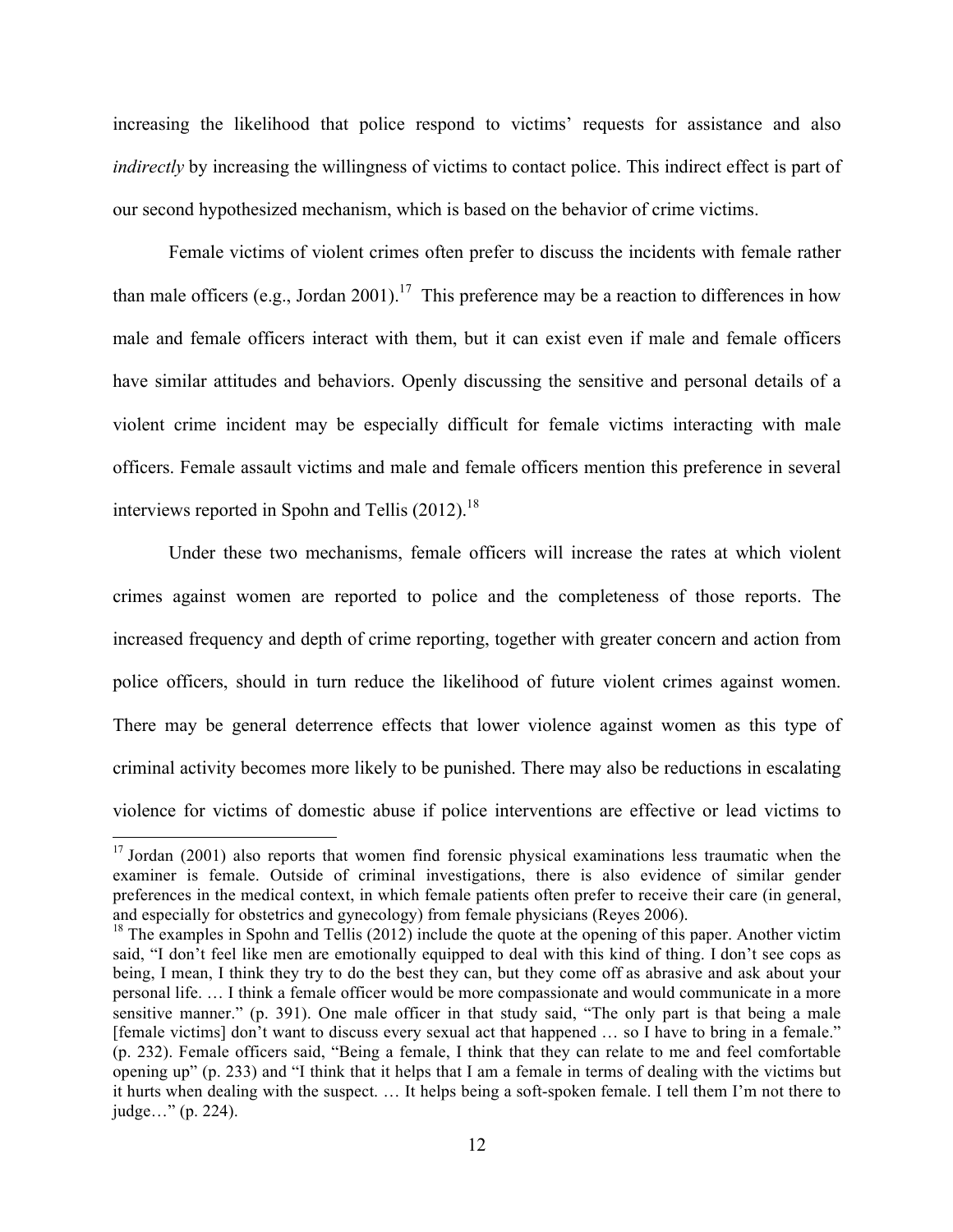receive other support services.

It is worth noting that the second mechanism relies on female victims' having some knowledge of the demographic composition of their local law enforcement. Women may learn about their local police through interactions, while reporting a crime or being interviewed as a witness or suspect, or through observation. The importance of direct interactions for inference about changes in female shares among officers suggests that the effect of female officers should be larger for crimes (such as domestic violence assaults) in which the same person is likely to be victimized repeatedly. In such cases, victims who report incidents to police learn about how the local police respond, and their decision to report subsequent incidents (and what information to provide to police) will likely be affected by the quality of their previous interactions. Nevertheless, even without previous direct interactions with police, women are generally aware of the sex mix around them (Castillo, Leo and Petrie 2013) and can observe increases in the female share of officers performing routine duties, such as patrolling and responding to complaints, in their area (Meier and Nicholson-Crotty 2006). Female officers may be especially noticeable because their presence is unusual in the male-dominated occupation.

Separate from these two gender-related mechanisms, female representation could also affect law enforcement quality by affecting average police officer quality. If departments had been hiring their best candidates through the 1970s regardless of gender, and they achieved female integration in the 1980s by lowering standards for female applicants, possibly because of external pressure, then average officer quality would drop as more women were hired. If, instead, integration resulted from greater supply of highly qualified female candidates, then average officer quality would weakly increase. Quality will also improve if female integration is achieved by removing discriminatory barriers that cause departments to reject women for less capable men.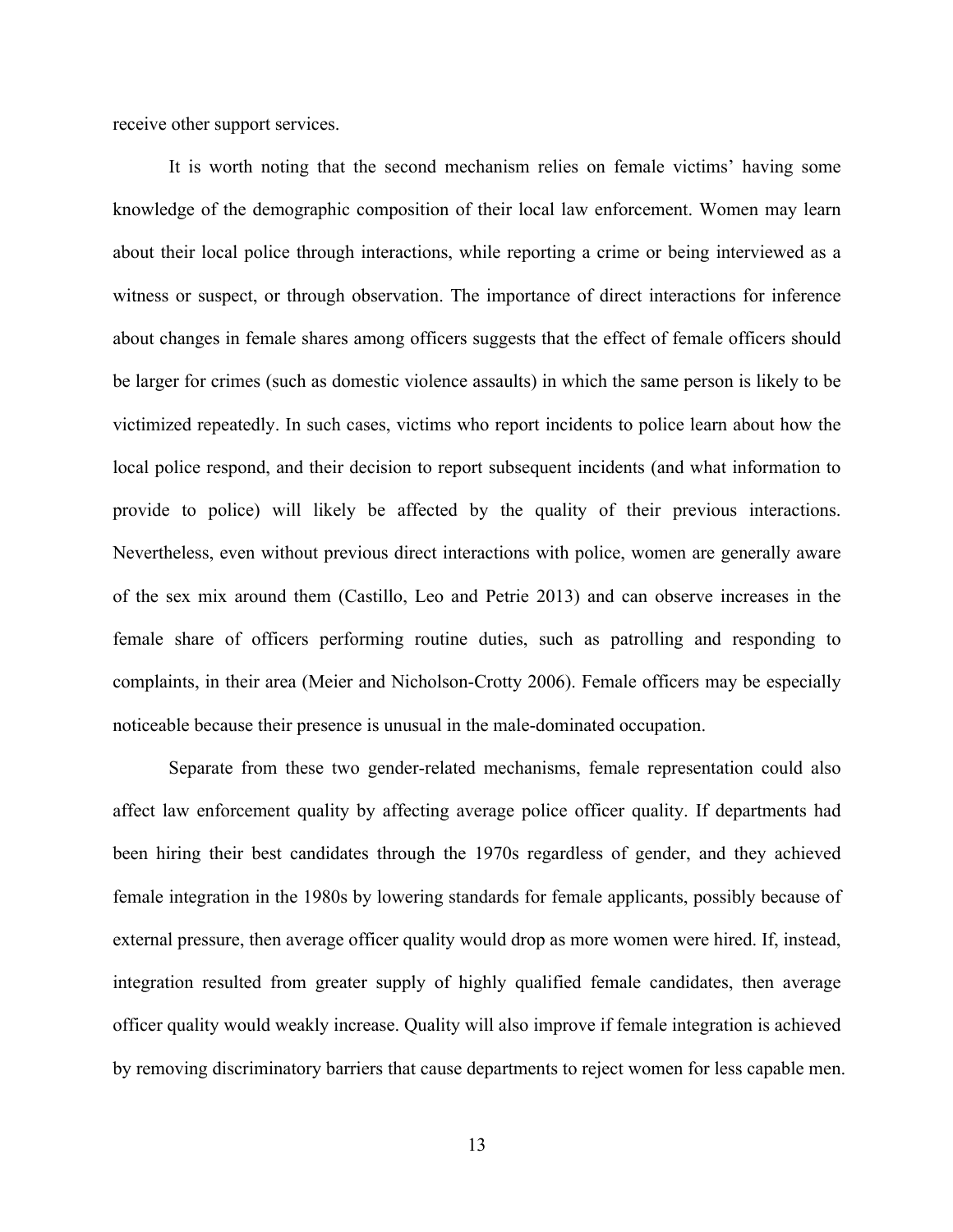Even if officer quality increases, however, ongoing sex discrimination and resistance from peers, supervisors, and subordinates can undermine the effectiveness of even highly talented female officers. This resistance may be especially problematic for women hired or promoted at departments with active affirmative action plans. Because of its different predicted impact on officer quality and potential effects on police morale, our analysis of AA in Section 6 may not be directly comparable to the analyses in Sections 4 and 5. Hence, we argue that both the direct and AA-based estimation approaches are independently informative.

Our empirical analysis is focused on testing the predictions of the first two sex-specific mechanisms that greater female representation will improve policing outcomes for violent crimes against women, and particularly for domestic violence, but will not affect outcomes for other crimes or victims. These predictions also align with the theory of representative bureaucracy in political science positing that demographic diversity among public sector employees (passive representation) shifts policy outcomes to benefit the minority group (active representation).<sup>19</sup> By contrast, the third mechanism about officer quality is not specifically related to gender and is compatible with either improvements or deteriorations in policing quality for female and male victims of violent crimes and other crimes. We accommodate this third possible mechanism, and the potential quality tradeoffs between victims, by also assessing quality outcomes for assaults against men and property crimes. However, without direct evidence on officer characteristics, we will not be able to directly study the third mechanism. Findings of positive effects that are limited to violence against women and domestic violence escalation will support the conclusion that first two mechanisms are present in our data, but will not be enough to definitively rule out changes in officer quality under the third mechanism.

<sup>&</sup>lt;sup>19</sup> See Keiser at el. (2002) for theoretical foundations and evidence on the link between active and passive sex representation in the educational sphere and Meier and Nicholson-Crotty (2006) for a summary and evidence in the case of female police officers and rape.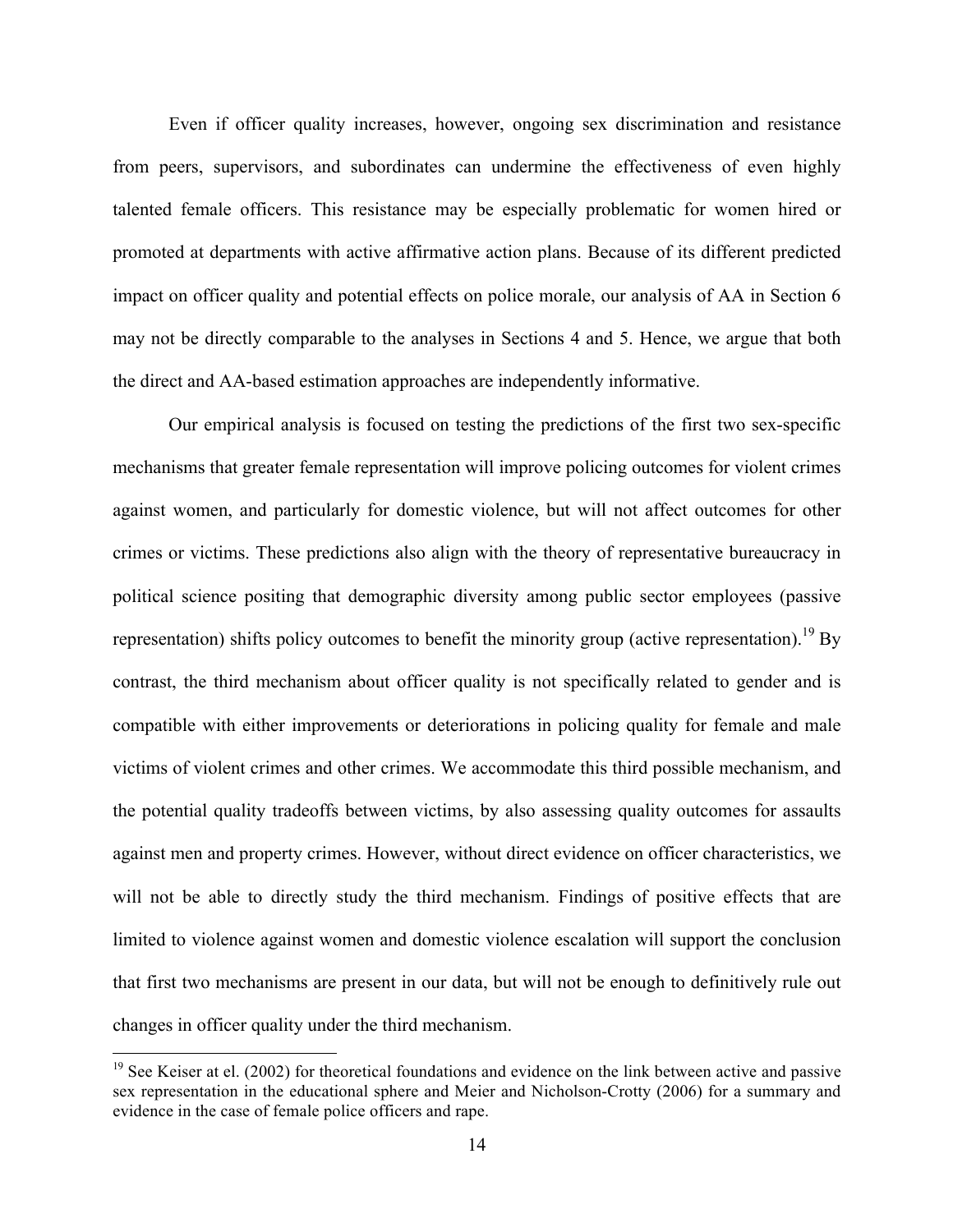## **3. Main Data Sources and Variables**

This section describes our data sources and procedures for constructing our two main outcome variables–crime reporting and intimate partner homicides–and our main explanatory variable for the female officer share. Summary statistics are reported in Table 1. The control variables, other outcomes, and AA data are described in the text as they appear in Sections 4 through 6.

## **3.1 Data on Crime Reporting**

 

Our data source for crime reporting is the National Crime Victimization Survey (NCVS), conducted by the Bureau of Justice Statistics (BJS) since 1973. Specifically, we use the NCVS files for the 40 largest MSAs in the country, available starting in 1979 (US Department of Justice, Bureau of Justice Statistics  $2007$ ).<sup>20</sup> This survey provides unique data on crime incidents, reported or unreported to police, on a nationally representative sample of about 40,000 to 50,000 housing units. Household members 12 and older are interviewed regarding crime incidents twice a year for 3 consecutive years. Participants are asked screening questions for possible crimes. Any question that elicits a positive response is followed by additional questions that gather details about the nature of the incident, including *whether it was reported to the police*. Crimes include both completed and attempted assault, robbery, purse snatching, pickpocketing, burglary, and theft. Changes to the survey in 1992, aimed at addressing complaints that the survey was not gathering complete information about sexual assaults and domestic violence, limit the comparability with later years, so we focus on crimes before  $1991<sup>21</sup>$  We focus on this earlier

 $20$  These data are publicly available to researchers through the National Archive of Criminal Justice Data (NACJD) at the Inter-university Consortium for Political and Social Research (ICPSR). Data are only for the core counties within each MSA.

<sup>&</sup>lt;sup>21</sup> Major changes to the survey included adding multiple questions and cues about crimes committed by family member, intimates and acquaintances and about rapes and sexual assaults as well as broadening the scope of covered sexual incidents (rape, attempted rape, verbal threats, unwanted sexual contact without force). See <http://www.icpsr.umich.edu/icpsrweb/NACJD/NCVS/redesign.jsp> and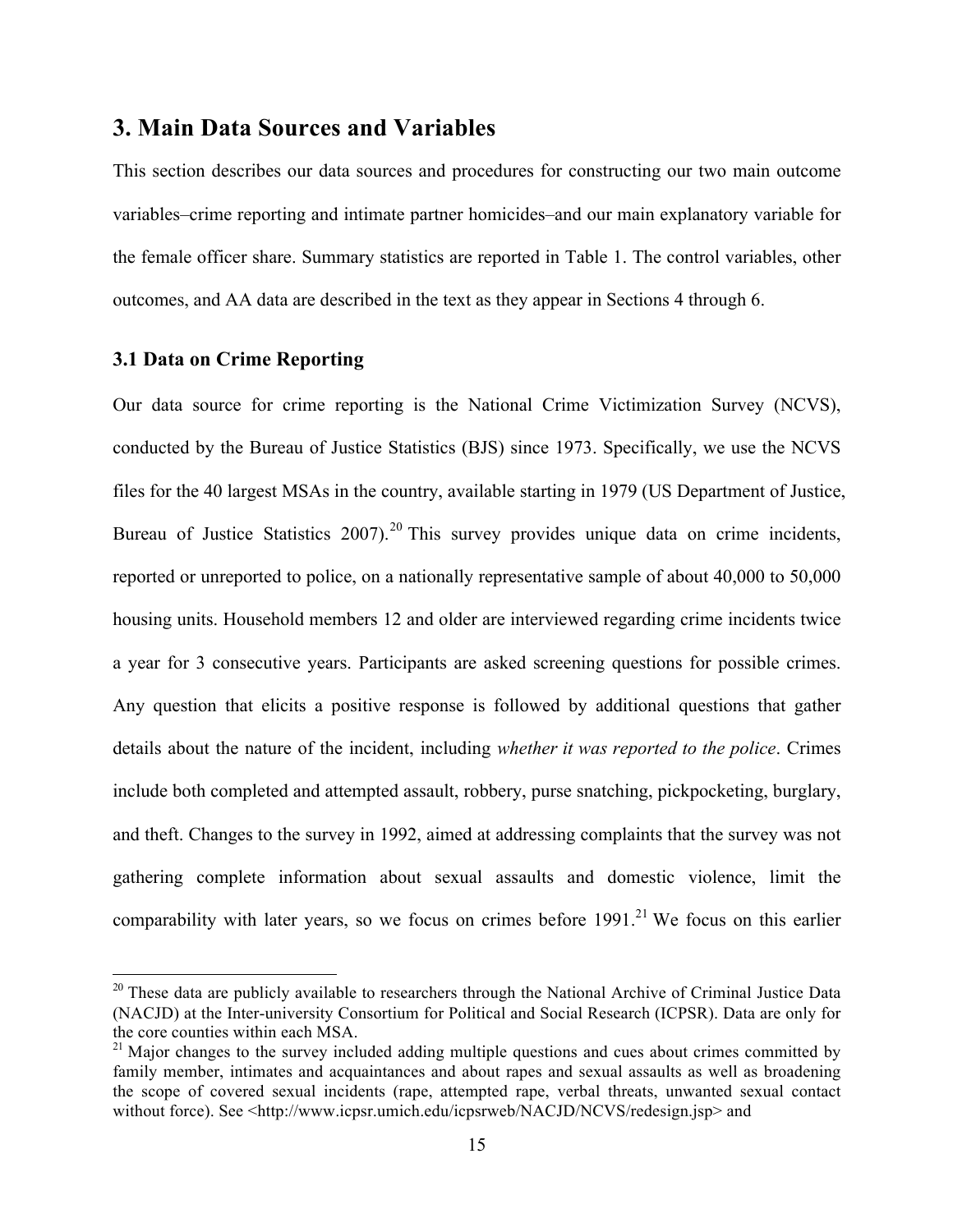period primarily because that is the period of the initial and more rapid growth in female police representation. It also predates the federal VAWA of 1994, the landmark policy on the topic that could affect our outcomes (other policy changes during our sample period are discussed in Section 4.1). The main limitation of focusing on this period, however, is that we are not able to consider reporting of rape and sexual assaults. Prior to the re-design, the NCVS contained no specific screening questions about sexual assaults (though respondents could offer information about rapes and attempted rapes in response to the general question about assaults).

Although victimization studies provide crucial information that is not available in police reports, crime may still be underreported in these surveys. In particular, scholars have noted the lower implied incidence rates of domestic violence in the NCVS as compared to the VAWA survey (Tjaden and Thoennes 2000) and argued that survey methods might be a cause. We are unable to explicitly account for this source of underreporting in our sample (lacking data, for example, about the sex of the interviewer or mode of interview). The estimated effects should properly be interpreted as reflecting incidents of the type that would be reported in the NCVS.

## **3.2 Data on Intimate Partner Homicides**

Data on homicides come from the Supplemental Homicide Reports (SHR) within the Uniform Crime Reporting (UCR) program (United States Department of Justice 2009). The main limitation of the UCR for measuring crime incidence is that only crimes reported to police are included.<sup>22</sup> This can lead to biased estimates for crimes with changing reporting rates, but should

<u> 1989 - Andrea San Andrea San Andrea San Andrea San Andrea San Andrea San Andrea San Andrea San Andrea San An</u>

<sup>&</sup>lt;http://www.bjs.gov/content/pub/pdf/ncsrqa.pdf> for more information about the break in the series in 1992 associated with the NCVS re-design.

 $22$  Another concern about UCR data relates to incomplete reporting by police. For example, as noted in Stevenson and Wolfers (2006), several states do not report any murders in some years. Our analysis excludes observations from states that report no murders for the entire state that year as we believe that these cases reflect missing data. They are Florida between 1988 and 1991; Rhode Island in 1977 and 1979; Maine in 1987; Kentucky in 1988; and Maine and Iowa in 1991.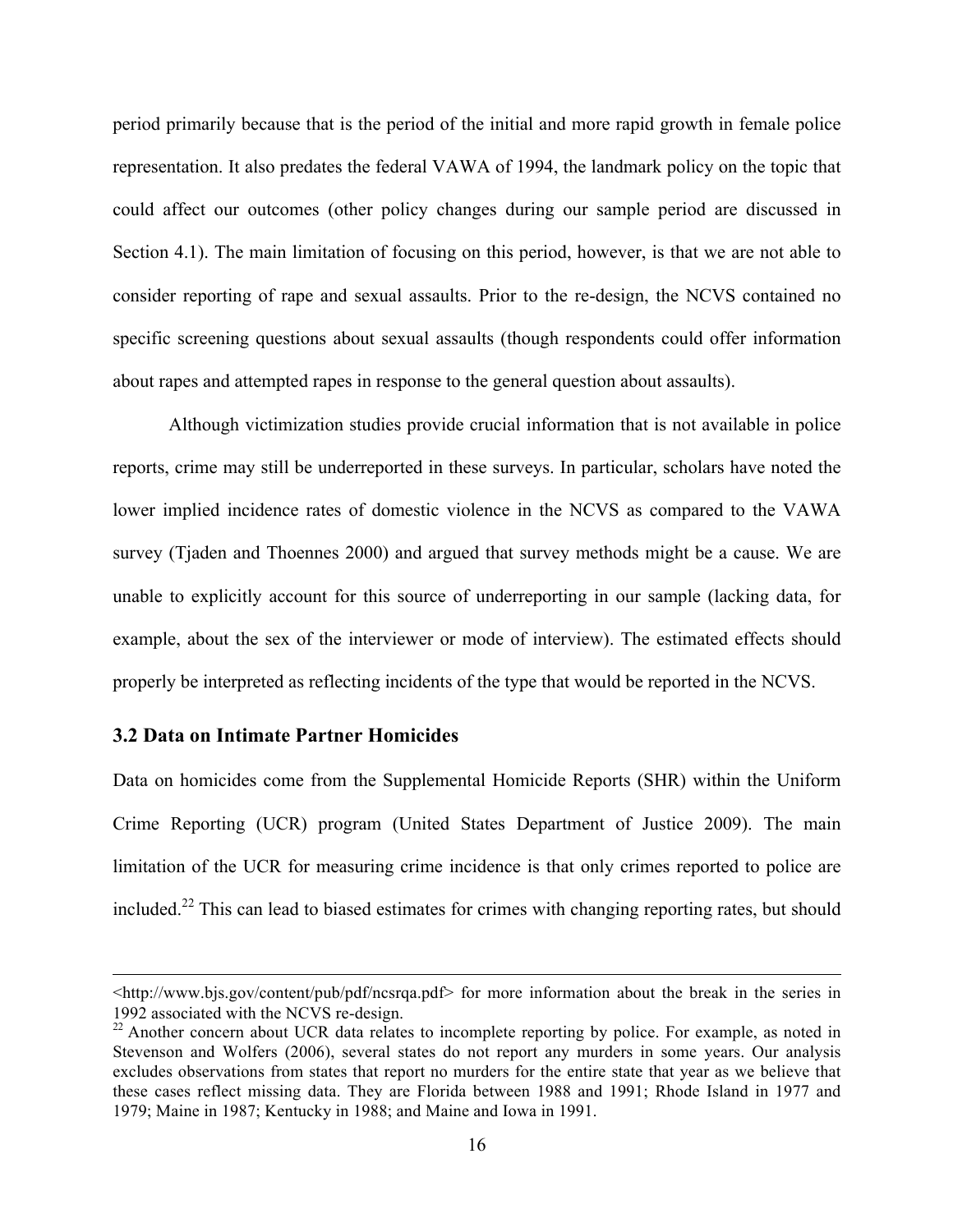not be a concern for homicides. Among homicides, we use information on the relationships between victims and offenders to identify intimate partner homicides (in which the victim was a current or former spouse, girlfriend or boyfriend of the offender).<sup>23</sup> The SHR include information on the relationships between victims and offenders starting in 1977. Because we are especially interested in the initial period of female integration, we use homicide data starting in 1977. However, to avoid potential confounding effects related to local policy changes in anticipation (or as a result) of the VAWA, we end the sample period in 1991. Because our model incorporates a one-year lag between domestic violence reporting and homicides, this end year is consistent with the end year of 1990 in the analysis of NCVS data on reporting rates.

Our main outcome variable is the county-year *IPHRate*, computed by dividing the intimate partner homicide (IPH) count for adult victims (age 18 or older or missing age) by the population in the county. Using the county (rather than state) as our main geographic unit allows us to examine relationships with the local shares of female officers. The county also provides a larger and more stable geographic unit than the police department's service area and is more comparable across locations and over time.<sup>24</sup> IPH is relatively rare and most counties report none in most years (87% of observations for male victims and 82% for female victims; Table 1). We reduce the share of observations with zero IPH deaths (to 40% for male victims and 24% for female victims) by restricting our estimation sample to the largest counties, with over 150,000 in population in every year of the sample period. This restriction also helps address the concern that

<sup>&</sup>lt;sup>23</sup> We exclude homosexual relationships from our definition of intimate partners. These homicides are rare in the data (between 3 and 5 cases per year nationally for female victims and 38 to 72 for male victims) and including them has negligible effects on the estimates. In cases with multiple victims, we use the relationship with the first victim (the only one in the data). For multiple offenders, we count the crime if there had been an intimate relationship between the victim and any of the offenders.

 $24$  Repeating the main IPH specifications at the police department level for the largest departments (serving populations above 75,000 in all years) also yields similar results for the OLS analysis in Section 5 and the IV analysis in Section 6 (Appendix Table 7A).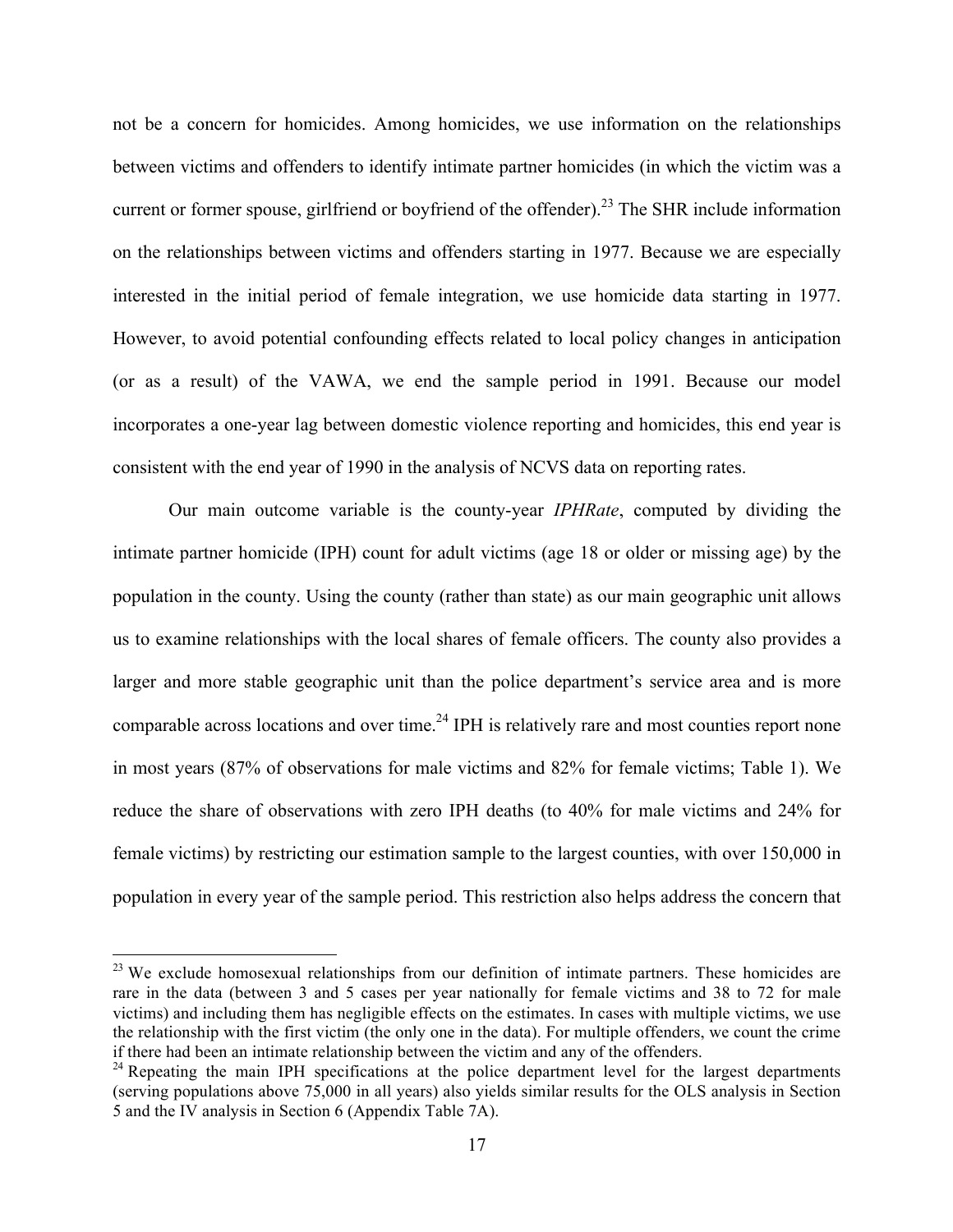our estimates might otherwise be unduly influenced by large fluctuations in IPH rates from small changes in IPH counts among small counties.<sup>25</sup> We also use the SHR data to compute the total number of *non-intimate partner* homicides by sex in each county-year, which we use as a control for overall violent crime rates in an expanded estimation model.

## **3.3 Data on Police Demographics**

Our primary data source for police employment information is the Law Enforcement Officers Killed or Assaulted (LEOKA) file within the UCR. This file contains counts of officers and civilians of each sex at each reporting police department. We create aggregate employment measures at the MSA-level for the reporting analysis and county level for the IPH analysis. Our key explanatory variable, *FemaleOfficerShare*, is the ratio of the weighted numbers of female officers to total officers, where we weight departments based on the size of the population they serve (a variable in the UCR).<sup>26</sup> This measure accounts for the fact that the departments within a geographical area that serve larger populations and have larger numbers of sworn officers are more likely to be the relevant departments for crime victims. For falsification checks, we also define the variable *FemaleCivilianShare* in an analogous manner using the weighted counts of civilian employees. In creating these measures, we noted a few outliers that are clearly data entry errors, and before aggregating the data, replaced them with interpolated values.<sup>27</sup>

Over the period of our analysis, the *FemaleOfficerShare* variable increases dramatically

 $25$  The results are also robust to alternative population cutoffs. For example, Column 1 of Appendix Table 3A reports estimates with a population threshold of 50,000 that are similar to the main estimates.

<sup>&</sup>lt;sup>26</sup> When different departments serve the same (city or county) population we first merge their data by summing the numbers of officers and civilians of each gender.

 $27$  The complete list is as follows. In 1977 and 1979, the number of female civilian employees reported for the NYPD is zero even though in the years before and after it is above 1,500. Also at the NYPD, the number of female officers is zero in 1979 even though it is 294 in the year before and 539 in the year after. In no other year in our sample period is there as large a change in the number of female officers that is then reversed. In the St. Louis Police Department in 1981, the number of female officers is reported as 358, which is more than 5 times as many as in the years before or after. In each of these cases, we replaced the suspect values with the average from the two adjacent years.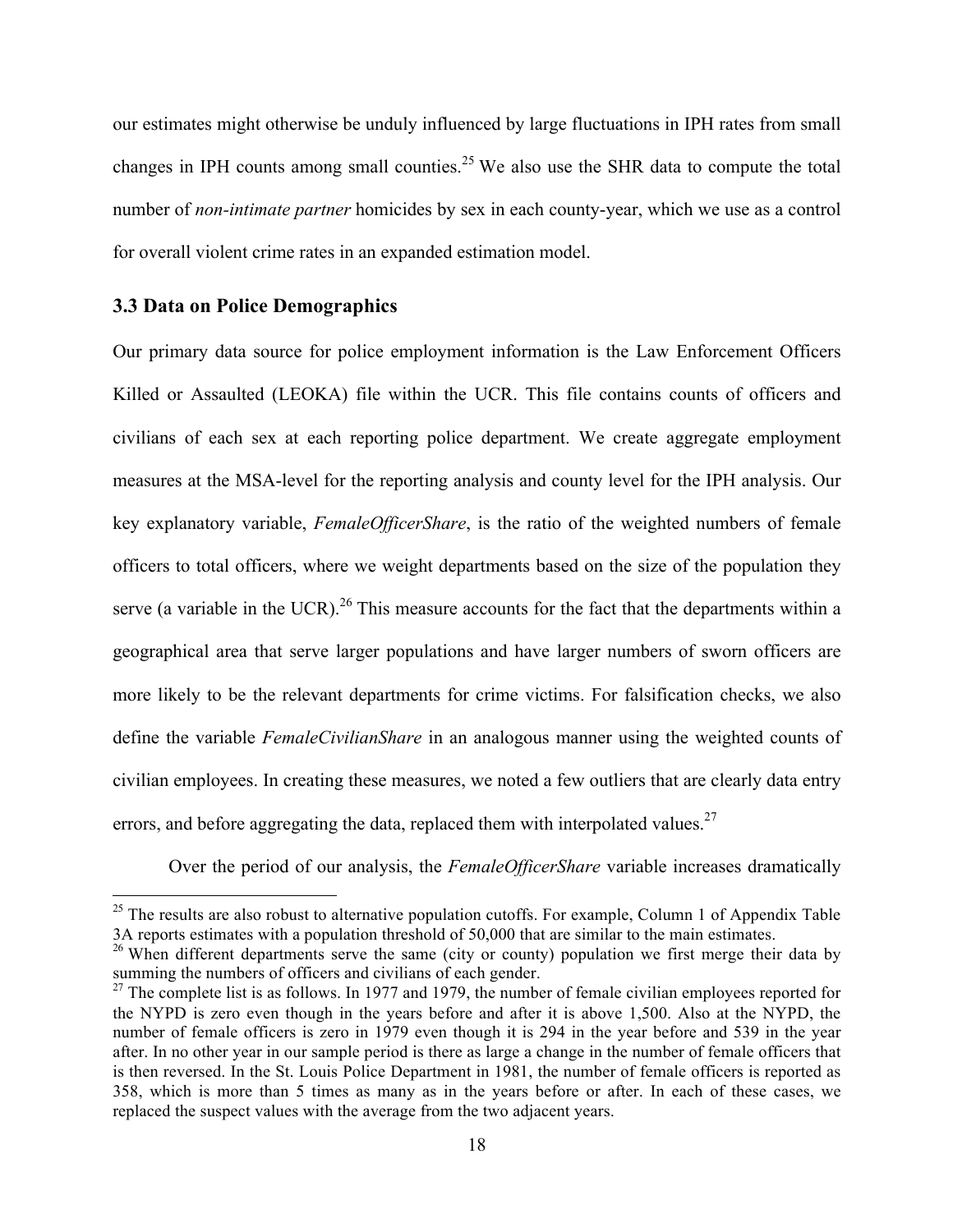in both estimation samples: going from 5% to 13% in the crime victimization sample and from 3% to 10% in the sample of large counties used for the IPH analysis (Table 1, Panel C). Nevertheless, the great majority of police officers are male throughout the sample period. For example, the female share of officers is under 27% across all county-year observations in the IPH sample and under 11% in 90% of observations. The estimates in this paper therefore reveal the effects of integrating female officers to a limited degree and are not likely to apply equally to increases in female officer shares to equal representation or beyond.

## **4. Effects of Female Officers on Crime Reporting**

Our first outcome variable is the rate at which violent crimes are reported to police. We test the prediction from the first two hypotheses in Section 2 that female officer shares will increase crime reporting by female, but not male, victims. We start with reporting because it captures a key input in the police production function and the trigger for intervention.<sup>28</sup> Reporting rates also proxy for the trust that victims have in police. Despite its importance, crime reporting has rarely been studied as an outcome in the economics literature.

### **4.1 Estimation and Results for Crime Reporting**

 

This section presents estimates of the effects of female officer representation on crime reporting rates from fixed effects models. Our empirical specification starts with the following form:

(1) *CrimeReported<sub>iit</sub>* =  $\beta_{SF}$ *FemaleOfficerShare<sub>it</sub></sub> +*  $\beta X_{ijt}$  *+*  $\alpha_i$  *+*  $\tau_t$  *+*  $\varepsilon_{ijt}$ 

The unit of observation is a crime incident and the outcome *CrimeReportedijt* is an indicator

 $28$  Buzawa and Buzawa (1996; pp. 76-77) argue that reporting of domestic violence to police was important even before the VAWA reforms, as it was associated with lower rates of future violence: they interpret this as evidence that even the "classic" police response helped reduce repeated victimization. We discuss escalation of domestic violence and repeated violence in the next section. More recent evidence on the importance of reporting is in Carrell and Hoekstra (2012), which finds benefits from reporting of domestic violence to authorities that extend to exposed children and their peers at school.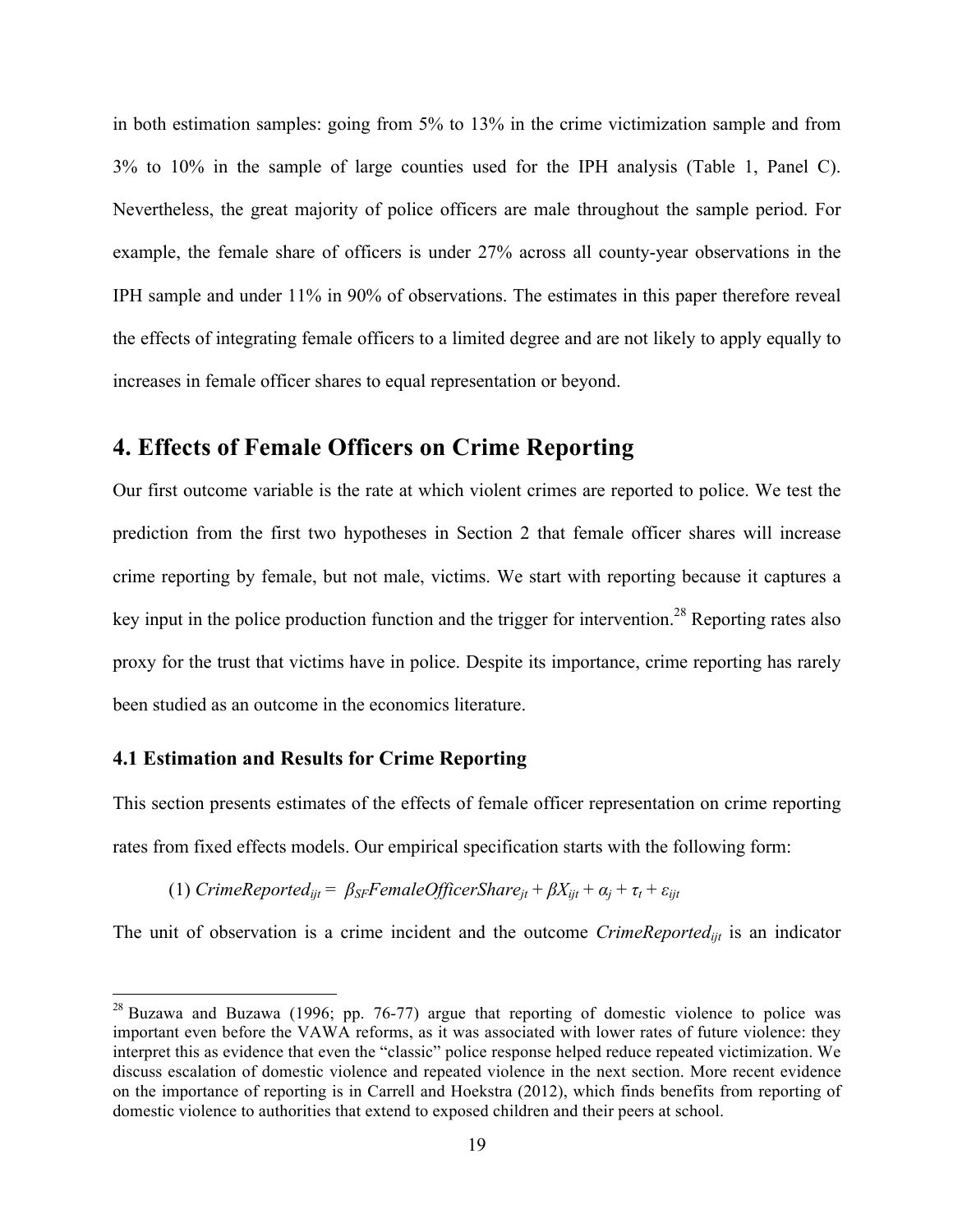variable set to 1 if crime *i*, committed in geographic area (MSA) *j* and year *t*, was reported to police. The main explanatory variable, *FemaleOfficerSharejt*, is the female share among officers in that locality and year;  $\alpha_i$  and  $\tau_t$  are fixed effects for MSA and year; and  $X_{ijt}$  is a set of controls for victim demographics, crime features and public policies. We estimate linear probability models using ordinary least squares and find that nearly all of the predicted values of the outcome fall within the range from zero to one. To allow for arbitrary serial correlation and correlated errors across victims within an MSA, we cluster standard errors at the MSA level.

Using a sample comprising all assaults against women, we first estimate the basic fixed effects model with no additional covariates in Column 1 of Table 2. The coefficient of 1.04 on *FemaleOfficerShare* indicates that each percentage point increase in female officer share in an MSA is associated with an equal percentage point increase in crime reporting by female assault victims in that MSA: a sizable increase in reporting when considered in absolute terms or relative to average reporting rates for female assault victims (49%; Table 1). In this table, as in the remaining tables in the paper, we only report estimates for the main variables of interest; tables with coefficients for all control variables can be found in Online Appendix B.

In Columns 2 to 4 of Table 2, we report estimates from models that add increasing sets of control variables. Our choice of controls is motivated by previous research on crime reporting and incidence of violence against women. The first factor we consider is women's educational and economic progress in an area, which could affect both female labor supply in policing and also domestic violence rates (Aizer 2010) and reporting decisions. Column 2 includes controls for female educational and labor market outcomes (mean earnings, the fraction employed, and average years of schooling) at the MSA level from the Current Population Surveys (CPS; King et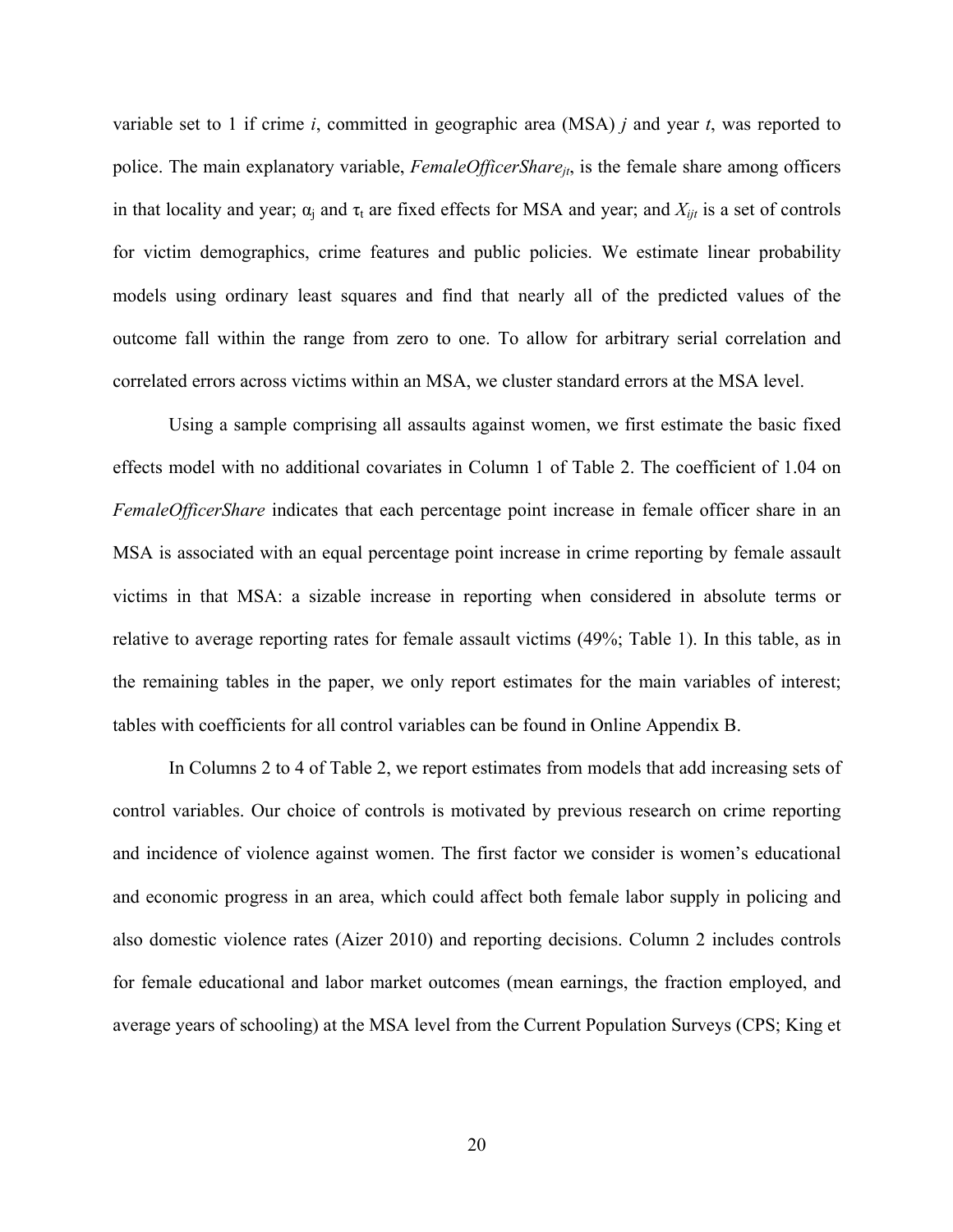al. 2010)<sup>29</sup> and controls for individual-level information about the victim's race (Black), ethnicity (Hispanic), and education (years of schooling and an indicator for missing values) from the NCVS. We also control for increasing female empowerment during the period using the female share of workers in non-traditional professional occupations, defined, as in Bailey, Hershbein and Miller (2012) to exclude nursing and teaching, at the MSA level. Another factor addressed in Column 2 is the potential correlation between female integration in law enforcement and state or local policy reforms aimed at improving police handling of violence against women. The landmark national policy on the issue, the 1994 VAWA, was enacted after our sample period and does not directly affect our estimates. However, earlier policy changes could have affected outcomes in our sample period, and are therefore included as controls. Specifically, we account for policies aimed at domestic violence or shown in the literature to have affected its incidence or severity: funds for police training awarded under the 1984 Family Violence Prevention Services Act (Newmark, Harrell and Adams 1995); a state-year level control for the generosity of welfare benefits based on the maximum AFDC payment to a single mother with two children (Nou and Timmins 2005); and state-year level controls for unilateral divorce laws (Dee 2003; Stevenson and Wolfers 2006), mandatory arrest laws (Iyengar 2009), and no-drop prosecution policies (Aizer and Dal Bó 2009).<sup>30</sup> Although several of these covariates are related to reporting rates, their inclusion reduces the main estimate by only a small amount.

Starting in Column 3, we categorize crime incidents based on the relationship between the victim and offender. We define the variable *Domestic* as an indicator for intimate partner

 $29$  When data are not available for the MSA we use the data for the state (weighted by county population in cases where the MSA includes counties from more than one state). We follow this procedure with other variables (such as policy reforms) that are only available (or defined) at the state level.

 $30$  Aizer and Dal Bó (2009) study the 50 largest cities in the US. Using their data, we coded each MSA (or county, in Section 5) as having a no-drop policy if any city within that MSA had one. We assigned values of zero for cities not included in Aizer and Dal Bó (2009).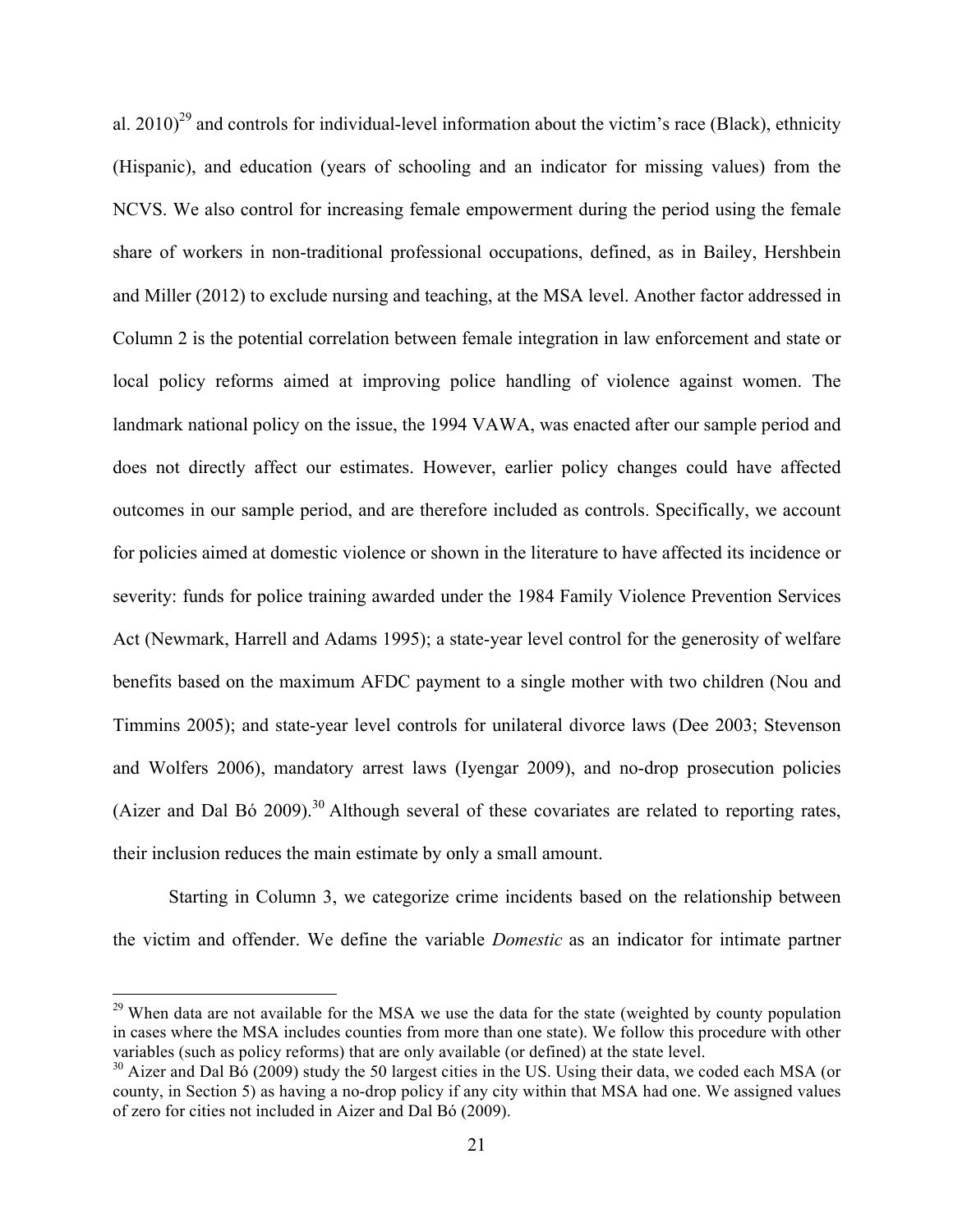violence, in which the attacker (or one of the attackers in case of multiple offenders) is a current or former spouse or boyfriend of the victim's. This applies to 18 percent of the observations in the sample of assaults against women. There are only 142 domestic violence cases with male victims in the NCVS (constituting 1.5% of all assaults against male victims) and so we are unable to examine reporting rates for them. We exclude these cases and thus, in practice, the *Domestic* variable is defined only for female victims. Because the policies listed above are mainly expected to affect reporting for domestic violence cases, we also add interaction terms between each of the policies and *Domestic*. The negative interaction effect between *Domestic* and no-fault divorce (in Online Appendix Table 2B) could mean that battered wives are less likely to report abuse to police if they can obtain a divorce easily without asserting it as a cause. Interestingly, we find a negative estimate for police training programs, but only for *non*-intimate partner violence.<sup>31</sup> Column 4 adds incident-level controls for additional crime characteristics from the NCVS: crime severity, its interaction with attempted versus completed status, and indicators for multiple offenders and an offender that was known to the victim but was not their intimate partner. <sup>32</sup> Our main estimate remains stable.

In the final column of Table 2, we explore the prediction from Section 2.2 that reporting of domestic violence will be especially responsive to female officer shares. We find strong confirmation of this prediction in the large (1.16) and significant positive coefficient on the

 $31$  Although it is important to include these policy controls to rule out possible confounding effects, our estimates for these policies may not be representative of their full or long-term effects. This is particularly true for mandatory arrest laws, which are very rare in our sample. The only states with such laws in place by 1990 are Connecticut, Iowa, Missouri, and Nevada and only Missouri affects our MSA sample. While No-drop policies were more prevalent, they affected less than 8% of the observations in our MSA sample and only 88 domestic violence cases. Another criminal justice policy that changed in recent decades in the spread of "three-strikes" laws mandating long sentences, but these policies do not vary in our sample.

 $3<sup>2</sup>$  Felson et al. (2002)'s examination of victims' stated reasons for reporting or not reporting domestic violence charts their complex motivations and concerns. On the one hand, domestic violence victims often perceive their assaults as more serious than assault by strangers because of the higher chance of recurrence. On the other hand, they feel heightened privacy concerns that inhibit reporting.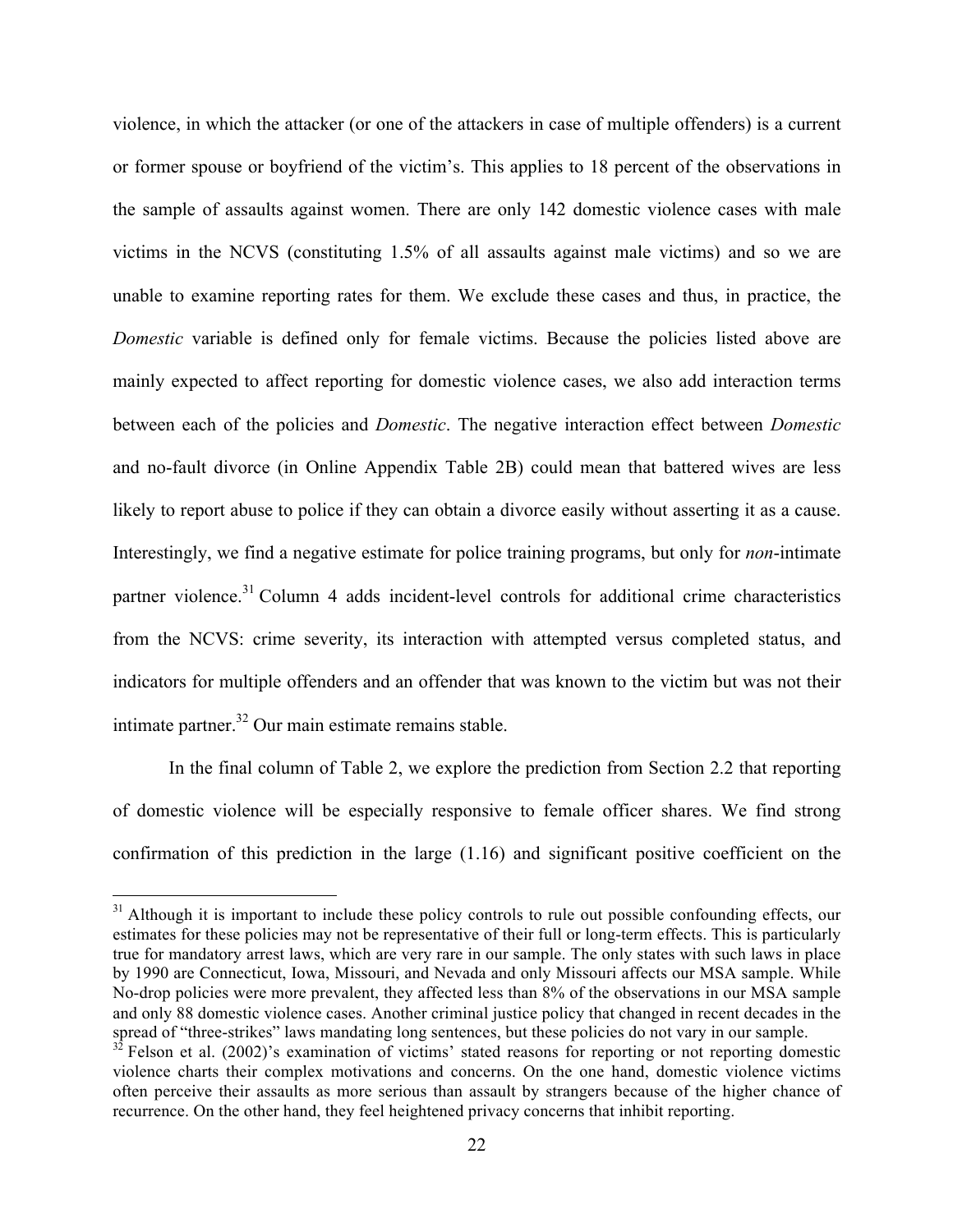interaction term between the domestic violence indicator and the female share. The estimates in Column 5 indicate that a 7.4 percentage point increase in the female officer share (corresponding to the increase in average female officer share over the sample period; Table 1) increases reporting of intimate partner violence by 13.6 percentage points  $(5.1 + 8.5)$  and reporting of other assaults against female victims by a more modest 5.1 percentage points.

In contrast to these strong relationships for female assault victims and female officers, we do not detect significant relationships for male assault victims, or female civilian shares, or for the civilian share among police employees.

We estimate the relationships for male victims in part as falsification checks implied by the first two gender-specific mechanisms in Section 2, in part to test for overall effects on officer quality under the third mechanism, and in part to assess tradeoffs that may exist in improving quality for different types of crimes. The lack of an effect for male victims (Table 3, Column 1) indicates that increases in the female share of officers do not deter male victims from turning to the police or harm the general perceptions of local police quality. It shows that the increase in reporting in Table 2 is specific to female victims and not caused by changes in overall trust in police or reporting propensities among all victims of violent crimes. This pattern fits the predictions of the two gender-based mechanisms discussed in Section 2 but is less consistent with the third mechanism relating to changes in officer quality.

The remaining columns in Table 3 show that the increase in reporting is related to the increase in female officer representation in particular, and not related other features of police employment. Columns 2 and 3 show that the female share among civilian police employees does not predict increased reporting of violence against women (in general or for domestic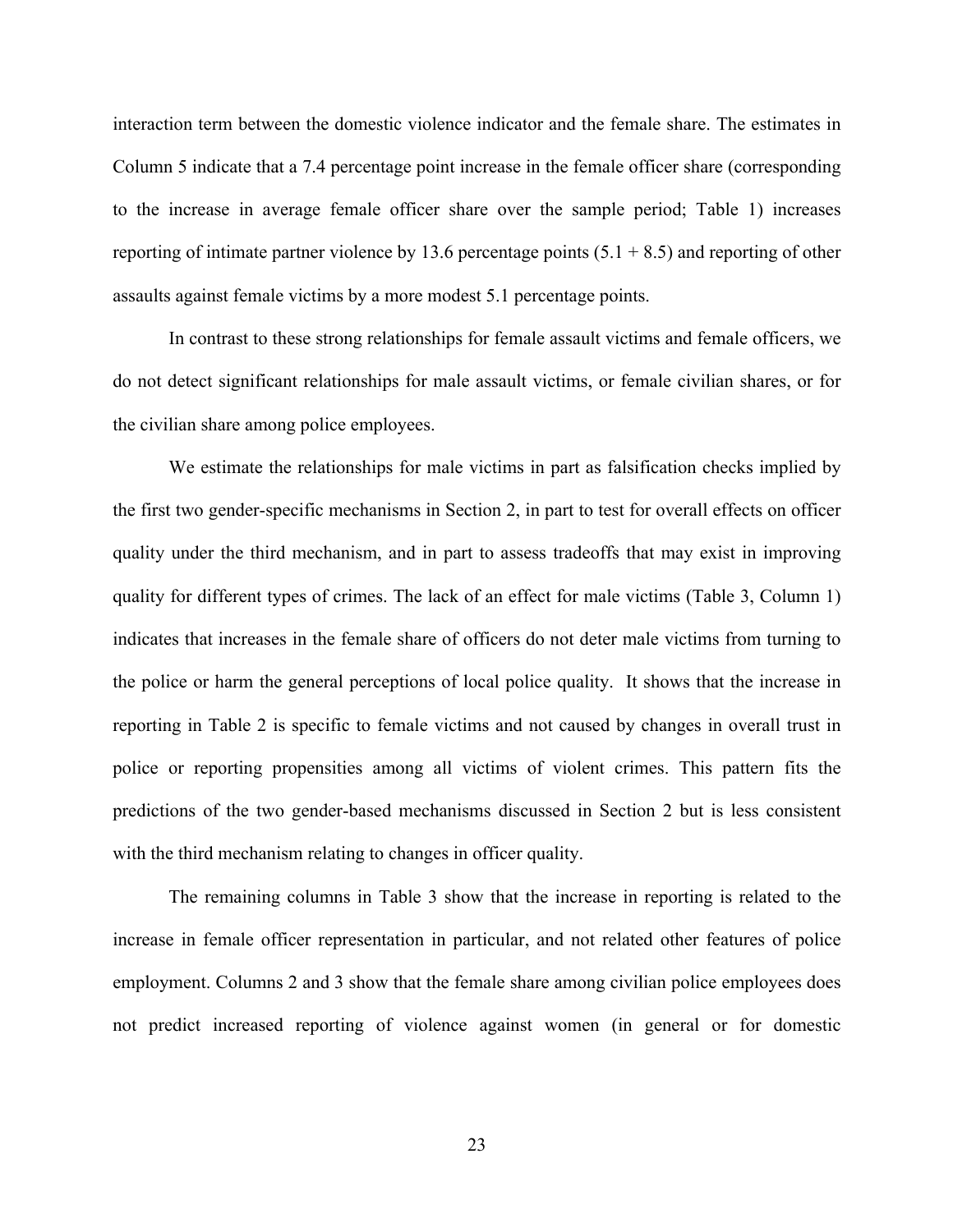violence).<sup>33</sup> Similarly, the results in Columns 4 and 5 rule out effects of another change in police employment during the period, namely, the increase in the civilian share among police employees (which would affect the overall female share because civilian employees are far more likely to be female; see Table 1). Taken together, the estimates in Tables 2 and 3 show that the meaningful relationship is between female officer shares and reporting by female assault victims.

In Table 4, we incorporate the main estimates for women and the falsification check for men into an expanded version of the model that we estimate on a pooled sample of assault victims of both sexes. Thus, we estimate a model of the form:

# (2) *CrimeReportedijt* = *βSFFemaleOfficerSharejt* + *βSF\_F Female×FemaleOfficerSharejt*  $+ \beta_{SF}$ <sub>*D*</sub> Domesic×FemaleOfficerShare<sub>it</sub></sub> +  $\beta X_{ijt}$  +  $\alpha_i$  +  $\tau_t$  +  $\varepsilon_{ijt}$

The insignificant coefficient on *FemaleOfficerShare* reflects the lack of an effect for male victims (similar to the model in Column 1 of Table 3, but with the restriction that the controls have the same coefficients for men and women, and with additional interactions between policies and *Domestic*). The main variable of interest is the product *Female*×*FemaleOfficerShare*, which measures the increase in reporting by female victims *relative to male victims* when the female officer share increases. This interaction is positive and significant (in Column 1), which confirms the first result of Table 2. Because the expanded model includes reporting rates for male victims as a counterfactual for unobservable changes in local factors that affect reporting rates for all victims, the shift to a comparison by victim sex enables us to include a richer set of fixed effects. The effect of female officers remains substantial in predicting reporting of crimes against female

 $33$  Using police employment data from confidential EEO-4 reports (obtained from the Equal Employment Opportunity Commission), and using linear interpolation to fill in missing years (data are only available for 1977, 1980, 1984, 1985, 1987, 1989, and 1989 in our sample period) we also investigated incremental effects of increasing the share of female officers in *higher ranks* (in the professional or managerial job categories; see discussion in Miller and Segal 2012). However, we did not find consistent and statistically significant differential effects beyond increasing the female share among all sworn officers. Researchers interested in obtaining access to EEOC data should contact Ronald Patrick Edwards.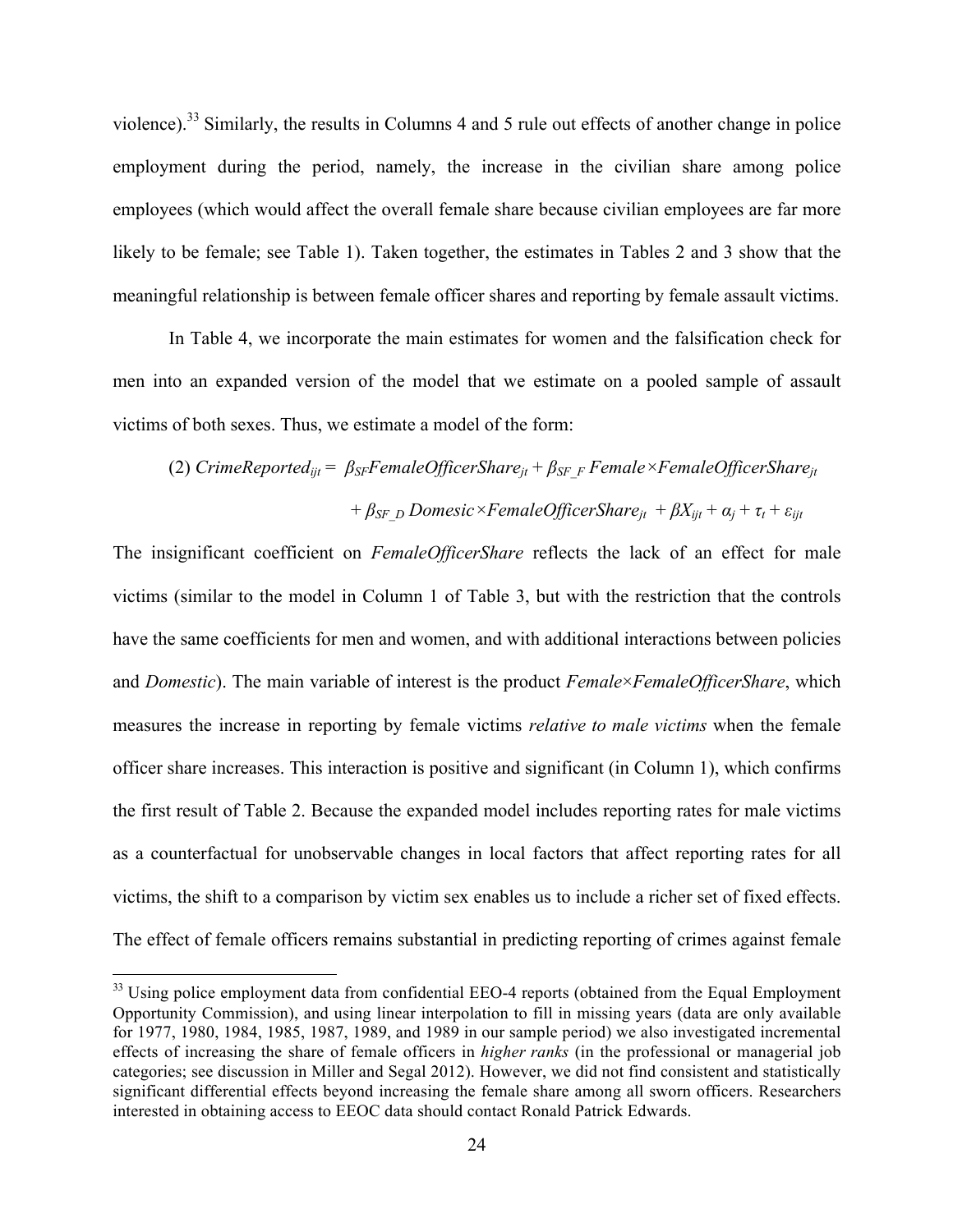victims (relative to male victims) with a complete set of MSA by year fixed effects (Column 2). The large and significant coefficients on *Domestic×FemaleOfficerShare* in Columns 3 and 4 of Table 4 show that the second main finding of Table 2, a substantially larger impact of female officers on reporting of domestic violence, is also confirmed in the comparisons with male victims (with either MSA and year fixed effects or MSA by year fixed effects).

In the same spirit as the comparison by victim sex, we also test an alternative identification strategy that compares the effects of female officer shares on crime reporting of violent versus property crimes, using a pooled sample of assaults against female victims and burglaries (defined as unlawful or forcible entry or attempted entry of a residence that usually, but not always, involves theft or attempted theft) of households with female members (aged 12 or older). We find similar results (reported in Appendix Table 1A) using the property crime counterfactual for local trends in reporting propensities. The female officer share is significantly related to reporting of assaults, and particularly domestic violence, against female victims, but not to reporting of burglaries. The absence of an effect of female officers on property crimes again suggests that the third mechanism, from overall changes in officer quality, is less important than the first two. As with the male-female comparison, the inclusion of MSA by year fixed effects does not alter these results.

## **4.2 Alternative Hypotheses for Reporting Results**

The results in the previous section paint a consistent picture of female officers increasing reporting of violent crimes against women, but they may not capture the casual effect of female officers if police departments made other changes that would increase reporting around the same time that they hired more women. This section explores, and reports evidence against, the main possible alternatives that could generate changes in policing contemporaneous with increased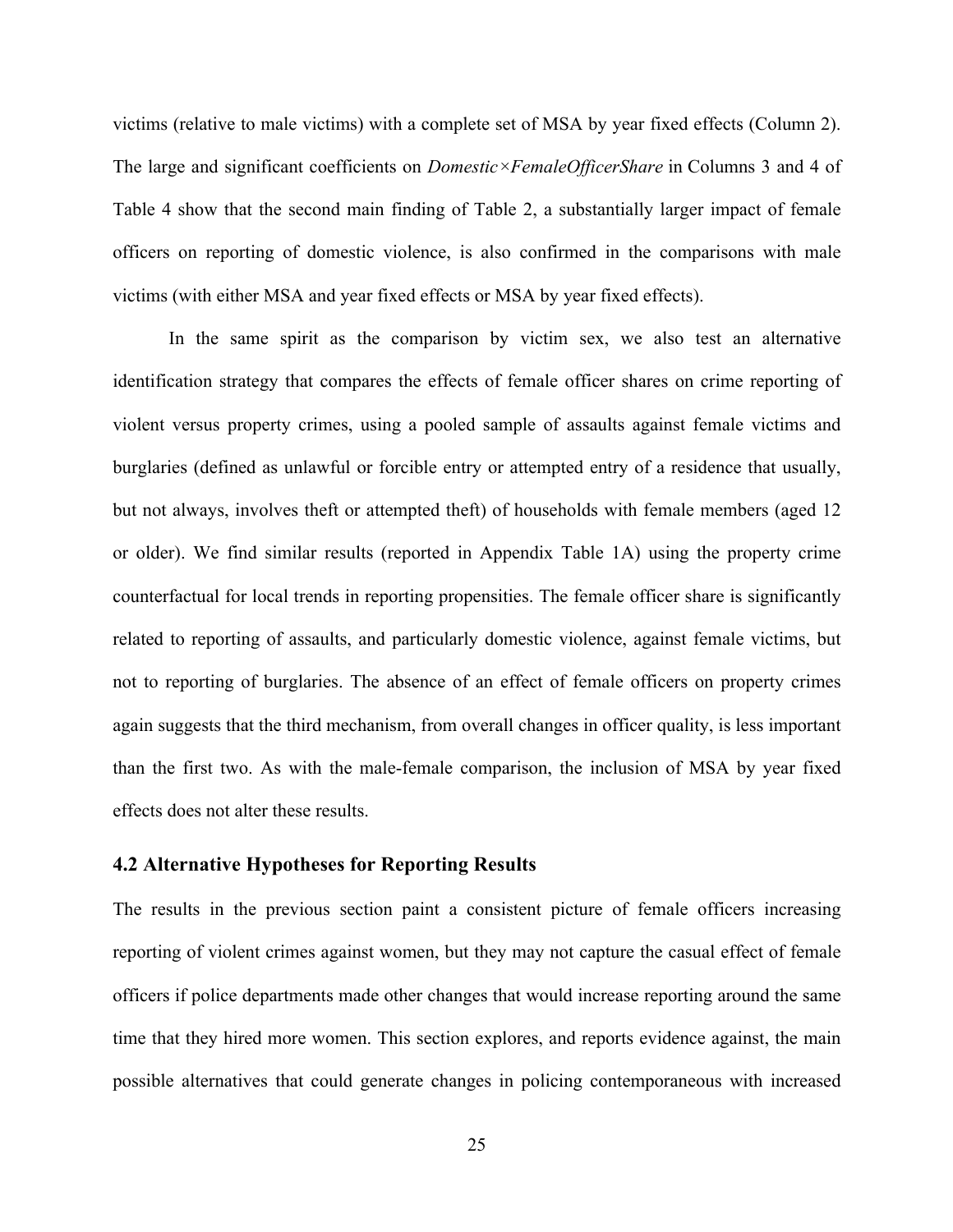female representation, but not caused by it.

 

One possibility is that female shares are related to department size. This would happen if all departments equally wanted to hire more women, but growing departments were able to do so more rapidly and extensively. Because it is possible that having more officers per population could increase reporting (if police are less time-constrained and more visible and available to citizens), we include this variable as an additional control in our main models (from Columns 1 and 3 in Table 4). The officers per population variable has no independent effect on reporting rates for male or female assault victims overall and the estimates from the expanded model in Column 1 of Table 5 show no change in the *Female*×*FemaleOfficerShare* estimates (Panels A and B) or the interaction *Domestic*×*FemaleOfficerShare* (Panel B).

The next alternative we consider is that police departments increased their hiring of female officers specifically to handle an increase in assaults against women reported to them. In that case, the increase in female representation would properly be an outcome rather than an explanatory variable, and our estimates would likely be biased upward (if trends in reporting continued). We address this concern by computing the annual rates of reported assaults (total or domestic violence) per population by victim sex and MSA using the NCVS data. Adding these values, lagged by one year, as controls in our model does not affect the main estimates for *Female*×*FemaleOfficerShare* or *Domestic*×*FemaleOfficerShare* (Column 2 of Table 5). 34 Similarly, Column 3 shows the stability of our estimates to adding controls for the previous year's homicide rates in the MSA. Intimate partner and non-intimate partner homicides are included separately. The former is not related to reporting; the latter has a positive association.

In the next column of Table 5, we consider the possibility that changes in female officer

 $34$  In a separate analysis, we also find no evidence to support the idea that female officer shares tend to increase after increased reporting of these crimes.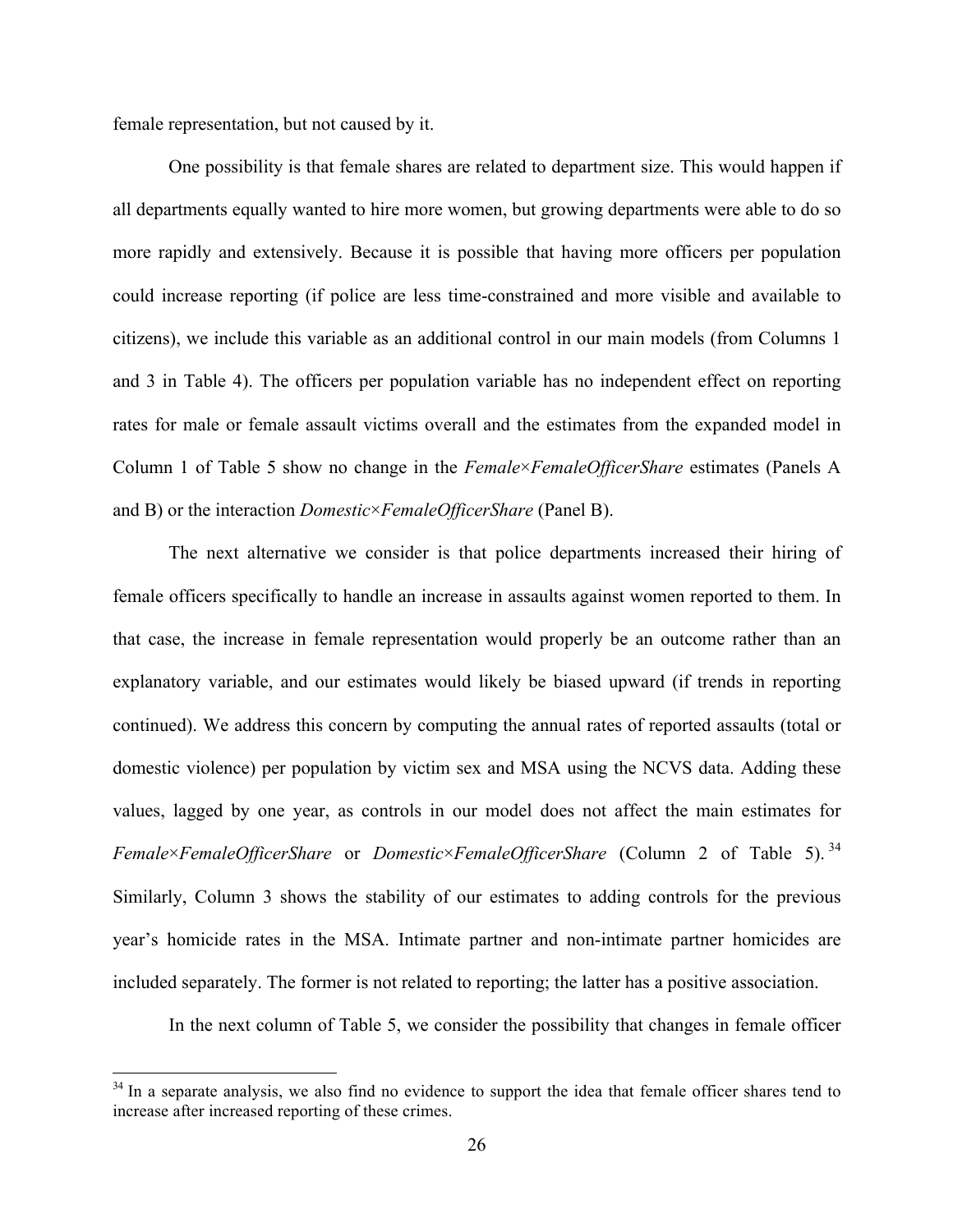shares are related to the severity or nature of crime in the local area. The concern here is that MSAs with more homicides or that are more affected by the crack epidemic are less likely to hire female officers and also have lower crime reporting rates for assaults and domestic violence. Column 4 shows the stability of our main estimates in a model that includes the current period non-intimate partner homicide rate and the Fryer et al. (2013) city-level index for the crack cocaine epidemic in that year.<sup>35</sup>

In Column 5 of Table 5, we revisit the issue of changing gender attitudes that may increase both female representation in law enforcement and reporting of crimes against female victims. The robustness of the main estimates to controls for the victim's own education and local area controls for female education, employment, and average earnings, as well as the female share in non-traditional occupations, argues against an overall story about female empowerment. We confirm this further by expanding the model to include measures of sexist attitudes held by men and women (at the Census-region and year level) from the General Social Surveys (Smith, Marsden and Hout 1979-2010).<sup>36</sup> We find significant associations between sexist attitudes and crime reporting, but the main estimates are not affected by these new controls. Column 6 shows the results are also robust to including all of the extra controls from Table 5 in a single model.

The final alternative hypothesis we consider is that departments hired more female

<sup>&</sup>lt;sup>35</sup> These data were downloaded from <http://scholar.harvard.edu/fryer/publications/measuring-crackcocaine-and-its-impact> on March 9, 2012. For each MSA we use the value for the largest city in that MSA. Two MSAs (Nassau-Suffolk and West Palm Beach-Boca Raton) have no city data, so we use the state values (for NY and FL, respectively). The index starts in 1980; we use 1980 values for the years before 1980.

<sup>36</sup> Specifically, we created indicator variables for negative responses to each of the questions: "If your party nominated a woman for President, would you vote for her if she were qualified for the job?" and "Do you approve or disapprove of a married woman earning money in business or industry if she has a husband capable of supporting her?" The sexism variable is the sum of these indicators (so higher values represent more sexism). Values are interpolated linearly for years in which data are unavailable.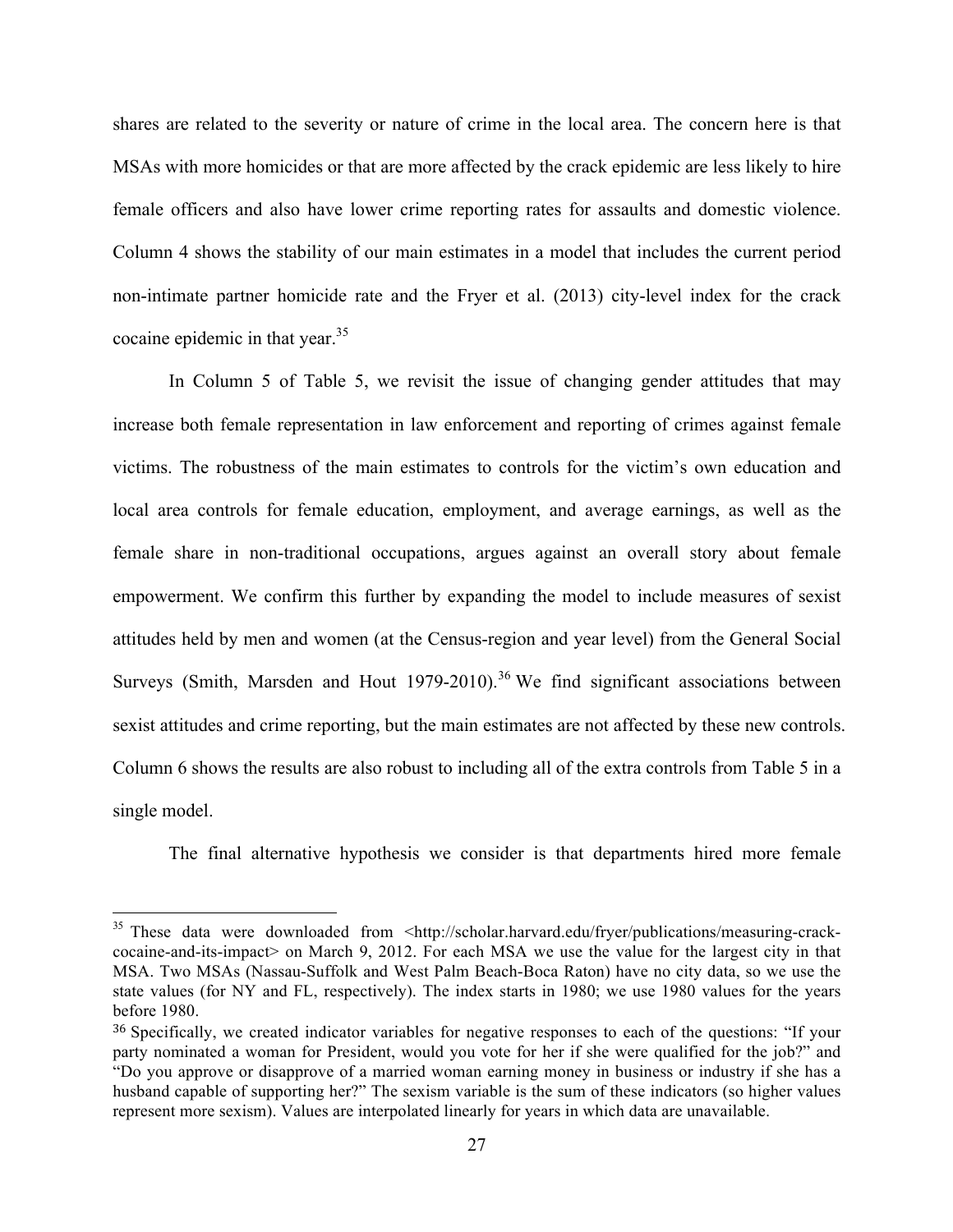officers at the same time that they established designated units for domestic violence cases or victim assistance or that they instituted policies for handing domestic disputes. This is related to the hypothesis examined in Columns 2 and 3 of Table 5 that increased reporting of crimes against women triggered the desire to hire more female officers, but does not require a specific trigger from previous cases. Instead, the reason may have been random (local political pressure), but as long as the increase in female representation was contemporaneous with the institution of other programs, our estimates will capture both the effects of female officers and the effects (if any) of those programs. Our main data sources do not allow us to consider this question directly, so we use data on local police departments in large  $(>150,000$  population) counties from the Law Enforcement Management and Administrative Statistics (LEMAS; US Department of Justice, Bureau of Justice Statistics 1987, 1990) surveys. The earliest wave was in 1987, toward the end of our sample period. We find no significant association between the female share of officers and any of the programs mentioned above in regression models that control for department size and population served (see Appendix Table 2A, Columns 1 and 2). The same is true for the 1990 wave (unreported) and for a pooled sample including both 1987 and 1990 waves that controls for county and year fixed effects (Columns 3 and 4). There is also no relationship between these programs and the female share of civilian police employees (Panel B). This pattern, as well as the results in Columns 2 and 3, likely reflects the fact that hiring female officers was not widely advocated as means to improve police responses to violence against women during our sample period. In fact, the 1994 federal VAWA has no specific provisions related to female officers.<sup>37</sup>

 $37$  The only parts of Public Law 103-322 (the law that contains the VAWA) that relate to female officers in particular are the requirements (in Sec. 1702) that departments applying for Title I grants "provide assurances" that they will "to the extent practicable, seek, recruit, and hire members of racial and ethnic minority groups and women in order to increase their ranks within the sworn positions in the law enforcement agency" and (in Sec. 200107) that states participating in the Title XX Police Corps program "make special efforts to seek and recruit applicants from among members of all racial, ethnic or gender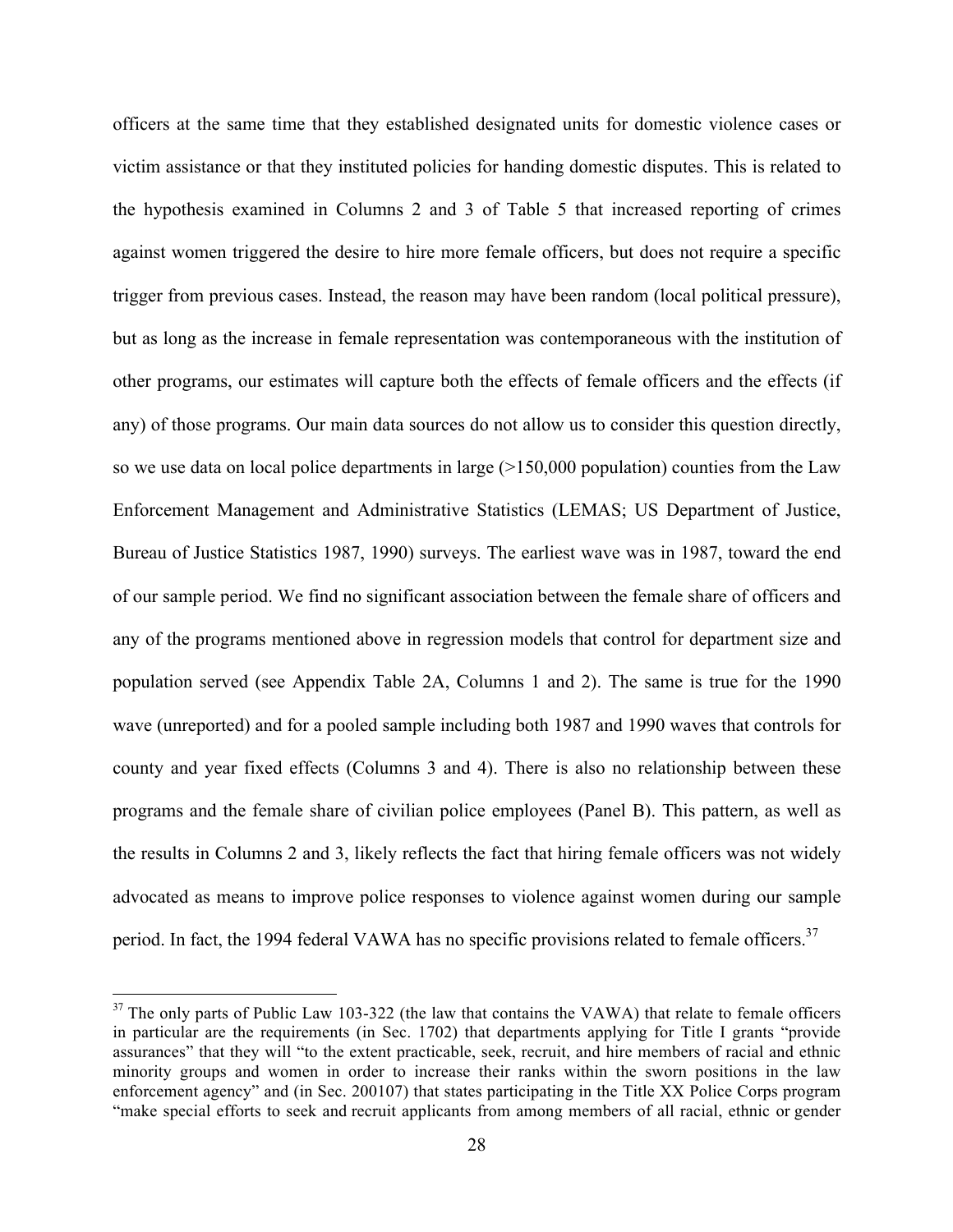The results in Table 5 and Appendix Table 2A provide additional support for interpreting the estimates in Section 4.1 as reflecting the impact of increasing the female share of officers.<sup>38</sup> We provide further support for this interpretation in Section 6 when we instrument for the female share of officers using externally-imposed AA. Before turning to those estimates, we first measure the relationship between female officers and domestic violence escalation rates.

## **5. Effects of Female Officers on Domestic Violence Escalation**

Having uncovered a strong relationship between female officers and domestic violence reporting in the previous section, we now examine the effects of this improved contact with police on the escalation of violence between intimate partners. If police intervention is generally effective at reducing escalation rates, then we should expect to find lower escalation rates resulting from the increase in reporting induced by female officers. We expect further reductions in escalation if the *likelihood* or the *quality* of the police response improves with additional female officers. Alternatively, if officer quality diminishes as the female share increases, even the positive effects on crime reporting may not translate into lower crime rates and could even increase escalation if police involvement triggers retaliation. Motivated by this theoretical ambiguity, and the policy importance of preventing escalation, we examine the empirical relationship between female police representation and domestic violence escalation in this section. Our primary measure of escalation captures the extreme negative outcome of intimate partner homicide while our secondary measure captures repeated incidents of domestic violence reported in the NCVS.

<u> 1989 - Andrea San Andrea San Andrea San Andrea San Andrea San Andrea San Andrea San Andrea San Andrea San An</u>

groups." The main provisions of the VAWA relate to: federal penalties for sex crimes and federal grants for crime prevention, victim assistance programs (including establishment of the national hotline and support for shelters and community-based programs), promotion of policies that increase domestic violence arrests, and training and educational programs (for police, prosecutors, judges, court personnel). The VAWA also includes new data collection, research and confidentiality requirements, and modifies evidentiary rules for sex offense cases.

<sup>&</sup>lt;sup>38</sup> In separate regressions, we also confirmed the robustness of the results to the tests in Table 5 using the identification approach in Equation (1) on the sample of only female victims (used in Table 2).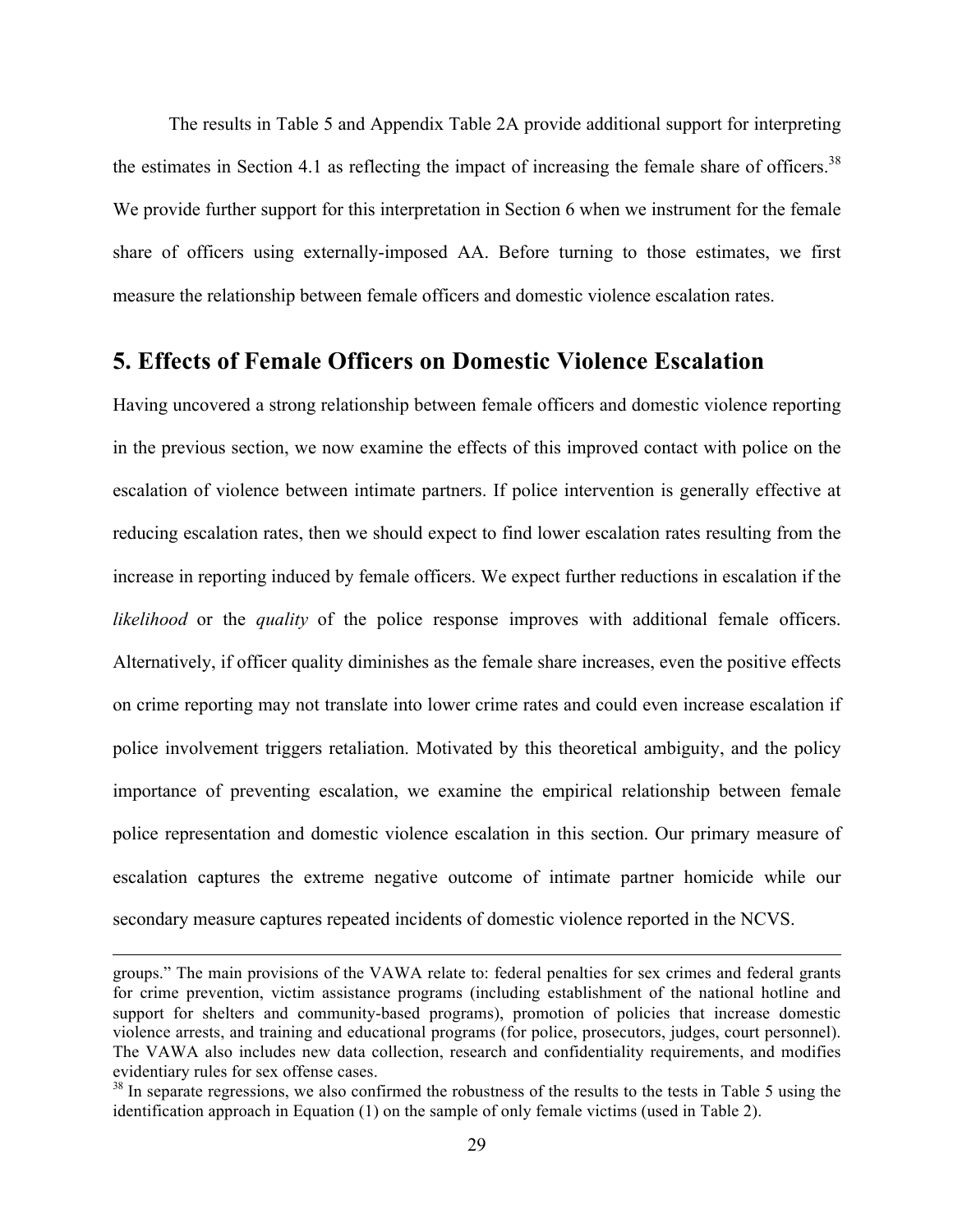### **5.1 Estimation and Results for Intimate Partner Homicides**

We examine the relationship between female officer representation and intimate partner homicide rates using an empirical specification of the following form:

## (3) *IPHRate<sub>sit</sub>* =  $\beta_{SF}$ *FemaleOfficerShare<sub>i.t-1</sub></sub> +*  $\beta X_{i,t-1} + \gamma Z_{i,t} + \alpha_i + \tau_t + \varepsilon_{sit}$

The unit of observation is a county-year and the outcome *IPHRatesjt* is the number of intimate partner homicides (IPH) per 100,000 population in county *j* and year *t* with victims of sex *s*. In keeping with the literature on intimate partner homicides, we separately consider both male and female victims.39 Because the mechanism for the hypothesized effect (preventing escalation of violence) is expected to occur over time, we use the previous year's female share among police officers in the county as our main explanatory variable.

We control for potentially confounding factors by including covariates, also lagged by one year, that capture economic conditions (for both sexes, to account for potential victims and offenders, available at the state-year level in the CPS)<sup>40</sup> and the same public policies used in the reporting analysis in Section 4. We account for potential differences in domestic violence escalation and reporting rates by county size and race with controls for lagged county population and lagged population share White. We also follow the literature on crime outcomes and control for the lagged value of number of police officers per population. Together, these lagged controls

<sup>&</sup>lt;sup>39</sup> The reason that improved policing of domestic violence against women is expected to reduce homicide rates for male victims is that battered women sometimes kill their abusers in self-defense or in defense of their children (Saunders 2002). Justifiable homicides are included in the SHR data we study, though they are not included in summary totals of homicides published from the UCR. In addition, although our reporting estimates in Section 4 are limited to female domestic violence victims, it is worth noting that male victims of domestic violence often report very low satisfaction with the police. Therefore, it is possible male victims of domestic violence would find female officers more compassionate or more likely to take them seriously (as in the first mechanism in Section 2), which could increase reporting and reduce escalation for male victims as well. We are unable to examine reporting rates for domestic violence with male victims in the NCVS because there are only 142 such cases in our sample.

 $^{40}$  Before 1977, the CPS data only identify large states separately. For counties in smaller states in 1976, we use the mean values for their state group.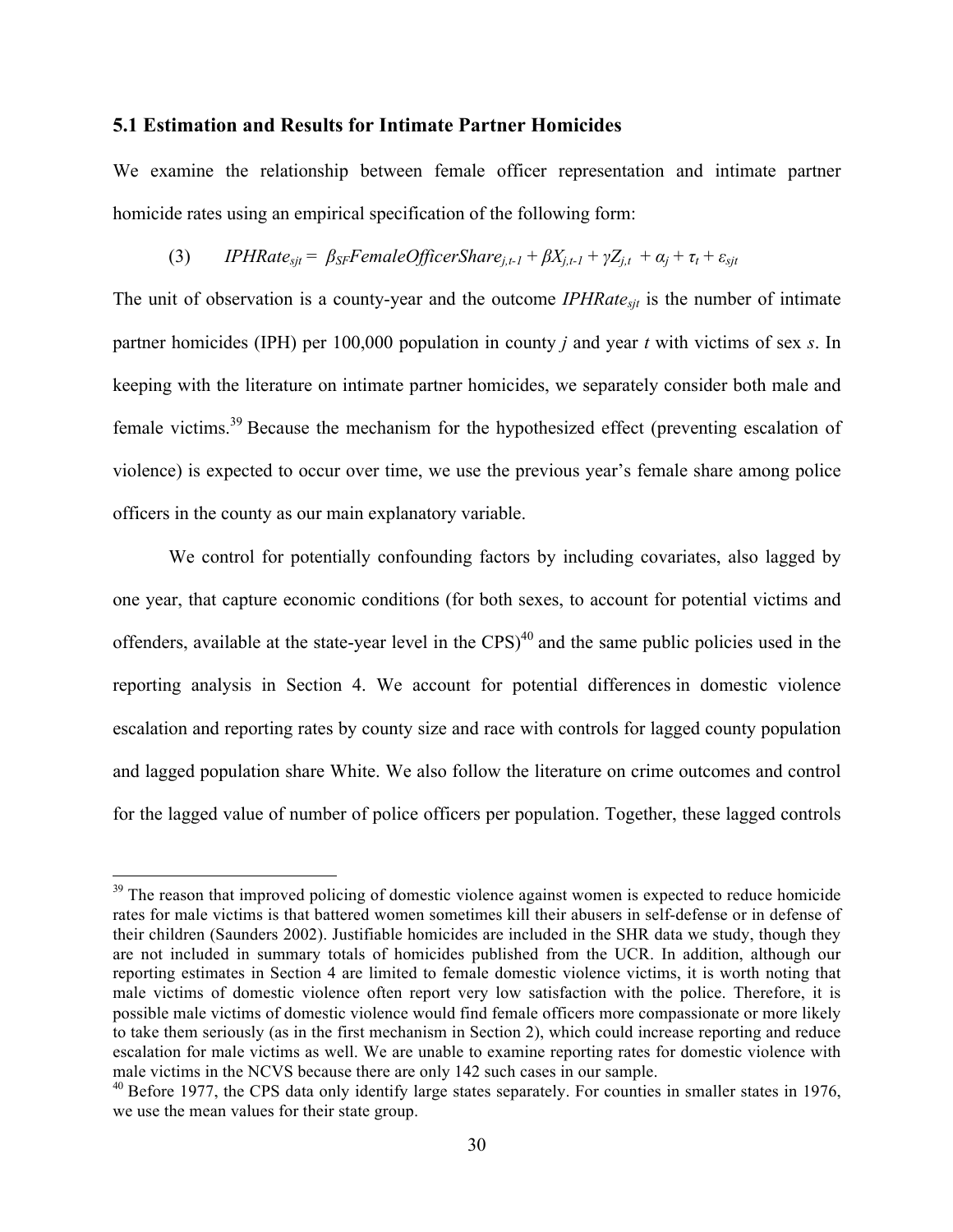compose  $X_{i,t-1}$ .  $\alpha_i$  and  $\tau_t$  are county and year fixed effects. We estimate the IPH rate model in levels, and not the logarithmic or log-odds transformations sometimes used in crime rate regressions because of the relative infrequency of IPH: even in our preferred estimation sample of large counties, about 40% of all county-year observations have zero IPH counts for male victims. In all regressions, we cluster standard errors at the county level to allow for arbitrary serial correlation and weight observations using the county population.

Across the range of specifications in Table 6, we find a negative and significant relationship between the previous year's female share of officers in the county and the current year's IPH rates for both female (Panel A) and male (Panel B) victims. Column 1 shows estimates from the fixed effects model without covariates, estimated on a sample of all counties with population over 150,000 for every year in the sample period (1977 to 1991). The coefficients imply that a 6 percentage point in increase in the female officer share (corresponding to the increase in the average female officer share over the sample period; Table 1) leads to a decline of 0.087 deaths per 100,000 population for women (a 13.8 percent decline relative to the sample mean of 0.63 in 1977; Table 1) and 0.13 for men (22.2 percent of the mean rate of 0.60 in 1977). Column 2 reports similar estimates after including the basic set of control variables.

The estimates in Column 3 are from our preferred specification, which includes the contemporaneous controls in  $Z_{i,t}$ : the county's non-intimate partner homicide rate (similar to Aizer 2010) and the (state-level) crack cocaine index (Fryer et al. 2013) to account for countyspecific changes in overall violent crime rates. $41$  Column 4 then adds region-by-year fixed effects (for each of the nine Census divisions) to account for arbitrary time trends in unobservable region-specific factors. The inclusion of all of these controls has only minor effects on the main

<sup>&</sup>lt;sup>41</sup> We use the state-level values of the crack index for the county-level analysis to include all counties. As mentioned above, because the crack index starts in 1980, we use 1980 values for the years before 1980.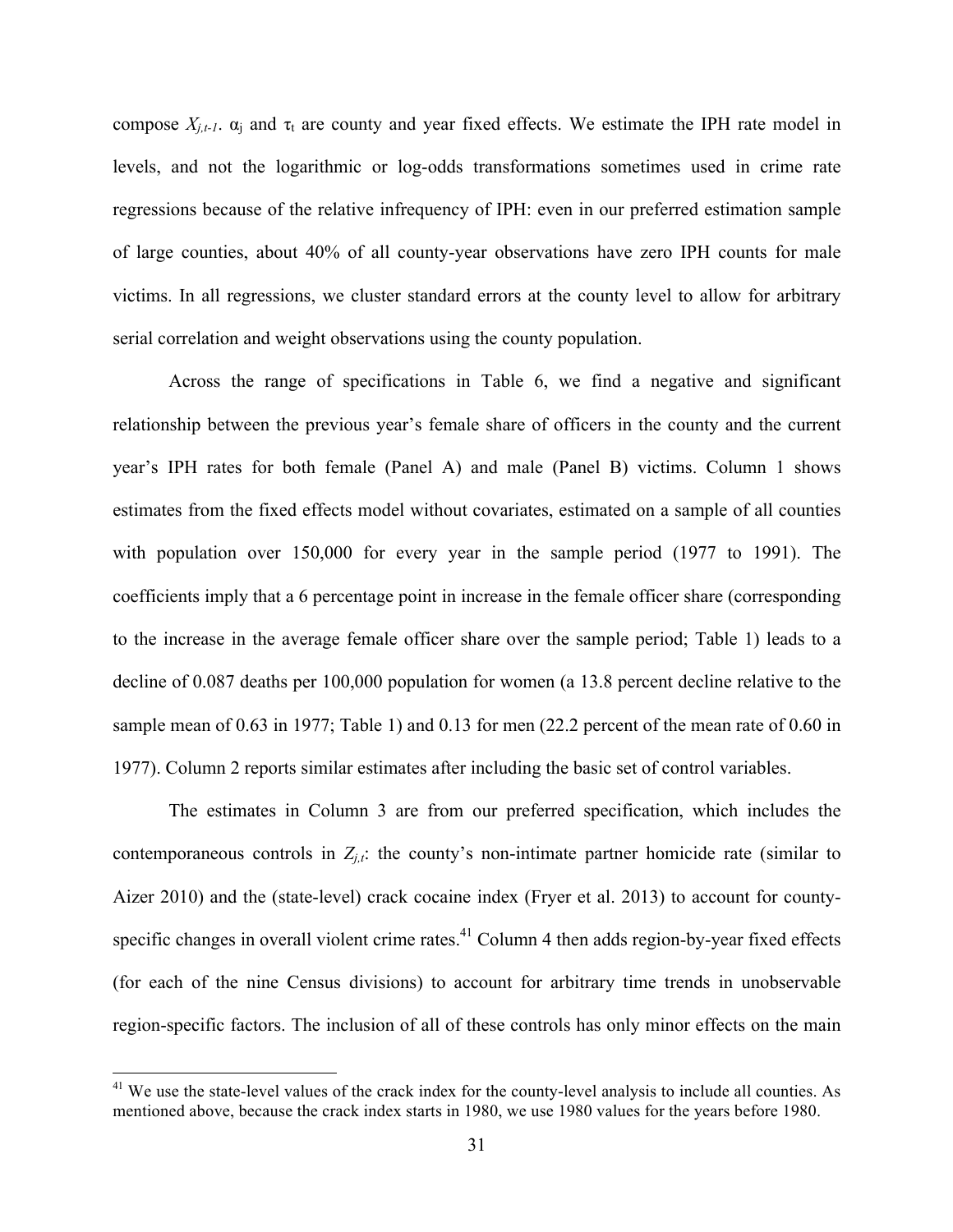estimates, increasing the magnitude of the coefficient for female victims to −1.5 and decreasing it for male victims to −1.8.

Appendix Table 3A reports additional robustness checks that confirm the main estimates. The main coefficients are very similar (slightly larger for female victims) when the model is estimated without population weights (Column 2; compare to Column 3 of Table 6). This consistency across weighting schemes suggests that the model is well-specified and effects are relatively homogeneous over our sample (Solon, Haider and Wooldridge 2013). The remaining columns of the table show significant negative effects of female officers on the *number* of IPH deaths (Column 3) and the natural logarithm of the IPH death rate (which excludes county-year observations with zero deaths; Column 4) and from a Tobit specification for the main outcome, the *IPHRate* (Column 5). Finally, the placebo test in Column 5 of Table 6 (in the spirit of the test in Column 2 of Table 3) finds no significant association between the female share *among civilian police employees* and intimate partner homicide rates for victims of either sex.<sup>42</sup>

This evidence indicates that the change in the sex composition of law enforcement during the late 1970s and 1980s had a meaningful impact on reducing the ultimate escalation of domestic violence, possibly because of the substantial increase in reporting rates and changes in police officer behavior. The finding of statistically significant effects on IPH rates for victims of both sexes, and not only for women, is also present in Iyengar  $(2009)$ <sup>43</sup>. That feature of the results is nevertheless notable for our sample period when IPH rates were initially similar between the sexes (the 1977 rates are 0.63 and 0.60 for women and men, respectively), but constituted very different shares of total homicides (about 33 percent for women and less than 9

 $42$  When we repeat the placebo test from Column 4 of Table 3 using the lagged share of civilian workers, we also find it to be uncorrelated with IPH rates.

<sup>&</sup>lt;sup>43</sup> Aizer and Dal Bó (2009) only find statistically significant effects for male victims. Stevenson and Wolfers (2006) find significant IPH effects for female victims and statistically significant intimate partner violence effects for "severe violence" against male victims.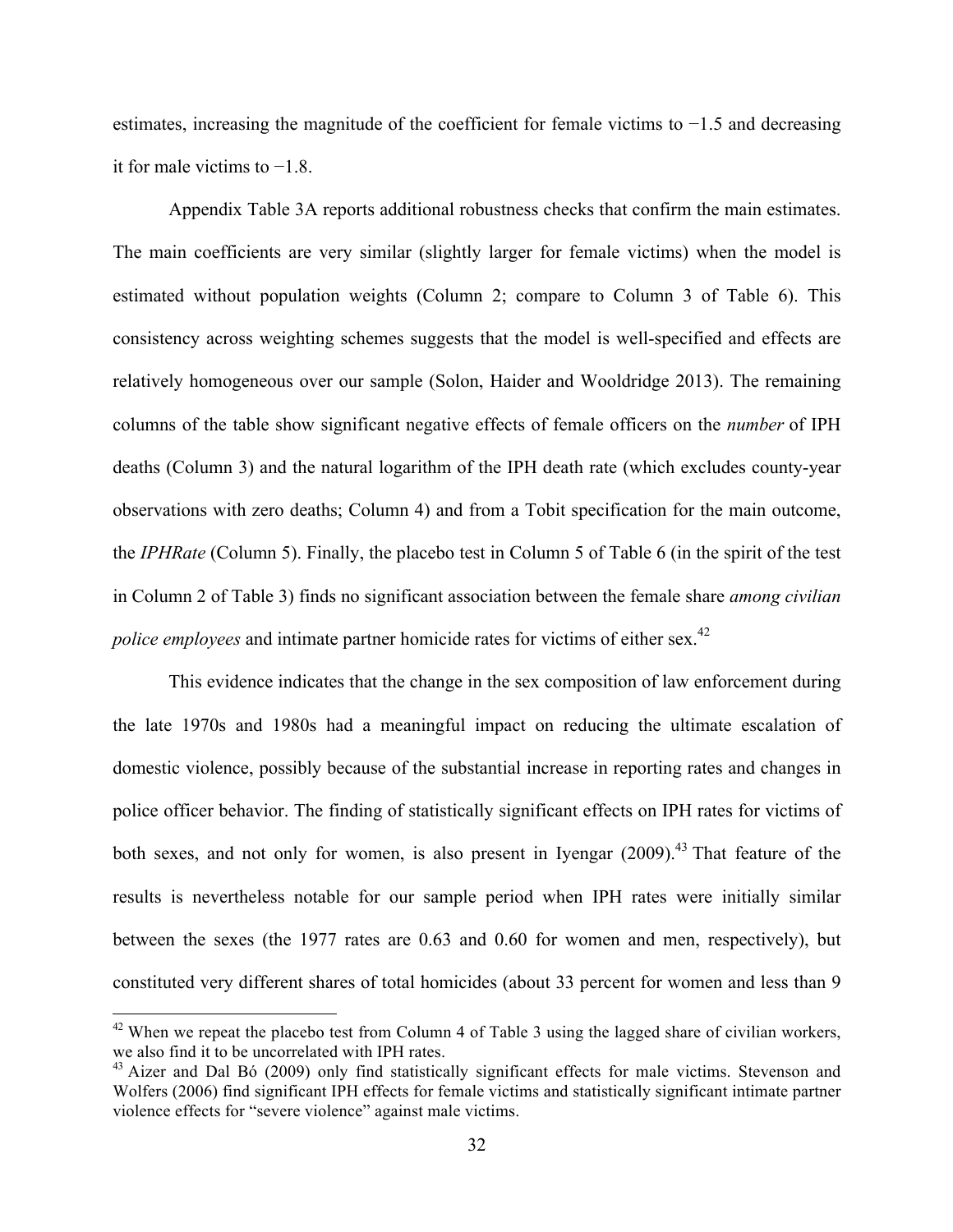percent for men). During our sample period, IPH rates also declined much more for men (to 0.29 in 1991, less than 3 percent of all homicides with male victims) than for women (to 0.58 in 1991).

## **5.2 Estimation and Results for Repeated Intimate Partner Violence**

The results of the previous sub-section show a strong link between increased female officer shares and lower homicide rates related to domestic violence. In this sub-section, we present evidence on an intermediate outcome that captures a potential channel for this effect. In particular, using NCVS data, we focus on women who report experiencing domestic violence at least once in the sample period. The question that we ask is if the female share of officers in the area at the time of each incident affects the likelihood of the woman being assaulted again by an intimate partner during her period of participation (up to 3 years) in the NCVS.<sup>44</sup>

Building on the regression framework used for reporting in Section 3 (Equation 1), we alter the dependent variable from *CrimeReported* to *RepeatOffense* and estimate this equation:

(4) RepeatOffice 
$$
\beta_{ijt} = \beta_{SF} \text{FemaleOffice} \cdot \text{Share}_{jt} + \beta X_{ijt} + \alpha_j + \tau_t + \varepsilon_{ijt}
$$

The sample includes all domestic violence offenses (intimate partner assaults with female victims) and the new outcome captures future offenses after the current one.<sup>45</sup> The main explanatory variable is still *FemaleOfficerShare<sub>it*</sub>, the female share of police officers in the area. We start by using the controls for individual, incident, and local area factors (as these can affect both reporting rates and repeat violence) from the reporting regressions in Section 4. Then, we add the crime controls used in the previous section (i.e., officers per population, population, crack index, and non-intimate homicides in the MSA, and the economic conditions of males in

<sup>&</sup>lt;sup>44</sup> For individuals interviewed after 1987 our measure of future domestic violence assaults includes those occurring after 1990 (as long as they are reported in the NCVS).

 $45$  When multiple domestic violence incidents are reported against a single victim within the same month, we use the record number variable (RECSEQ) to define a unique order, assuming that lower numbers are assigned to earlier incidents.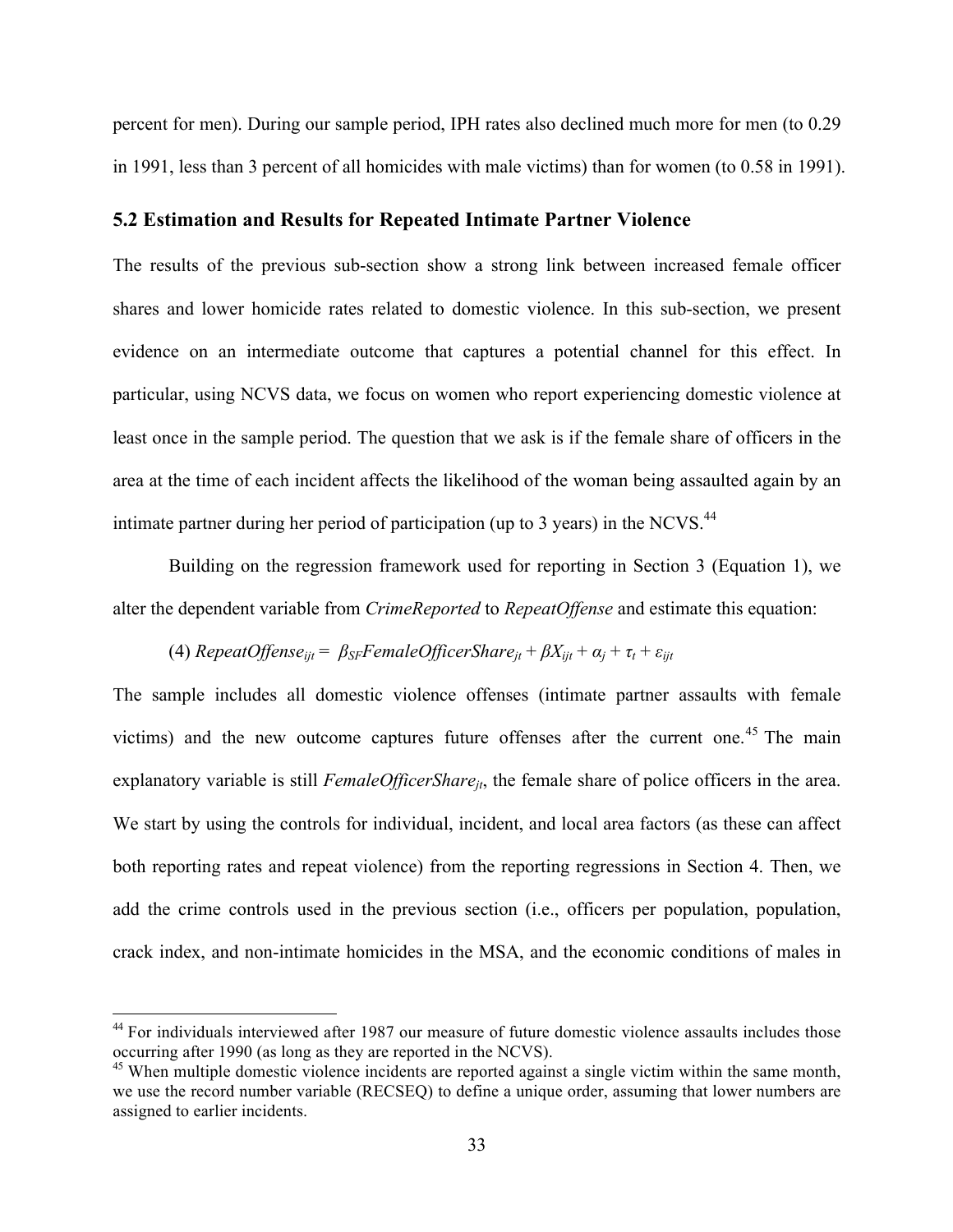the MSA). As above, standard errors are clustered at the MSA level to allow for arbitrary correlations across incidents and over time within the MSA.

We find a negative and significant effect of the female officer share in determining the likelihood that a domestic violence offense is repeated while the respondent is in the survey. The size of this estimate is meaningful: a 7 percentage point increase in female officers (the overall increase in the NCVS sample) is associated with a 23 percentage point reduction in repeated domestic violence rates (in Columns 1 and 2 of Appendix Table 4A for the basic model and model with additional crime controls).

A possible concern with these estimates is that domestic abuse that occurs after individuals exit from the NCVS sample is not observed. The estimates will be not be biased by random variation in the timing of abuse relative to the end of the household's sampling window. However, attrition before the end of the 3-year sampling window can be related to female officer shares. Attrition is a meaningful indicator of reduced escalation if it is caused by women leaving their abusive partners. If attrition is instead caused by couples or families moving together because of factors (like increased police intervention) related to increased female officer shares, the negative estimates may not reflect actual reductions in domestic violence assaults. We address this concern by restricting the sample to observations of households interviewed at least once more after the focal domestic violence incident. The conclusions are unchanged (Column 3 of Appendix Table 4A). Thus, the results of this exploratory analysis support the relevance of one channel for the effect of female officers on IPH rates, namely, preventing ongoing violence and escalation within households.

It is natural to ask if NCVS data can also be used to investigate the effects of female officer share on rates of violent crimes across MSAs and over time. We report estimates in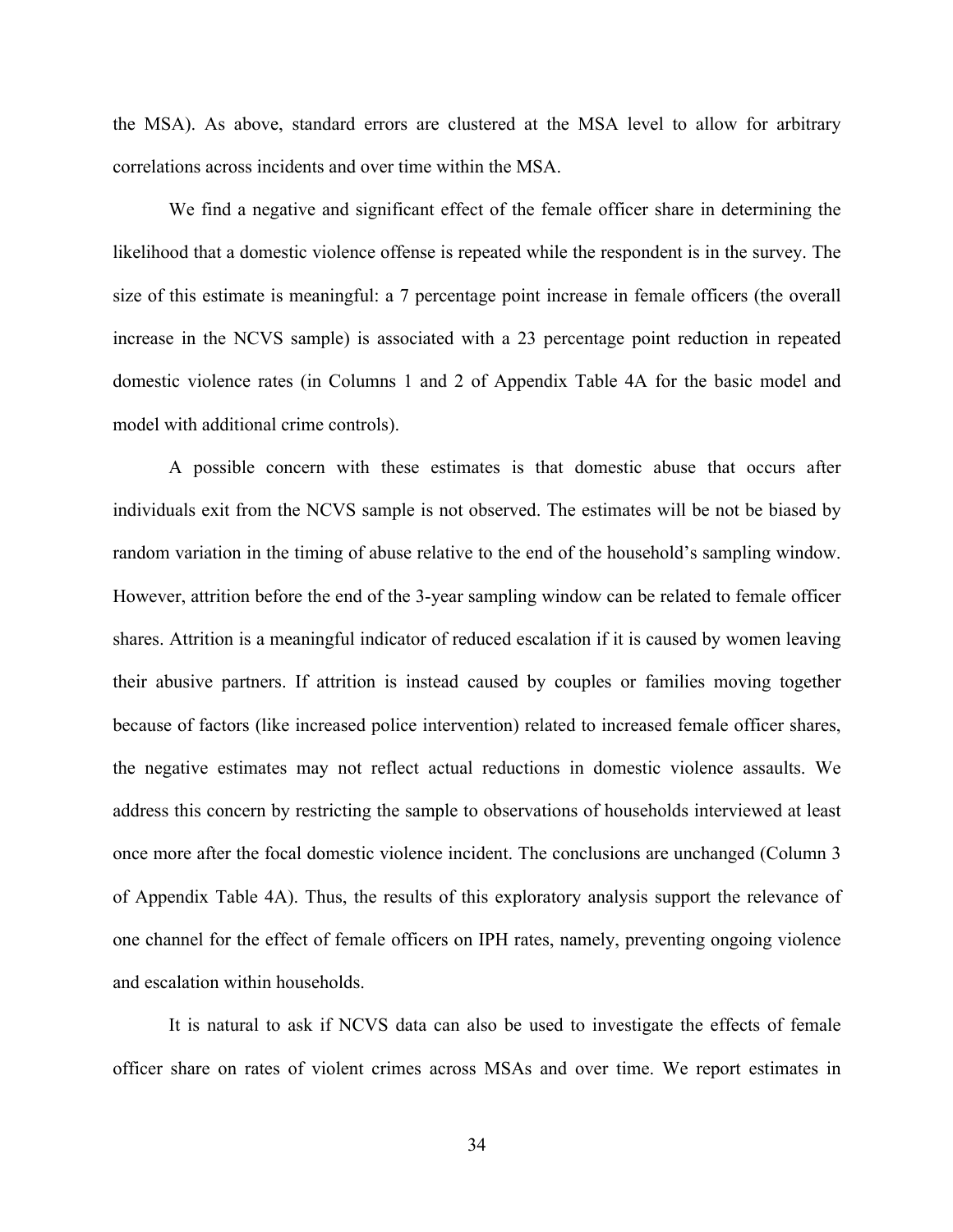Appendix Table 5A. Column 1 reports a negative and significant effect for overall domestic violence rates, consistent with the escalation results in this section. However, the small sample of total domestic violence incidents (1,146 observations, on average fewer than 3 observations per MSA-year) may not produce reliable measures of aggregate trends. We consider other violent crimes in Columns 2 and 3 of the table, but again, these aggregate estimates may be unreliable because of the small numbers of underlying observations. We find insignificant effects of female officer on total assaults for either female or male victims. Appendix Table 6A reports estimates using UCR data on rapes and assaults reported to police. In addition to the limitation that increased reporting rates will inflate crime rates, these data are not sufficiently detailed to identify assaults against women (until 2012, the definition of rape required a female victim) or domestic abuse. Though the point estimates are negative, we find no statistically significant effects of female officer shares on reported rapes or assaults. When considered alongside the increase in reporting by female assault victims (and no change for male victims), the UCR estimates do suggest that increasing female officer shares lead to declines in overall rates of assaults. They do not suggest the presence of overall officer quality effects or tradeoffs.

## **6. Effects of Affirmative Action on Police Quality**

This section revisits the results of the previous two sections using an alternative identification approach that focuses on increased female representation induced by externally imposed AA. As discussed above, these estimates have the potential advantage of being more reliably identified than the estimates in the previous sections, but they may also reflect a different underlying relationship if AA itself has direct effects on police quality, separate from the effects of increased female officer shares. The reasons for direct effects, discussed in Section 2, include a possible drop in average officer quality or greater opposition from male officers, when the female officer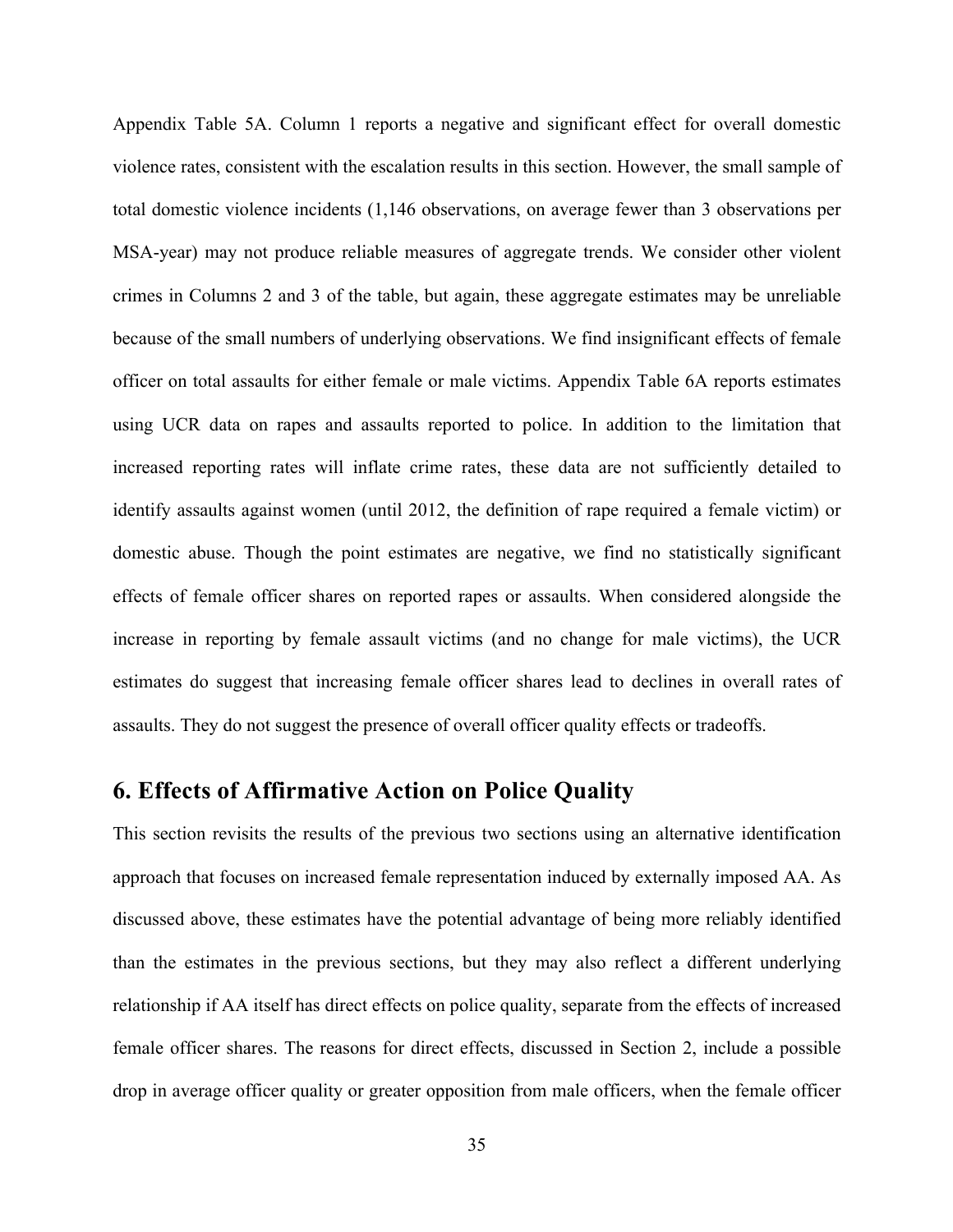share is increased under external pressure.

 

We base our AA exposure measures on the legal database in Miller and Segal (2012).<sup>46</sup> Our key variable of interest is *YearsAAOn*, defined as the difference between the current year and the start year of AA (or litigation year for cases that did not lead to explicit plans) for the earliest plan in the area (MSA or county). *YearsAAOn* does not continue to accrue additional years of AA exposure after the AA end date of the latest plan. We include all litigation based on employment discrimination and the resulting AA plans. Including the full set of plans provides useful variation in the database, but may cause us to under-estimate the impacts of AA that is targeted on female employment. Finally, because the Miller and Segal (2012) legal database covers only the largest 429 police departments (479 including state police), it does not include all of the departments used the current analysis. We assign zero years of exposure to departments with no information, which may also bias our estimates downwards if we are treating some litigated departments as un-litigated.

In order to produce estimates that are comparable to those in the prior sections, we implement our alterative identification approach by estimating IV versions of the equations presented in the previous sections (Equation 2 for reporting, Equation 3 for IPH rates, and Equation 4 for repeated domestic violence), instrumenting for the main explanatory variable of

<sup>&</sup>lt;sup>46</sup> We did need to modify the legal database in Miller and Segal (2012) slightly for this paper. First, we limited the sample to county and municipal departments (excluding state police). Second, after confirming (as in Miller and Segal 2012) that the share of female officers increases after litigation, even without externally imposed AA plans, we grouped these departments in the AA group. If we repeat the regressions treating the litigated only departments separately, the results for AA are essentially identical. Third, we added 3 previously excluded departments to the AA group: Santa Ana (CA), Orange County (FL), and Detroit (MI). Santa Ana and Orange County were excluded from Miller and Segal (2012) because the protected group was based on ethnicity, which is not a basis for exclusion in this paper. The Detroit Police Department had a well-known (and litigated for reverse discrimination) *voluntary* racebased plan that was not externally-imposed for the study of Black employment. The department also operated under externally-imposed plans for female employment during the sample period (e.g. *Schaefer v. Tannian*). Because our focus here is on gender, rather than race, we include Detroit in the AA group.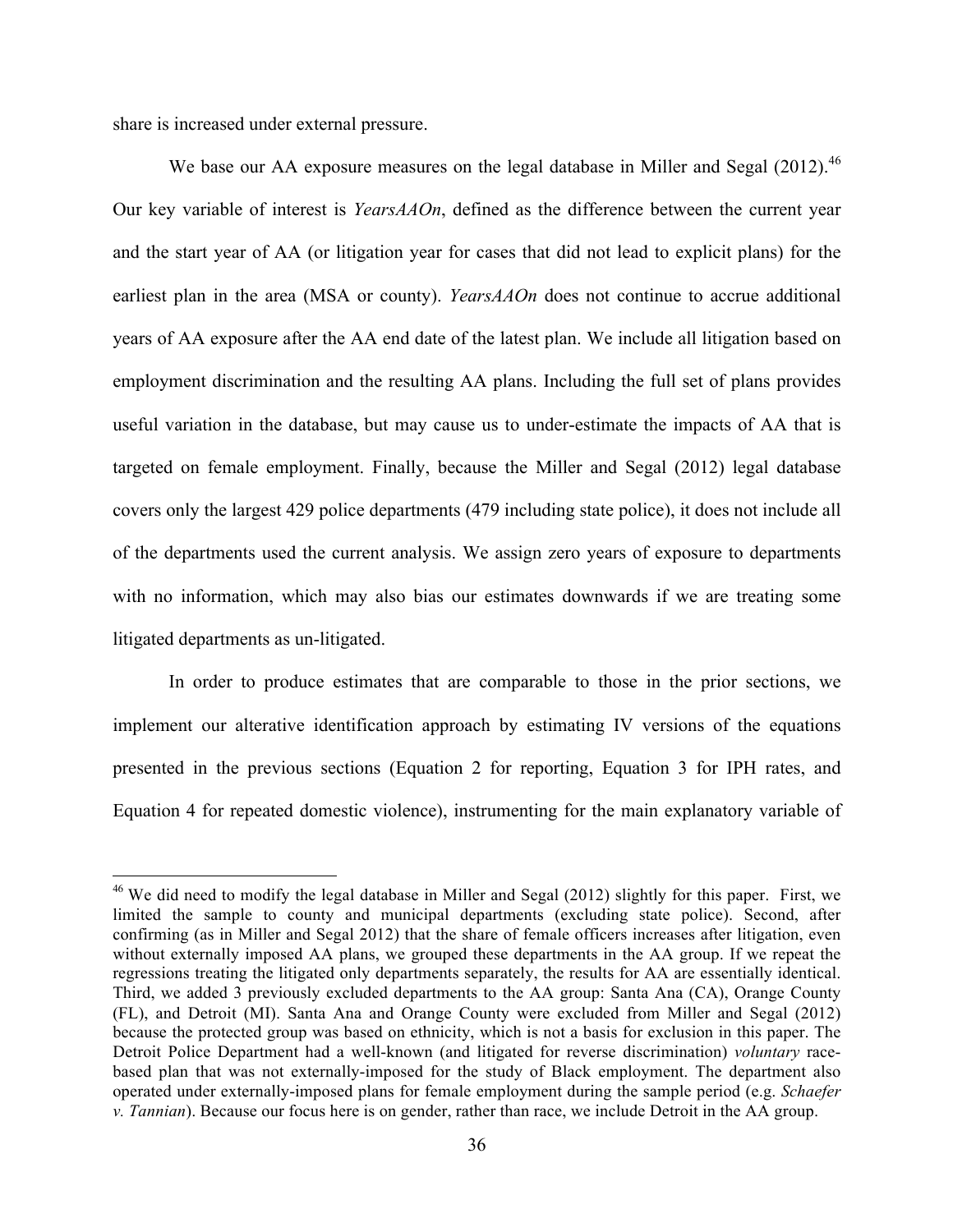*FemaleOfficerShare*, and in Equation 2, for its interactions with female victim and domestic violence indicators, with years of AA exposure (*YearsAAOn*) and the appropriate interaction terms. The samples and controls are unchanged from those described in Sections 4 and 5.

For each estimation sample, we first confirm the first stage impact of AA exposure in increasing female officer shares found in Miller and Segal (2012). These estimated coefficients on the *YearsAAOn* variable are all positive and highly statistically significant. In the crime reporting sample in Table 7, the coefficient is 0.0025, with a cluster-robust standard error of 0.00068 (t-statistic of 3.7 and F-statistic of 13.8). The first stage estimate is similarly positive and significant on the sub-sample of domestic violence incidents used to measure repeated abuse Appendix Table 4A (coefficient of 0.0029, cluster-robust standard error 0.00077, t-statistic of 3.8 and F-statistic of 14.2, for *YearsAAOn* in Column 4). Each additional year of AA is also linked to a significant increase in the female officer share in the IPH sample in Table 8, where the coefficient on lagged *YearsAAOn* is 0.0031, with a cluster-robust standard error of 0.00047 (tstatistic of 6.6 and F-statistic of 43.5). These strong test results for the effects of AA exposure on female officer shares suggest that weak instrument bias is unlikely to be driving our IV estimates.<sup>47</sup> We also confirmed that all of the main results are unchanged in sign and significance in reduced form versions of the models, which provides further reassurance that bias from weak

 $47$  Furthermore, all of our models are just-identified, with the same number of instruments as endogenous variables, which also limits concerns about weak instruments. Because there is no clear-cut procedure for testing for weak instrument bias in the case of non-i.i.d. errors, we are not able to conduct formal tests on our sample. For the case of clustered standard errors, in addition to the single-equation F-statistics reported in the text, we computed the Kleibergen-Paap rk Wald F-statistics that also take into account the number of endogenous variables: these values are around 40 for the IPH models in Table 8, 5 to 7 for the reporting models in Table 7, and 14 in the repeated domestic violence model in Table 4A. However, there is no theoretical basis for applying the Stock and Yogo (2002) critical values derived for the i.i.d. case or even applying the "F > 10 rule of thumb." Across all of our models, the Cragg-Donald Wald F-statistic, computed assuming i.i.d. errors, is always above 100 and well above the Stock-Yogo critical values (when such values are available, which is not the case for the model with 3 endogenous variables and 3 instruments used in Column 2 of Table 7).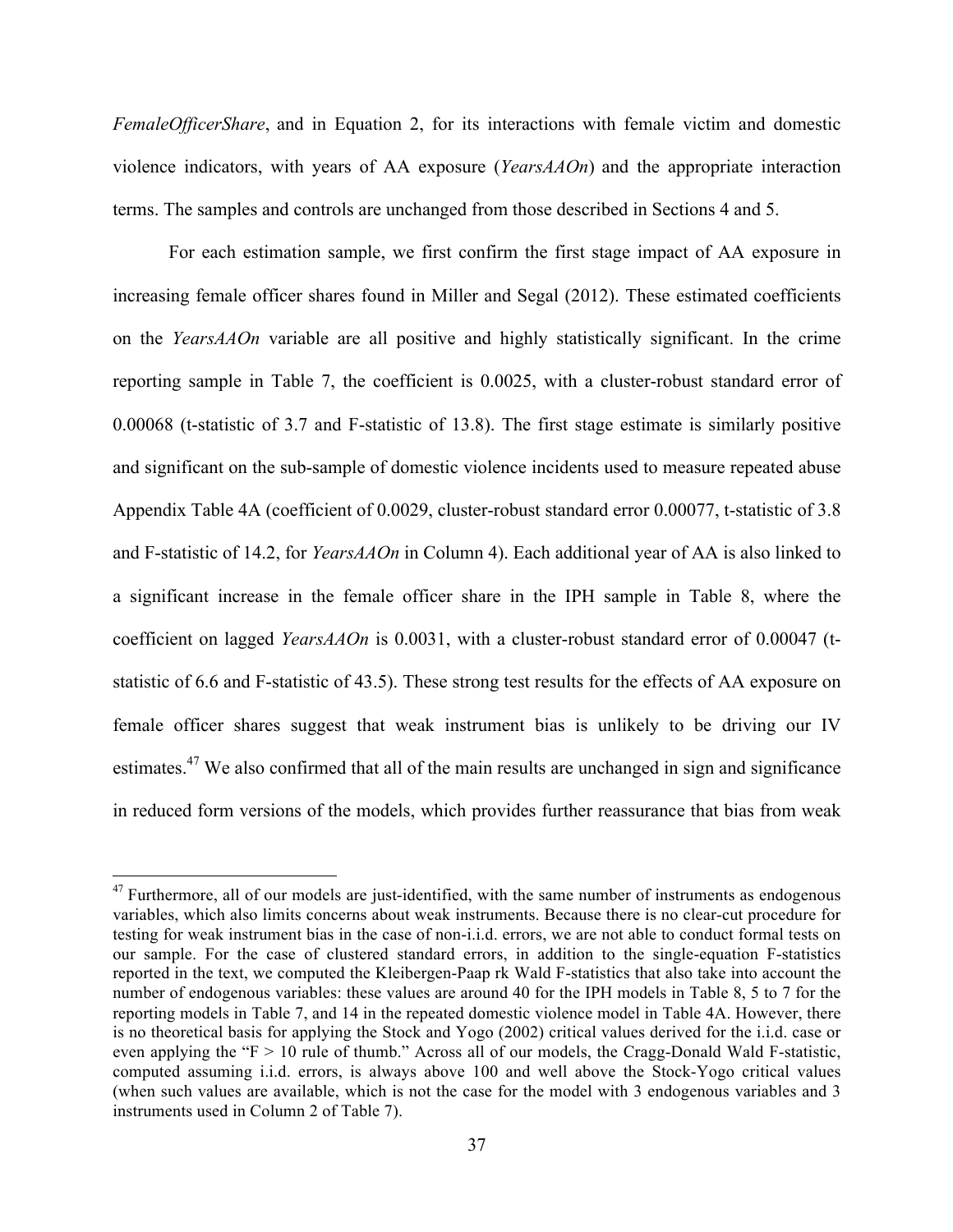instruments is not the source of the significant IV estimates reported below.<sup>48</sup>

Our IV estimates for crime reporting outcomes (in Columns 2 and 3 of Table 7) are qualitatively unchanged from our OLS estimates. The IV models use our preferred identification approach, in which male assault victims provide counterfactuals, corresponding to the OLS models in Columns 1 and 3 of Table 4. In the IV models, we instrument for the three potentially endogenous variables (*FemaleOfficerShare*, and interactions with *Female*, and *Domestic*) with three AA variables (*YearsAAOn*, *Female*×*YearsAAOn*, and *Domestic*×*YearsAAOn*). The IV coefficients imply a 1 percentage point AA-induced increase in female officer shares increases reporting of all assaults against women by 1.3 percentage points (statistically significant at the 10 percent level) and increases reporting of domestic violence assaults by 4.5 percentage points (1.3 + 3.2, statistically significant at the 1 percent level).

The reductions in IPH rates from OLS models in Table 6 are also repeated in the IV models in Table 8. These IV estimates are from the same county-year sample (with more than 150,000 population in the sample period). The IV estimate for lagged *FemaleOfficerShare* in the IPH regression for female victims is −4.1 (standard error of 1.4; Column 2) in the basic model (corresponding to the model in Column 1 of Table 6) and −3.1 (standard error of 1.6; Column 3) in the expanded model with additional crime controls and region-by-year fixed effects. Similarly for male IPH victims, the IV estimate is −4.2 in the basic model (Column 4) and −3.9 in the expanded model (Column 5). In addition to supporting the OLS findings for the main outcomes, the corresponding IV model also confirms the results of the exploratory analysis presented in Section 5.2 on repeated domestic violence as a channel for the escalation results. The estimates are reported in Appendix Table 4A. Column 5 reports the IV estimate of −8.1 (standard error of

 $48$  As discussed, for example, in Chernozhukov and Hansen (2010), reduced form estimates are unbiased even when instruments are weak.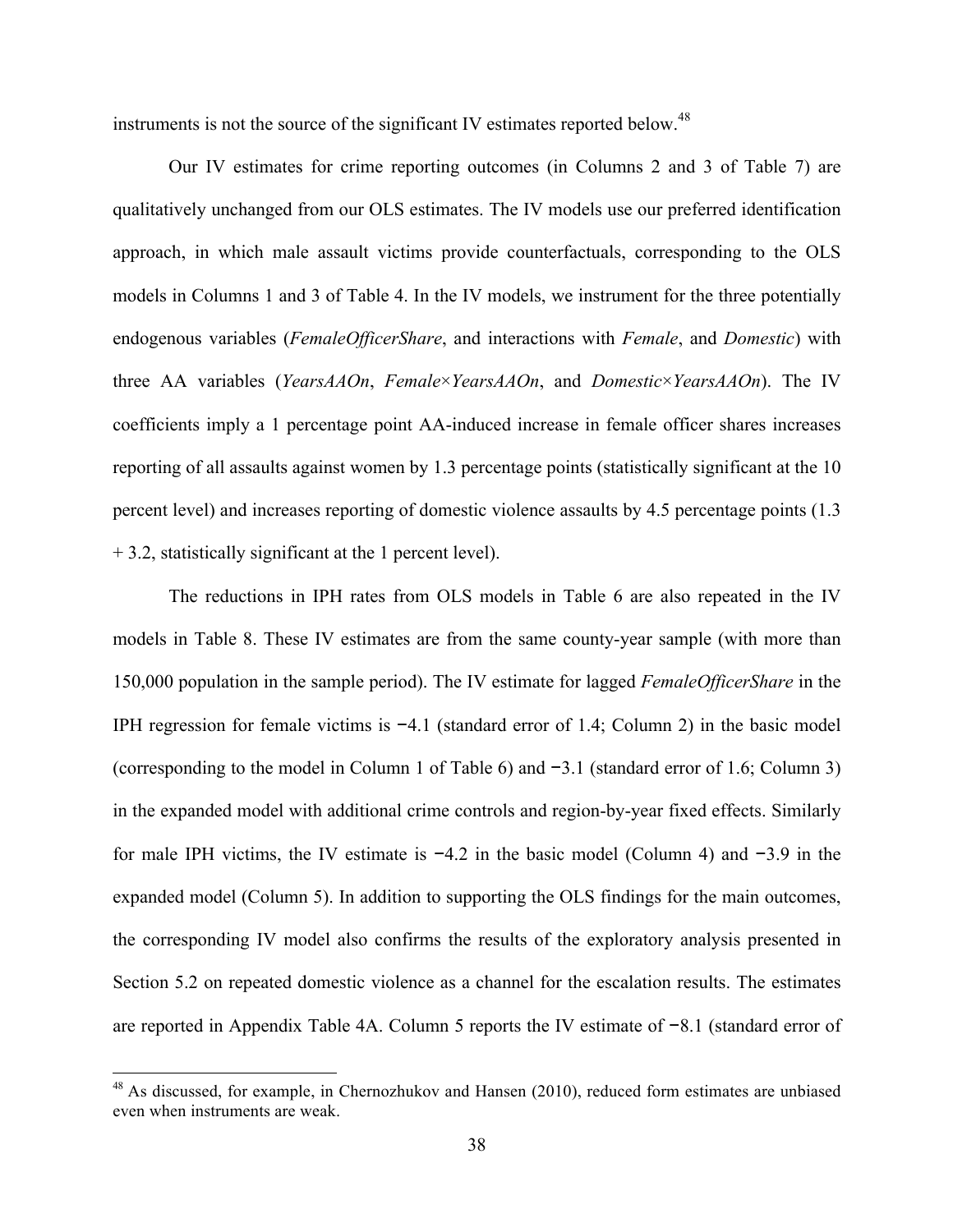3.4) for *FemaleOfficerShare* in the main equation for repeated violence.<sup>49</sup>

One potential concern about the IV analysis based on years of AA exposure is that AA itself might have occurred following increasing trends in female officer shares (reflecting trends in female labor supply) or in domestic violence reporting or incidence. We consider this potential explanation by testing for spurious placebo effects of AA in the years *before* AA starts, first, using an expanded reduced form version of our parametric model with separate linear trends for the years before and after AA, and second, in a non-parametric model that allows for arbitrary non-linear trends around AA.

Neither type of analysis suggests that effects of AA reflect the continuation of preexisting trends. In the parametric reduced form analyses of crime reporting IPH rates and repeated domestic abuse, the years *after* AA variables (*YearsAAOn* and interactions with victim sex and crime type for the crime reporting models) are always statistically significant (and share the same sign as the IV estimates) but the years *before* AA variables never are. This pattern tightens the empirical link between AA implementation and the main outcomes of interest.

The non-parametric analyses allow us to explore trends in outcomes in the years immediately preceding and following AA initiation, without imposing a linear relationship. We depict the results in Figures 1 and 2, for the NCVS and IPH samples, respectively. Each curve plots the set of point estimates for indicator variables for small groups of years before or after AA starts. We generally use 2-year bins, but use 4-year bins to avoid small cell sizes in the repeated abuse sample for observations more than 2 years from the litigation date. The figures show several patterns. First, for all of the outcomes, they confirm the lack of pre-trends from the

<sup>&</sup>lt;sup>49</sup> Similar to the OLS estimates, Appendix Table 5A also reports a marginally significant (at the 10.1% level) reduction in domestic violence (but no effects on total assaults) incidence using NCVS data and Appendix Table 6A reports negative but statistically insignificant declines in reported rapes and assaults. Section 5.2 describes the data limitations that apply to these estimates.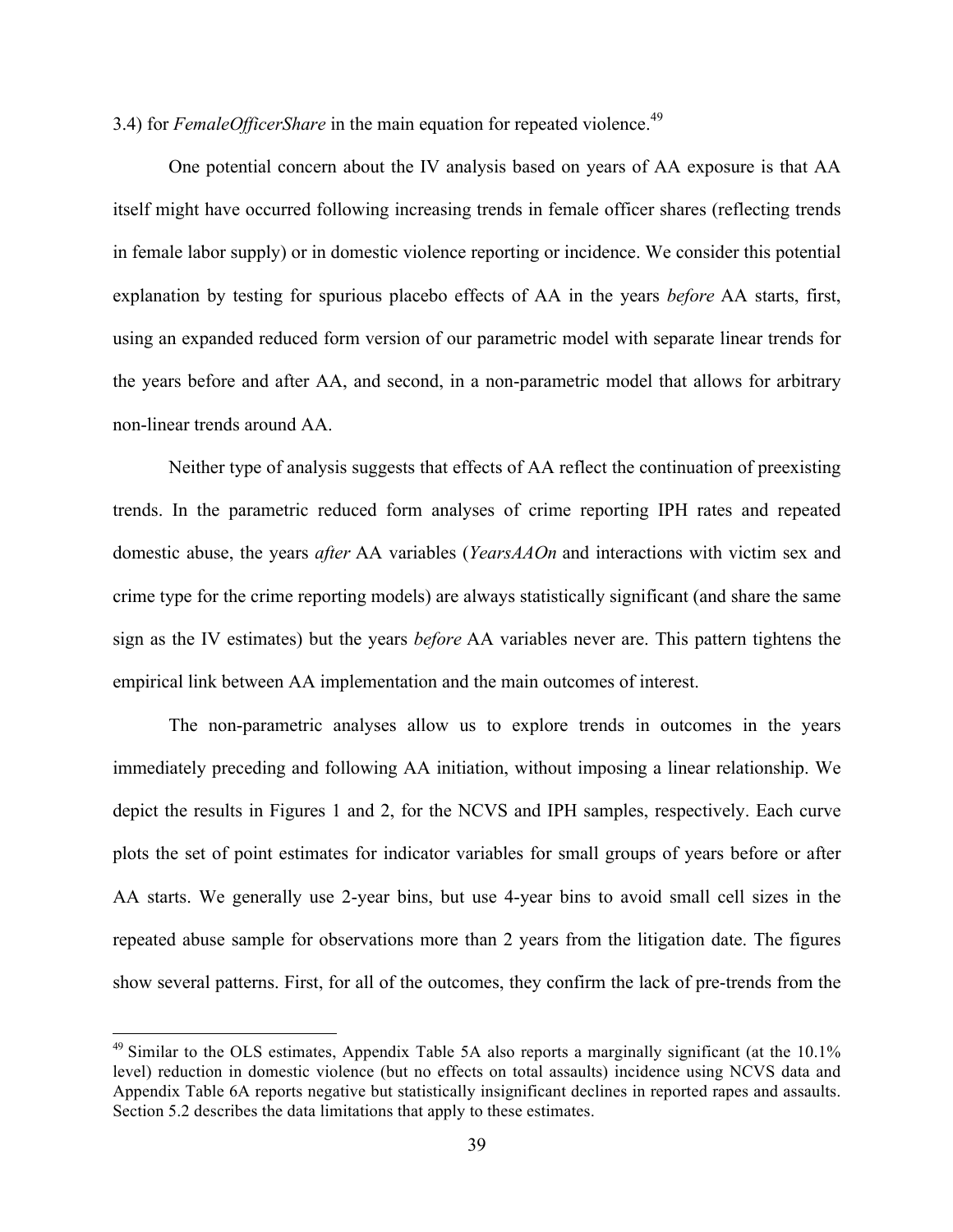linear model in the years closest to AA. Second, they support the general pattern of increasing effects with more years of AA exposure. The figures also show that female officer shares were not growing faster in departments before they were sued for discrimination. In the crime reporting sample, there appears to be a relative decline in female office shares before AA that is reversed under AA.<sup>50</sup>

Across all of the outcomes explored in this paper, the AA estimates are always consistent in sign and significance with the OLS estimates and generally larger in magnitude. The falsification analyses in Sections 4 and 5 indicate that the reason for the difference is not that the OLS estimates are biased by correlations with omitted variables. Instead, the larger IV estimates may result from heterogeneous treatment effects. One reason that the average effect of AAinduced growth might be larger is if increases in the share of female officers have a larger impact on departments with recent histories of employment discrimination. Another potential reason for the larger IV magnitudes is measurement error police employment (as discussed in McCrary and Chalfin 2013).

In either case, the consistency of the results between estimation approaches strengthens the causal interpretation of the evidence in this paper that female officers improved police quality for female assault victims and victims of intimate partner violence. It also shows that quality improvements were achieved even when the increase in female representation was a result of external pressure. These results provide empirical evidence that AA can improve quality in certain circumstances, as suggested by recent laboratory experiments, such as Niederle, Segal and Vesterlund (2013) that finds that gender-based AA increases the willingness of highly qualified women to enter competitions.

<sup>&</sup>lt;sup>50</sup> Separate estimates also reveal no apparent effect of AA exposure on the share of women in nontraditional occupations in the area, in either parametric or non-parametric models, which tightens the link between AA and police employment.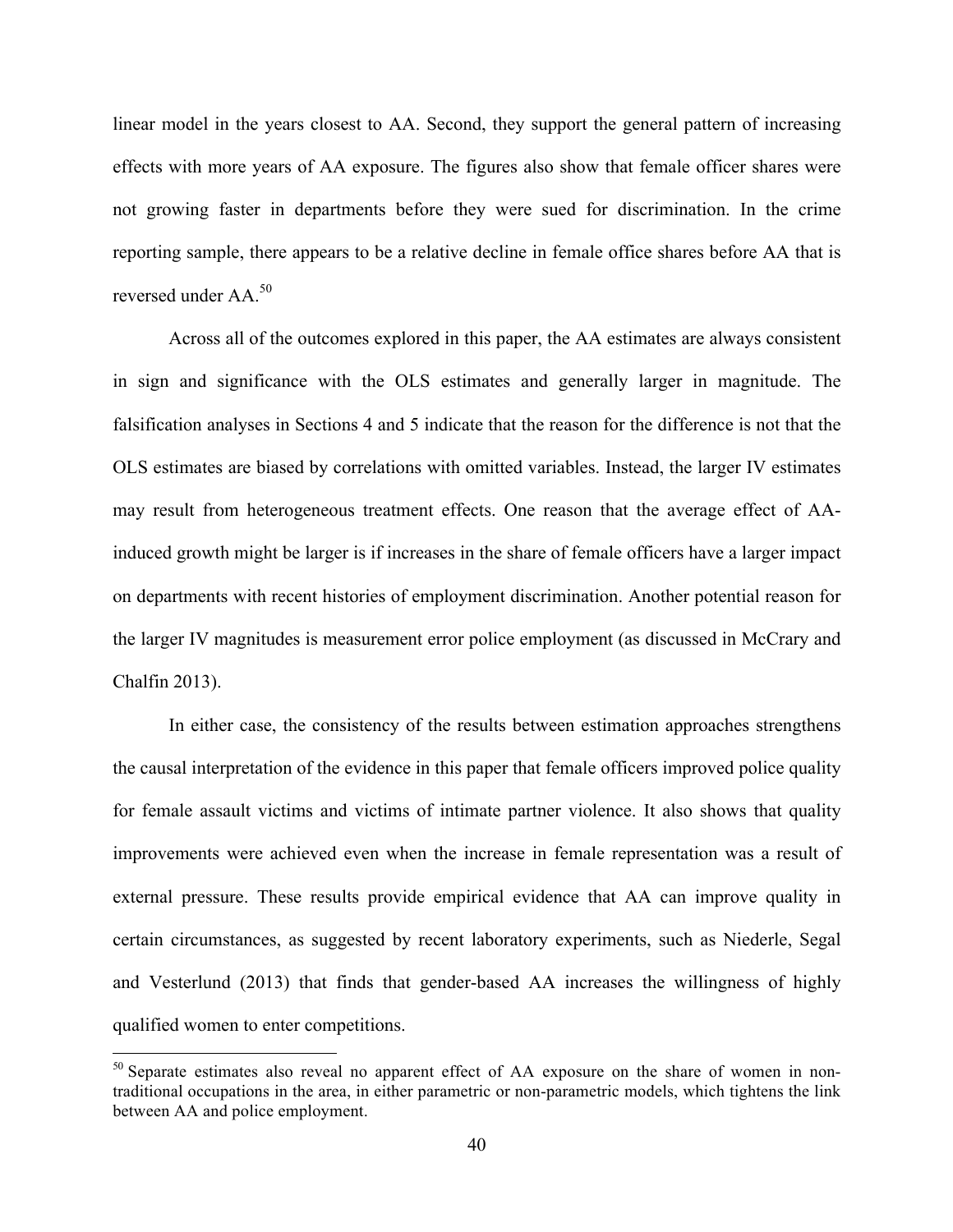## **7. Conclusion**

This paper studies the effects of female integration in the traditionally masculine occupation of law enforcement in US localities between the late 1970s and early 1990s. Using national panel data on crime victimization and homicide reports from the Department of Justice, and a variety of identification strategies, we estimate the effects of increasing the female share of officers on police quality related to violence against women and domestic violence. Our primary quality measures capture two key dimensions: crime reporting rates and domestic violence escalation. We find that increasing female shares among officers, but not among civilian police employees, improves outcomes along both dimensions. Our investigations of other crimes and victims uncover no significant effects of female officers on overall assaults or reported rapes. All of the findings are robust to studying increases in female officer shares induced by exposure to externally imposed AA. The results may be attributable to gender differences in officer preferences or productivity. They provide new evidence that an aspect of police employment policy affects the behavior of crime victims and potential offenders.

Our results also suggest that police departments will respond more effectively to sexual assault and domestic violence cases if they continue to hire female officers and ensure that victims are able to request that those officers conduct their interviews and handle their cases. Although this paper does not directly examine the effects of policies or staffing procedures within departments that affect the assignment of female officers to assault cases for certain victims, our findings of overall effects of increasing female officer shares provide evidence supporting the presence of the underlying mechanism that motivates such policies. To the extent that these results apply outside of the US context, they may also support initiatives to hire more female officers as part of broader efforts to reduce violence against women, such as those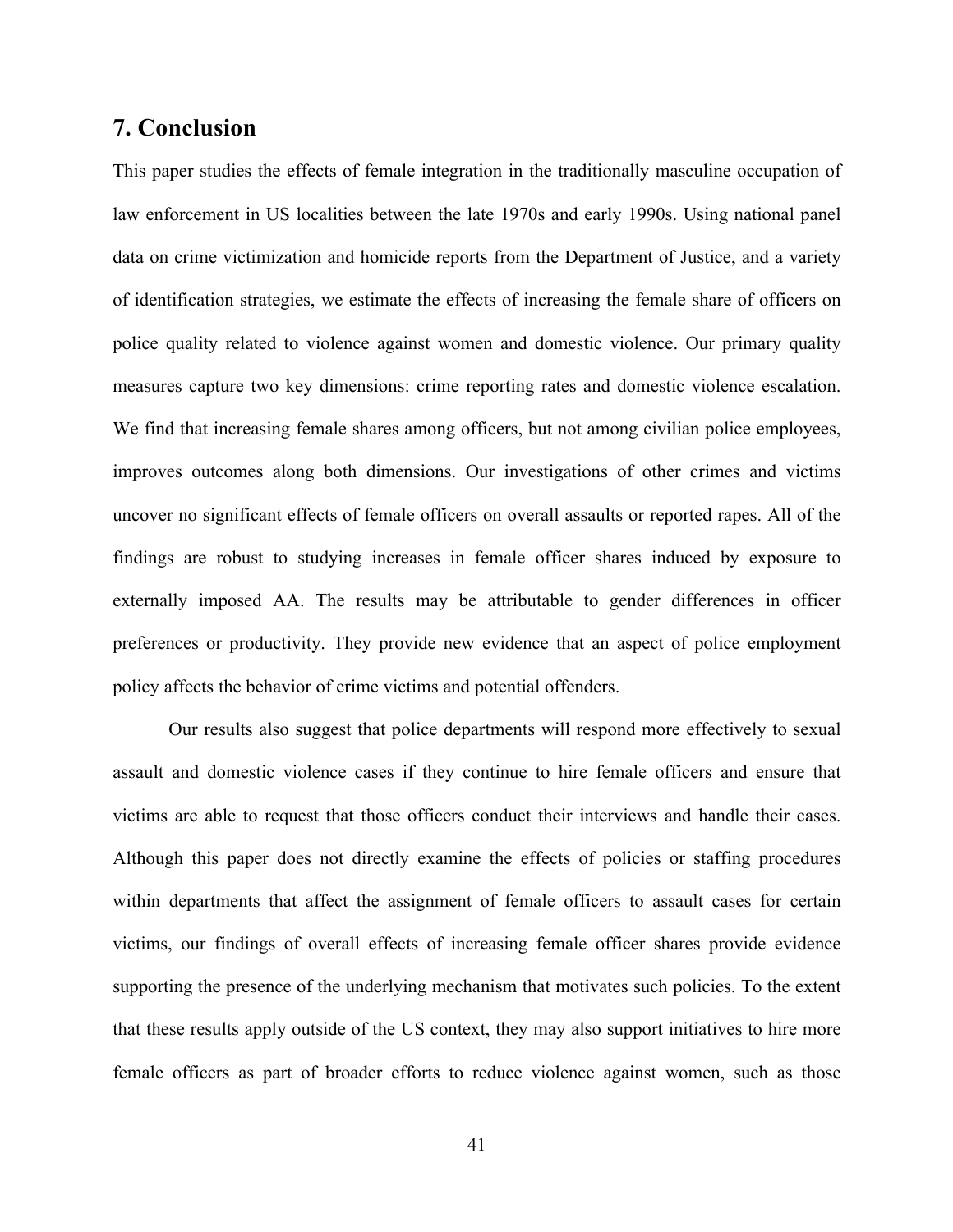recently undertaken in India (e.g., Crilly 2013).

Finally, our finding of quality improvements from externally imposed AA does more than provide an alternative identification strategy for estimating of the overall effects of female officers. First, it suggests that AA in employment can help members of protected groups other than those directly affected. The finding also implies that the equilibrium share of female officers at police departments targeted for interventions was sub-optimal, at least with respect to the outcomes examined in this paper. Our finding of improvements in these outcomes from the AAbased models shows that increasing female representation is still effective when achieved through externally imposed plans or quotas. Police departments operating under these plans may not have been convinced of the merits of hiring more women. Nevertheless, their outcomes improved along several key dimensions.

## **References**

- Adams, Renée, and Daniel Ferreira (2009). "Women in the Boardroom and Their Impact on Governance and Performance." *Journal of Financial Economics,* 94(2): 291–309.
- Aizer, Anna (2010). "The Gender Wage Gap and Domestic Violence." *American Economic Review*, 100(4): 1847-1859.
- Aizer, Anna, and Pedro Dal Bó. (2009). "Love, Hate and Murder: Commitment Devices in Violent Relationships." *Journal of Public Economics*, 93(3): 412-428.
- Antonovics, Kate, and Brian G. Knight (2009) "A New Look at Racial Profiling: Evidence from the Boston Police Department." *Review of Economics and Statistics*, 91(1): 163-177.
- Athey, Susan, Christopher Avery, and Peter Zemsky (2000). "Mentoring and Diversity." *American Economic Review*, 90 (4): 765-786.
- Bailey, Martha J., Brad Hershbein, and Amalia R. Miller (2012). "The Opt-In Revolution? Contraception and the Gender Gap in Wages." *American Economic Journal: Applied Economics* 4(3): 225-254.
- Becker, Gary (1957). *The Economics of Discrimination*. Chicago: University of Chicago Press.
- Blau, Francine D., Peter Brummund, and Albert Yung-Hsu Liu (2012). "Trends in Occupational Segregation by Gender 1970-2009: Adjusting for the Impact of Changes in the Occupational Coding System." NBER Working Paper No. 17993.
- Boyd, Christina L., Lee Epstein and Andrew D. Martin (2010). "Untangling the Causal Effects of Sex on Judging," *American Journal of Political Science* 54(2): 389–411.
- Buzawa, Eve S., and Buzawa, Carl G. (1996). *Domestic Violence: The Criminal Justice Response*. Sage, Thousand Oaks, CA.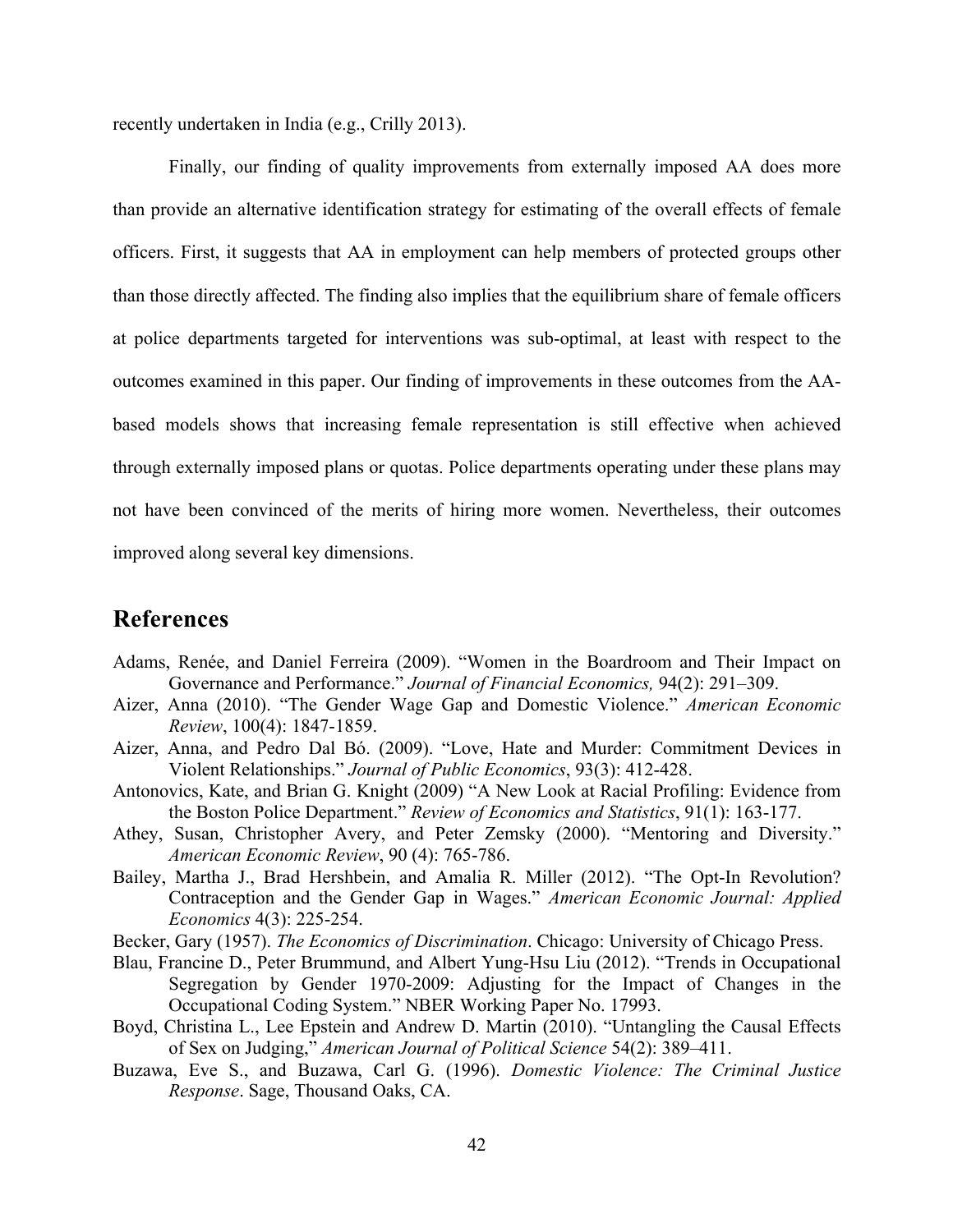- Card, David, and Gordon B. Dahl (2011). "Family Violence and Football: The Effect of Unexpected Emotional Cues on Violent Behavior." *Quarterly Journal of Economics*, 126(1): 103-143.
- Carrell, Scott E., and Mark Hoekstra (2012) "Family Business or Social Problem? The Cost of Unreported Domestic Violence." *Journal of Policy Analysis and Management*, 31(4): 861-875.
- Carrell, Scott E., Marianne E. Page, and James E. West (2010). "Sex and Science: How Professor Gender Perpetuates the Gender Gap." *Quarterly Journal of Economics* 125(3): 1101-1144.

Castillo, Marco, Gregory Leo, and Ragan Petrie (2013). "Room Effects." Working Paper.

- Chattopadhyay, Raghabendra, and Esther Duflo (2004). "Women as Policy Makers: Evidence from a Randomized Policy Experiment in India." *Econometrica,* 72(5): 1409–43.
- Chernozhukov, Victor, and Christian Hansen (2008). "The reduced form: A simple approach to inference with weak instruments." *Economics Letters* 100(1): 68-71.
- Coate, Stephen and Glenn Loury (1993). "Will Affirmative-Action Policies Eliminate Negative Stereotypes?" *American Economic Review*, 83(5): 1220-1240.
- Crilly, Rob (January 4, 2013). "Indian rape victim row draws pledge to hire more female police." *The Telegraph*. < www.telegraph.co.uk/news/worldnews/asia/india/9780134/Indian-rapevictim-row-draws-pledge-to-hire-more-female-police.html >
- Croson, Rachel and Uri Gneezy (2009). "Gender Differences in Preferences," *Journal of Economic Literature*, 47(2): 1-27.
- Dee, Thomas (2003). "Until Death Do You Part: The Effects of Unilateral Divorce on Spousal Homicides." *Economic Inquiry*, 41(1): 163-182.
- Doleac, Jennifer (2011). "The Effects of DNA Databases on Crime." Working Paper.
- Donohue, John, III and Heckman, James (1991). "Continuous Versus Episodic Change: The Impact of Civil Rights Policy on the Economic Status of Blacks," *Journal of Economic Literature*, 29(4): 1603-1643.
- Donohue III, J. J., and Levitt, Steven D. (2001). "The Impact of Race on Policing and Arrests." *Journal of Law and Economics*, 44(2): 367-94.
- Eisenberg, Adam (2009). *A Different Shade of Blue: How Women Changed the Face of Police Work*. Behler Publications: Lake Forest, CA.
- Felson, Richard B., Steven F. Messner, Anthony W. Hoskin, and Glenn Deane (2002). "Reasons for Reporting and Not Reporting Domestic Violence to the Police." *Criminology*, 40(3): 617-648.
- Fryer, Roland G., Paul S. Heaton, Steven D. Levitt, and Kevin M. Murphy (2013) "Measuring Crack Cocaine and its Impact." *Economic Inquiry*, 51(3): 1651-1681.
- Garicano, Luis, and Paul Heaton (2010). "Information Technology, Organization, and Productivity in the Public Sector: Evidence from Police Departments." *Journal of Labor Economics*, 28(1): 167-201.
- Goldin, Claudia (2002). "A Pollution Theory of Discrimination: Male and Female Differences in Occupations and Earnings." NBER Working Paper No. 8985.
- Goldin, Claudia (2006). "The Quiet Revolution That Transformed Women's Employment, Education, and Family," *American Economic Review*, 96(2): 1–21.
- Holzer, Harry, and David Neumark (2000). "Assessing Affirmative Action," *Journal of Economic Literature*, 38(3): 483-568.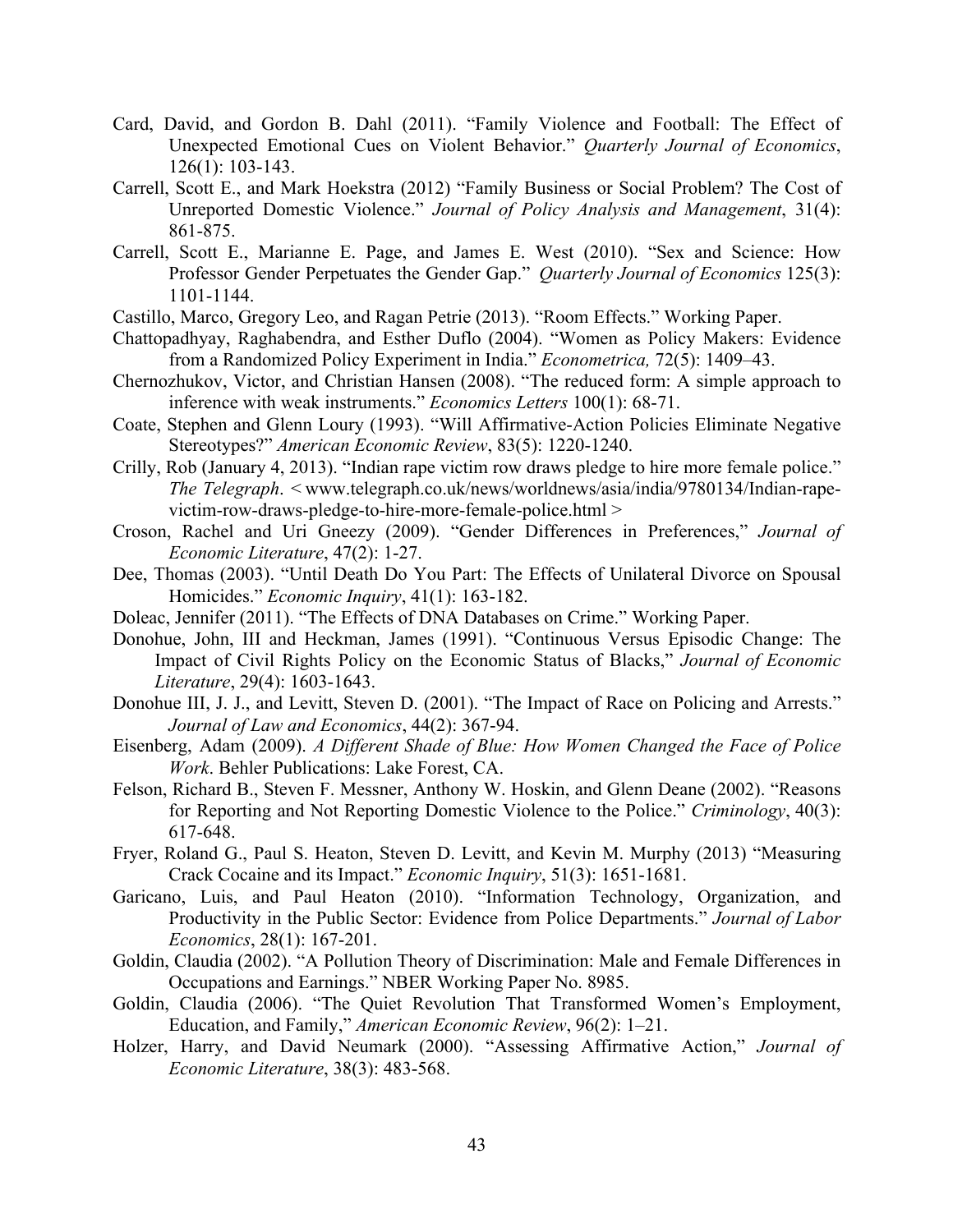- Iyengar, Radha (2009) "Does the Certainty of Arrest Reduce Domestic Violence? Evidence from Mandatory and Recommended Arrest Laws." *Journal of Public Economics*, 93(1): 85-98.
- International Association of Chiefs of Police (June 2006). *Domestic Violence Model Policy*. Alexandria, Virginia. Accessed on May 19, 2013 from  $\langle \text{http://www.theiacp.org/tabid/299/Default.aspx?id=814&v=1 \rangle$
- Iyer, Lakshmi, Anandi Mani, Prachi Mishra, and Petia Topalova (2012). "The Power of Political Voice: Women's Political Representation and Crime in India." *American Economic Journal: Applied Economics*, 4(4): 165-93.
- Jordan, Jan (2001). "Worlds Apart? Women, Rape and the Police Reporting Process," *British Journal of Criminology*, 41(4): 679–706.
- Keiser, Lael R., Vicky M. Wilkins, Kenneth J. Meier, and Catherine Holland (2002). "Lipstick and Logarithms: Gender, Institutional Context, and Representative Bureaucracy." *American Political Science Review*, 96(3): 553-64.
- King, Miriam, Steven Ruggles, J. Trent Alexander, Sarah Flood, Katie Genadek, Matthew B. Schroeder, Brandon Trampe, and Rebecca Vick (2010). Integrated Public Use Microdata Series, Current Population Survey: Version 3.0. [Machine-readable database]. Minneapolis: University of Minnesota.
- Levitt, Steven D. (1997). "Using Electoral Cycles in Police Hiring to Estimate the Effect of Police on Crime." *American Economic Review*, 87(3): 270-290.
- Lonsway, Kim, Margaret Moore, Penny Harrington, Eleanor Smeal, and Katherine Spillar (2003). "Hiring and Retaining More Women: The Advantages to Law Enforcement Agencies," National Center for Women and Policing, Beverly Hills, CA.
- Lott, John R., Jr. (2000). "Does a Helping Hand Put Others at Risk? Affirmative Action, Police Departments, and Crime," *Economic Inquiry*, 38(2): 239–77.
- Martin, Susan E. and Nancy C. Jurik (2007). *Doing Justice, Doing Gender: Women in Legal and Criminal Justice Occupations.* Second Edition. SAGE Publications: Thousand Oaks, CA.
- Matsa, David A., and Amalia R. Miller (2011). "Chipping Away at the Glass Ceiling: Gender Spillovers in Corporate Leadership." *American Economic Review*, 101(3): 635–39.
- Matsa, David A., and Amalia R. Miller (2012). "Workforce Reductions at Women-Owned Businesses in the United States." Working Paper.
- Matsa, David A., and Amalia R. Miller (2013). "A Female Style in Corporate Leadership? Evidence from Quotas." *American Economic Journal: Applied Economics* 5(3):136–169.
- McCrary, Justin (2007). "The Effect of Court-Ordered Hiring Quotas on the Composition and Quality of Police," *American Economic Review*, 97(1): 318-353.
- McCrary, Justin, and Aaron Chalfin (2013). "The Effect of Police on Crime: New Evidence from U.S. Cities, 1960-2008." NBER Working Paper No. 18815.
- Meier, Kenneth J. and Jill Nicholson-Crotty (2006). "Gender, Representative Bureaucracy, and Law Enforcement: The Case of Sexual Assault" *Public Administration Review,* 66(6): 850-860.
- Miller, Amalia R. and Carmit Segal (2012). "Does Temporary Affirmative Action Produce Persistent Effects? A Study of Black and Female Employment in Law Enforcement," *Review of Economics and Statistics,* 94(4): 1107–1125.
- Newmark, Lisa, Adele Harrell amd Bill Adams (1995). "Evaluation of Police Training Conducted Under the Family Violence Prevention and Services Act," The Urban Institute, Washington DC.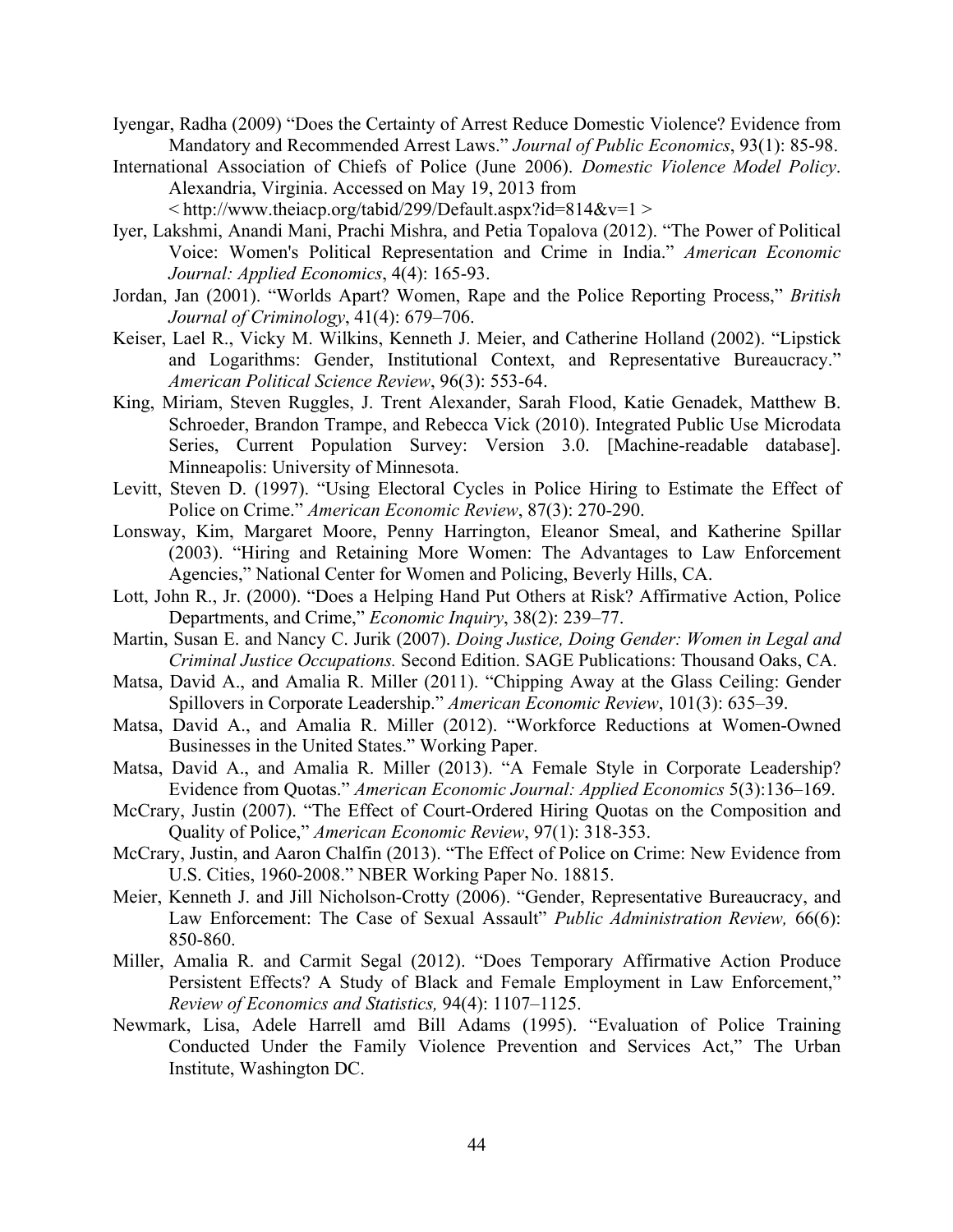- Niederle, Muriel, Carmit Segal, and Lise Vesterlund (2013). "How Costly Is Diversity? Affirmative Action in Light of Gender Differences in Competitiveness" *Management Science*, 59(1): 1-16.
- Nou, Jennifer, and Christopher Timmins (2005). "How Do Changes in Welfare Law Affect Domestic Violence? An Analysis of Connecticut Towns, 1990–2000." *Journal of Legal Studies,* 34(2): 445-470.
- Poteyeva, Margarita, and Ivan Y. Sun (2009). "Gender Differences in Police Officers' Attitudes: Assessing Current Empirical Evidence." *Journal of Criminal Justice*, 37(5): 512-522.
- Rabe-Hemp, Cara E. (2008). "Female Officers and the Ethic of Care: Does Officer Gender Impact Police Behaviors?" *Journal of Criminal Justice*, 36(5): 426-434.
- Raganella, A. and M. White (2004). "Race, Gender, and Motivation for Becoming a Police Officer: Implications for Building a Representative Police Department." *Journal of Criminal Justice*, 32(6): 501-513.
- Reyes, Jessica Wolpaw (2006). "Do Female Physicians Capture Their Scarcity Value? The Case of OB/GYNs." NBER Working Paper No. 12528.
- Saunders, Daniel G. (2002). "Are Physical Assaults by Wives and Girlfriends a Major Social Problem? A Review of the Literature" *Violence Against Women* 8(12): 1424-1488.
- Smith, Tom W., Peter V. Marsden, and Michael Hout. General Social Survey, 1972-2010 [Cumulative File]. ICPSR31521-v1. Storrs, CT: Roper Center for Public Opinion Research, University of Connecticut/Ann Arbor, MI: Inter-university Consortium for Political and Social Research [distributors], 2011-08-05. doi:10.3886/ICPSR31521.v1
- Solon, Gary, Steven J. Haider, and Jeffrey Wooldridge (2013). "What Are We Weighting For?" NBER Working Paper #18859.
- Spohn, Cassia and Katharine Tellis (2012). "Policing and Prosecuting Sexual Assault in Los Angeles City and County: A Collaborative Study in Partnership with the Los Angeles Police Department, the Los Angeles County Sheriff's Department, and the Los Angeles County District Attorney's Office." Final Report.
- Stevenson, Betsey, and Justin Wolfers (2006). "Bargaining in the Shadow of the Law: Divorce Laws and Family Distress." *Quarterly Journal of Economics*, 121(1), 267-288.
- Stock, James H., and Motohiro Yogo (2002). "Testing for Weak Instruments in Linear IV Regression." NBER Technical Working Paper No. 284.
- Tertilt, Michele, and Gerard van den Berg (2012). "Domestic Violence over the Business Cycle." Working Paper.
- Tjaden, Patricia, and Nancy Thoennes (November 2000). "Full Report of the Prevalence, Incidence, and Consequences of Violence against Women: Findings from the National Violence against Women Survey." United States Department of Justice, Office of Justice Programs, National Institutes of Justice. Report number: NCJ 183781.
- Tjaden, Patricia, and Nancy Thoennes (2006). "Extent, Nature, and Consequences of Rape Victimization: Findings From the National Violence Against Women Survey." Accessed on September 4, 2011 from <http://www.ncjrs.gov/pdffiles1/nij/210346.pdf>.
- United States Department of Justice. Bureau of Justice Statistics (1987). Law Enforcement Management and Administrative Statistics (LEMAS). ICPSR09222-v3. Ann Arbor, MI: Inter-university Consortium for Political and Social Research [distributor], 2012-08-01. doi:10.3886/ICPSR09222.v3
- United States Department of Justice. Bureau of Justice Statistics (1990). Law Enforcement Management and Administrative Statistics (LEMAS). ICPSR09749-v3. Ann Arbor, MI: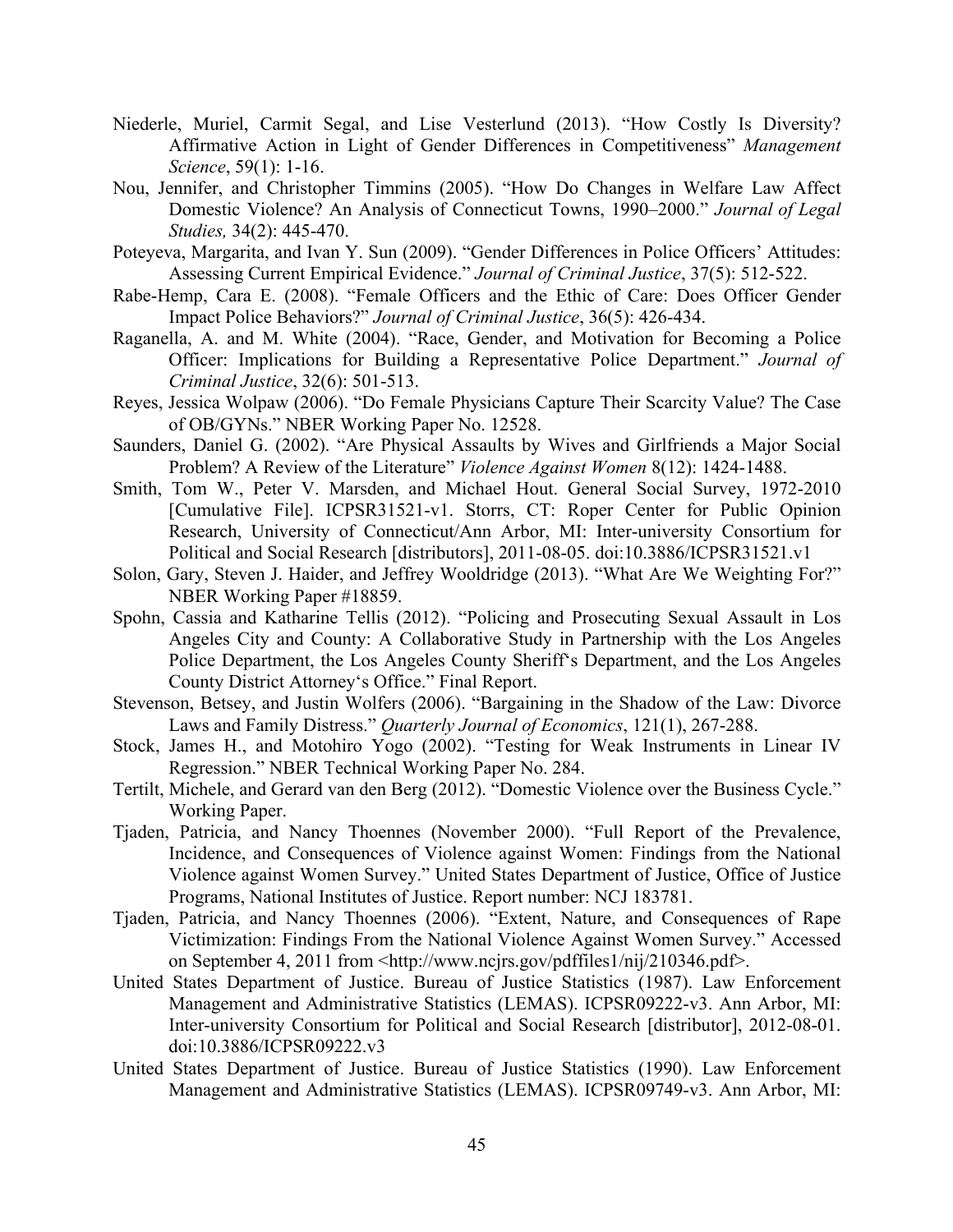Inter-university Consortium for Political and Social Research [distributor], 2012-08-02. doi:10.3886/ICPSR09749.v3

- United States Department of Justice. Bureau of Justice Statistics (2007). National Crime Victimization Survey: MSA Data, 1979-2004. Conducted by US Department of Commerce, Bureau of the Census. ICPSR04576-v1. Ann Arbor, MI: Inter-university Consortium for Political and Social Research [producer and distributor], 2007-01-15. doi:10.3886/ICPSR04576.v1
- United States Department of Justice. Federal Bureau of Investigation (2009). Uniform Crime Reporting Program Data [United States]: 1975-1997. ICPSR09028-v5. Ann Arbor, MI: Inter-university Consortium for Political and Social Research [distributor], 2009-06-24. doi:10.3886/ICPSR09028.v5
- United States Department of Justice. Federal Bureau of Investigation (2011). Uniform Crime Reporting Program Data: Police Employee (LEOKA) Data, 2011. ICPSR34584-v1. Ann Arbor, MI: Inter-university Consortium for Political and Social Research [distributor], 2013-05-02. doi:10.3886/ICPSR34584.v1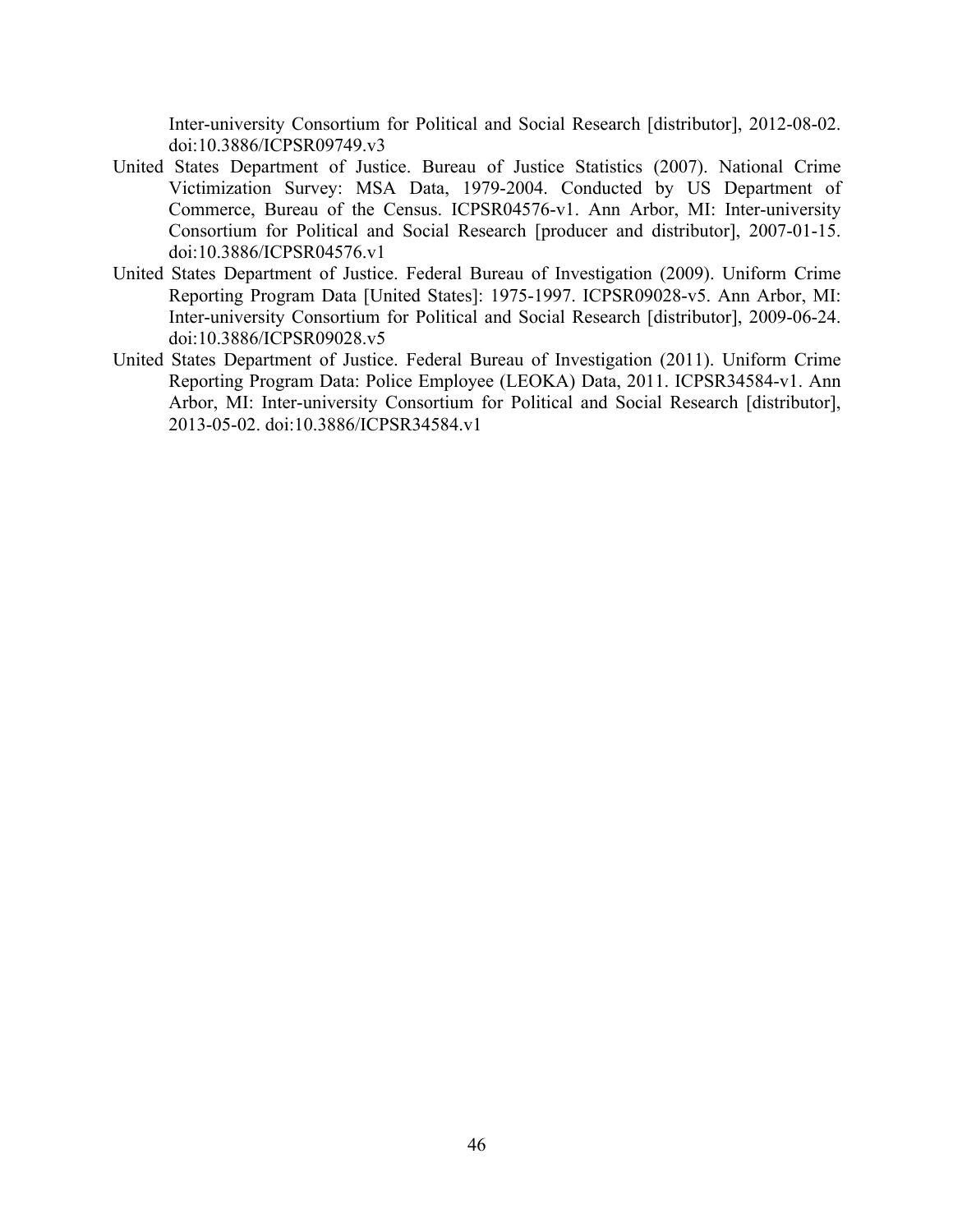**Figure 1**: Changes in Female Officer Shares, Repeated Domestic Violence, and Sex Differences in Violent Crime Reporting around Affirmative Action Initiation



*Notes*: The figure depicits point estimates for two-year bins before and after affirmative action initiation (litigation year is the omitted category) for crime reporting and female officer shares from regression models estimated on the NCVS sample of violent crimes. Crime reporting estimates are for interactions between year bins and an indicator for either female victims of any violent crimes or of domestic violence. Male domestic violence victims are omitted from the sample. The estimates for the female share of officers are multiplied by 10 for readability. Repeated DV estimates are from the subsample of DV incidents; because of smaller cell sizes, we use 4 year bins for incidents more than 2 years before or after the litigation year.

**Figure 2**: Changes in Female Officer Shares and Intimate Partner Homicide Rates around Affirmative Action Initiation



*Notes*: The figure depicits point estimates for two-year bins before and after affirmative action initiation (litigation year is the omitted category) from regression models estimated on the county-year panel of intimate partner homicide (IPH) rates per 100,000 population. The estimates for the female share of officers are multiplied by 10 for readability.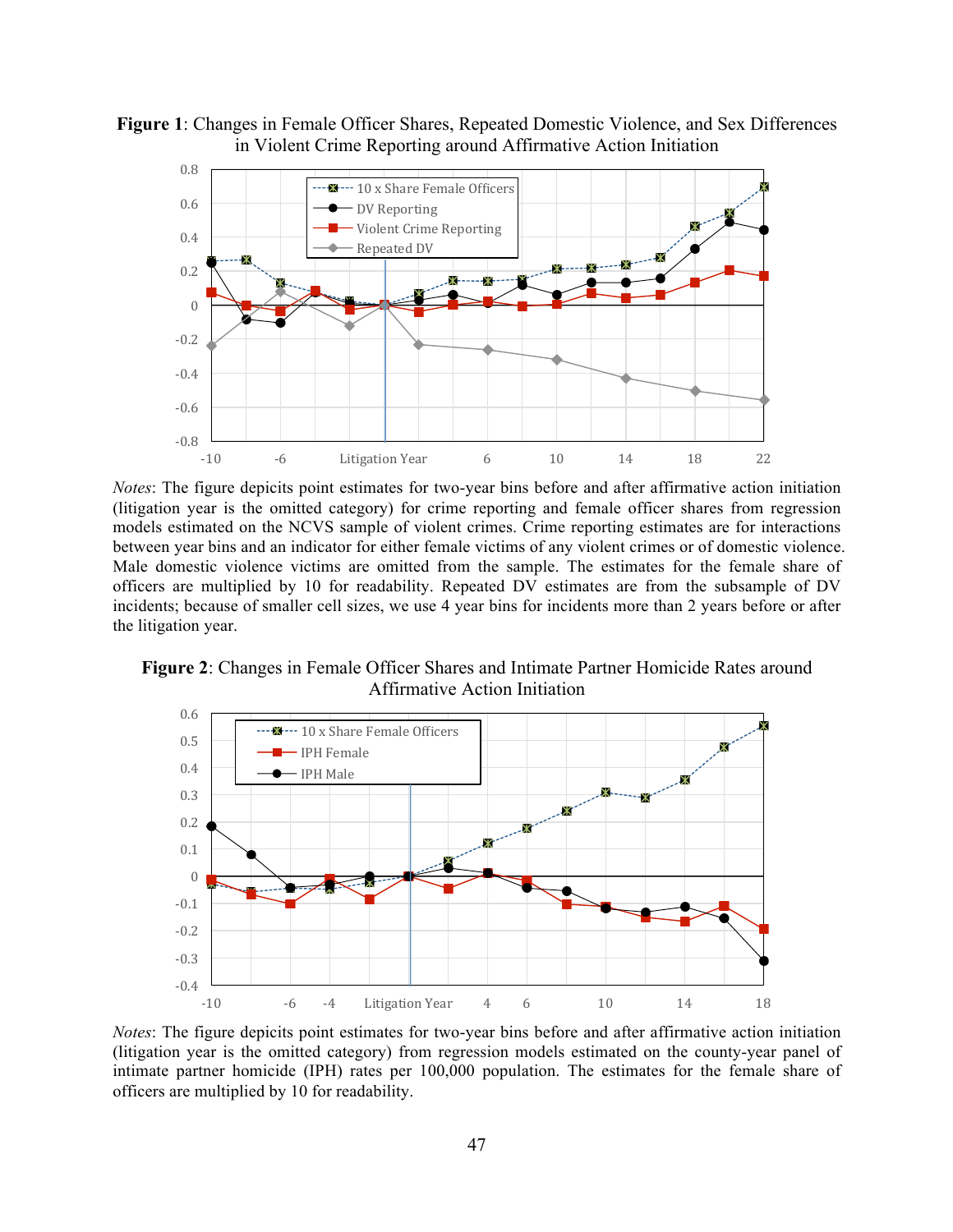| Panel A: Fraction of Assaults Reported to the Police                           |           |                                           |                                                |        |                 |        |  |
|--------------------------------------------------------------------------------|-----------|-------------------------------------------|------------------------------------------------|--------|-----------------|--------|--|
|                                                                                |           | All                                       | Male                                           | Female | Female Domestic |        |  |
| <b>Fraction Reported</b>                                                       | 1979-1990 | 0.44                                      | 0.41                                           | 0.49   |                 |        |  |
|                                                                                | 1979      | 0.43                                      | 0.42                                           | 0.46   | 0.48            |        |  |
|                                                                                | 1990      | 0.44                                      | 0.38                                           | 0.54   | 0.69            |        |  |
| <b>Observations</b>                                                            |           | 15, 319                                   | 9.037                                          | 6,282  | 1,146           |        |  |
| Source: NCVS MSA Sample. Years: 1979-1990. Unit of observation is an MSA-year. |           |                                           |                                                |        |                 |        |  |
|                                                                                |           | Panel B: Intimate Partner Homicides (IPH) |                                                |        |                 |        |  |
|                                                                                |           |                                           | Counties with population above<br>All counties |        |                 |        |  |
|                                                                                |           |                                           | $150,000$ in all years                         |        |                 |        |  |
|                                                                                |           |                                           | Male                                           | Female | Male            | Female |  |
| <b>IPH</b> per Population                                                      |           | 1977-1991                                 | 0.442                                          | 0.633  | 0.402           | 0.566  |  |
|                                                                                |           | 1977                                      | 0.598                                          | 0.631  | 0.536           | 0.569  |  |
|                                                                                |           | 1991                                      | 0.287                                          | 0.576  | 0.270           | 0.530  |  |
| Observations with Zero IPH                                                     |           |                                           | 1.494                                          | 881    | 39,209          | 37,258 |  |

#### **Table 1: Summary Statistics**

[Population-Weighted Fraction]

Source: Supplemental Homicide Reports. Years: 1977-1991. Unit of observation is a county-year.

| Panel C: Police Employment |       |                         |       |       |                   |       |  |
|----------------------------|-------|-------------------------|-------|-------|-------------------|-------|--|
|                            |       | <b>Reporting Sample</b> |       |       | <b>IPH</b> Sample |       |  |
|                            | All   | 1979                    | 1990  | All   | 1976              | 1990  |  |
| Female Officer Share       | 0.086 | 0.053                   | 0.127 | 0.063 | 0.032             | 0.095 |  |
| Female Civilian Share      | 0.648 | 0.627                   | 0.677 | 0.656 | 0.608             | 0.686 |  |

Counties 255 255 3,084 3,084 Observations 3,732 45,032 45,032 45,032 45,032 45,032 45,032 45,032 45,032 45,032 45,032 45,032 45,032 45,032 45,032 45,032 45,032 45,032 45,032 45,032 45,032 45,032 45,032 45,032 45,032 45,032 45,032 45,032 45,032 45,032

[0.26]

[0.13]

[0.49]

[0.38]

The "Reporting Sample" is the sample of all assaults (against male and female victims) used in Panel A above. The "IPH Sample" is the sample of counties in Panel B above with population above 150,000 in all years.

### **Table 2: Female Officer Shares and Crime Reporting by Female Assault Victims**

(1) (2) (3) (4) (5) Female Officer Share  $1.047**$   $0.950**$   $0.990**$   $0.931**$   $0.691*$ [0.479] [0.449] [0.446] [0.419] [0.386] Domestic × Female Officer Share 1.155\*\* [0.458] MSA and Year Fixed Effects Tes Yes Yes Yes Yes Yes Yes Yes Victim and Local Area Controls No Yes Yes Yes Yes Yes Domestic Indicator and Interactions No No Yes Yes Yes Yes Crime Controls No No No Yes Yes Observations 6,282 6,282 6,282 6,282 6,282  $R^2$  0.018 0.026 0.030 0.065 0.065

Dependent variable: Was the crime reported to police? ( $Yes = 1$ )

\*\*\* p<0.01, \*\* p<0.05, \* p<0.1. Robust standard errors clustered at the MSA-level in brackets.

The *Domestic* indicator is set to 1 if the victim is female and offender is the victim's current or former husband or boyfriend. Assaults against male victims by intimate partners (n=142 observations) are excluded from the sample. Victim Controls are: Black, Hispanic, Years of Schooling, and Missing Education. Local Area Controls are: Divorce Law, Mandatory Arrest Law, Police Training, No-Drop Policy, Maximum AFDC Benefits, Mean Earnings (MSA-Gender), % Employed (MSA-Gender), and Mean Years of Schooling (MSA-Gender), share female in nontraditional occupations (MSA). Domestic Interactions are with: Divorce Law, Mandatory Arrest Law, Police Training, No-Drop Policy, and Maximum AFDC Benefits (to a single mother with 2 children). Crime Controls are: Multiple Offenders, Known (Not-Domestic) Offender, Attempted Attack, Completed Simple Assault with Injury, Attempted/ Completed Aggravated Assault or Rape, and Attempted×Attempted/Completed Aggravated Assault or Rape.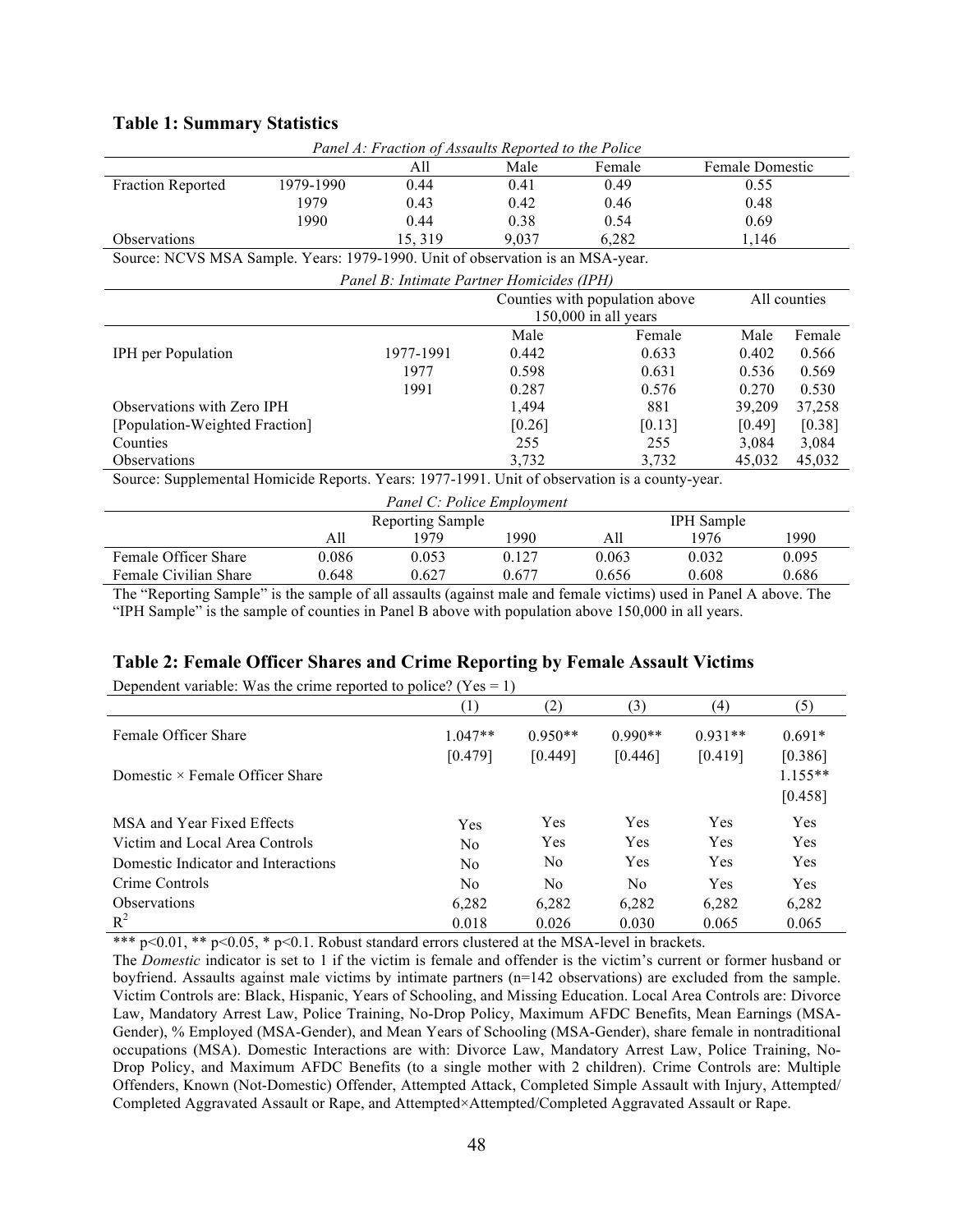| Dependent variable: Was the crime reported to police? ( $Yes = 1$ ) |                |            |            |            |            |
|---------------------------------------------------------------------|----------------|------------|------------|------------|------------|
|                                                                     | (1)            | (2)        | (3)        | (4)        | (5)        |
|                                                                     | Male           | Female     | Female     | Female     | Female     |
| Female Officer Share                                                | $-0.175$       |            |            |            |            |
|                                                                     | [0.523]        |            |            |            |            |
| Female Civilian Share                                               |                | $-0.010$   | 0.012      |            |            |
|                                                                     |                | [0.102]    | [0.112]    |            |            |
| Domestic $\times$ Female Civilian Share                             |                |            | $-0.121$   |            |            |
|                                                                     |                |            | [0.151]    |            |            |
| <b>Share Civilians</b>                                              |                |            |            | 0.213      | 0.211      |
|                                                                     |                |            |            | [0.234]    | [0.236]    |
| Domestic $\times$ Share Civilians                                   |                |            |            |            | 0.014      |
|                                                                     |                |            |            |            | [0.200]    |
| MSA and Year Fixed Effects                                          | <b>Yes</b>     | <b>Yes</b> | <b>Yes</b> | <b>Yes</b> | <b>Yes</b> |
| Victim, Crime, and Local Area Controls                              | <b>Yes</b>     | Yes        | <b>Yes</b> | <b>Yes</b> | Yes        |
| Domestic Indicator and Interactions                                 | N <sub>o</sub> | Yes        | Yes        | <b>Yes</b> | <b>Yes</b> |
| <b>Observations</b>                                                 | 9,037          | 6,282      | 6,282      | 6,282      | 6,282      |
| $R^2$                                                               | 0.089          | 0.065      | 0.065      | 0.065      | 0.065      |

### **Table 3: Falsifying Exercises for Crime Reporting by Male and Female Assault Victims**

\*\*\*  $p \le 0.01$ , \*\*  $p \le 0.05$ , \*  $p \le 0.1$ . Robust standard errors clustered at the MSA-level in brackets.

The *Domestic* indicator is set to 1 if the victim is female and offender is the victim's current or former husband or boyfriend. Assaults against male victims by intimate partners (n=142 observations) are excluded from the sample. See Table 2 notes for variables in Victim, Crime, and Local Area Controls, and Domestic Interactions.

### **Table 4: Comparisons by Victim Sex of Crime Reporting by Assault Victims**

Dependent variable: Was the crime reported to police? (Yes  $= 1$ )

|                                                        | (1)            | (2)        | (3)            | (4)        |
|--------------------------------------------------------|----------------|------------|----------------|------------|
| Female Officer Share                                   | 0.080          |            | 0.059          |            |
|                                                        | [0.427]        |            | [0.422]        |            |
| Female $\times$ Female Officer Share                   | $0.838***$     | $0.778**$  | $0.657**$      | $0.618**$  |
|                                                        | [0.291]        | [0.293]    | [0.280]        | [0.288]    |
| Female $\times$ Domestic $\times$ Female Officer Share |                |            | $1.089**$      | $1.004**$  |
|                                                        |                |            | [0.457]        | [0.455]    |
| MSA and Year Fixed Effects                             | <b>Yes</b>     | <b>Yes</b> | <b>Yes</b>     | Yes        |
| $MSA \times Year$ Fixed Effects                        | N <sub>0</sub> | <b>Yes</b> | N <sub>0</sub> | <b>Yes</b> |
| Victim and Crime Controls                              | <b>Yes</b>     | <b>Yes</b> | <b>Yes</b>     | Yes        |
| Domestic Indicator and Interactions                    | <b>Yes</b>     | <b>Yes</b> | <b>Yes</b>     | <b>Yes</b> |
| Local Area Controls                                    | <b>Yes</b>     | No.        | <b>Yes</b>     | No.        |
| <b>Observations</b>                                    | 15,319         | 15,319     | 15,319         | 15,319     |
| $R^2$                                                  | 0.068          | 0.098      | 0.068          | 0.098      |

\*\*\* p<0.01, \*\* p<0.05, \* p<0.1. Robust standard errors clustered at the MSA-level in brackets.

The *Domestic* indicator is set to 1 if the victim is female and offender is the victim's current or former husband or boyfriend. Assaults against male victims by intimate partners (n=142 observations) are excluded from the sample. See Table 2 notes for variables in Victim, Crime, and Local Area Controls, and Domestic Interactions.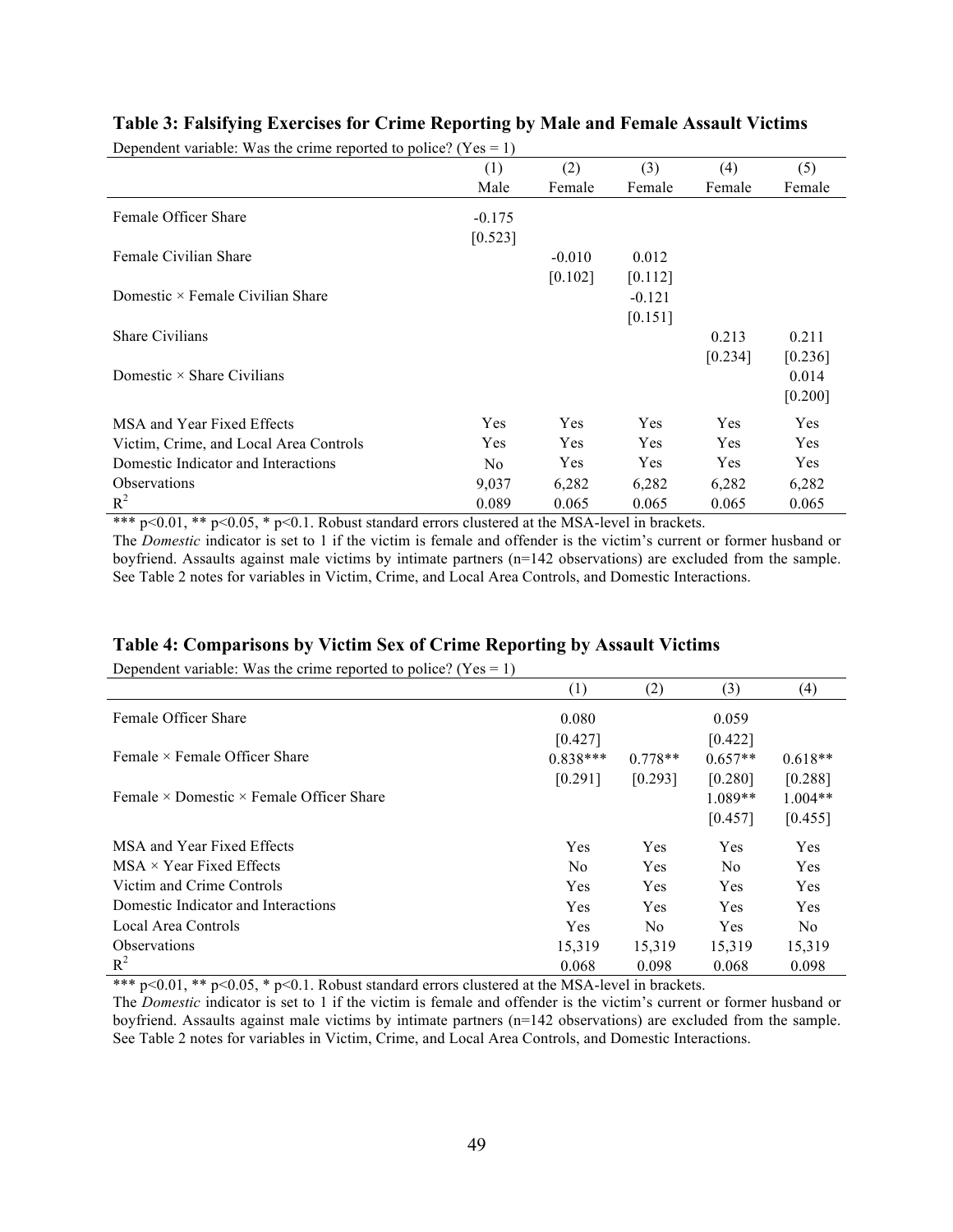| Dependent variable. Was the crime reported to police? ( $\text{res} = 1$ ) |            |                |                |            |                |            |  |
|----------------------------------------------------------------------------|------------|----------------|----------------|------------|----------------|------------|--|
|                                                                            | (1)        | (2)            | (3)            | (4)        | (5)            | (6)        |  |
| Panel A: Assault Reporting                                                 |            |                |                |            |                |            |  |
| Female Officer Share                                                       | 0.157      | 0.240          | 0.224          | 0.292      | 0.122          | 0.479      |  |
|                                                                            | [0.449]    | [0.440]        | [0.372]        | [0.400]    | [0.409]        | [0.437]    |  |
| Female $\times$ Female Officer Share                                       | $0.836***$ | $0.699**$      | $0.796***$     | $0.838***$ | $0.806***$     | $0.726**$  |  |
|                                                                            | [0.291]    | [0.281]        | [0.283]        | [0.279]    | [0.288]        | [0.296]    |  |
| $R^2$                                                                      | 0.068      | 0.069          | 0.068          | 0.068      | 0.068          | 0.071      |  |
| Panel B: Assault and Domestic Violence Reporting                           |            |                |                |            |                |            |  |
| Female Officer Share                                                       | 0.131      | 0.216          | 0.202          | 0.269      | 0.101          | 0.442      |  |
|                                                                            | [0.442]    | [0.438]        | [0.369]        | [0.397]    | [0.405]        | [0.434]    |  |
| Female × Female Officer Share                                              | $0.657**$  | $0.473*$       | $0.593**$      | $0.645**$  | $0.628**$      | $0.491*$   |  |
|                                                                            | [0.280]    | [0.269]        | [0.271]        | [0.265]    | [0.277]        | [0.271]    |  |
| Female $\times$ Domestic $\times$ Female Officer Share                     | $1.079**$  | 1.309**        | 1.197**        | $1.150**$  | $1.075**$      | $1.366***$ |  |
|                                                                            | [0.454]    | [0.488]        | [0.461]        | [0.464]    | [0.460]        | [0.499]    |  |
| $R^2$                                                                      | 0.068      | 0.070          | 0.068          | 0.069      | 0.068          | 0.072      |  |
| MSA and Year Fixed Effects                                                 | Yes        | Yes            | Yes            | Yes        | Yes            | Yes        |  |
| Victim, Crime and Local Area Controls                                      | Yes        | Yes            | Yes            | Yes        | Yes            | Yes        |  |
| Domestic Indicator and Interactions                                        | Yes        | Yes            | Yes            | Yes        | Yes            | Yes        |  |
| Police Officers per Population                                             | Yes        | N <sub>0</sub> | N <sub>0</sub> | No         | N <sub>o</sub> | Yes        |  |
| Lagged Reported Assaults and Domestic Rates                                | No         | Yes            | No             | No         | N <sub>0</sub> | Yes        |  |
| Lagged IPH and Non-IPH Homicide Rates                                      | No         | No             | Yes            | No         | N <sub>0</sub> | Yes        |  |
| Current Non-IPH Homicide Rate                                              | No         | N <sub>0</sub> | N <sub>0</sub> | Yes        | N <sub>0</sub> | Yes        |  |
| Crack Index (linear and squared)                                           | No         | No             | No             | Yes        | N <sub>0</sub> | Yes        |  |
| Male and Female Sexism in Region                                           | No         | No             | No             | No         | Yes            | Yes        |  |
| <b>Observations</b>                                                        | 15,319     | 13,669         | 15,206         | 15,143     | 15,319         | 13, 493    |  |

## **Table 5: Testing Alternative Hypotheses for Increased Reporting**

Dependent variable: Was the crime reported to police? ( $Y_{\text{PS}} = 1$ )

\*\*\*  $p<0.01$ , \*\*  $p<0.05$ , \*  $p<0.1$ . Robust standard errors clustered at the MSA-level in brackets.

The *Domestic* indicator is set to 1 if the victim is female and offender is the victim's current or former husband or boyfriend. Assaults against male victims by intimate partners (n=142 observations) are excluded from the sample. Column 2 and 6 omit observations missing lagged reported assaults and domestic violence rates; Columns 3, 4 and 6 omit observations with missing homicide data (for Florida in 1988 to 1990). See text for details about the sexism and crack index. See Table 2 notes for variables in Victim, Crime, and Local Area Controls, and Domestic Interactions.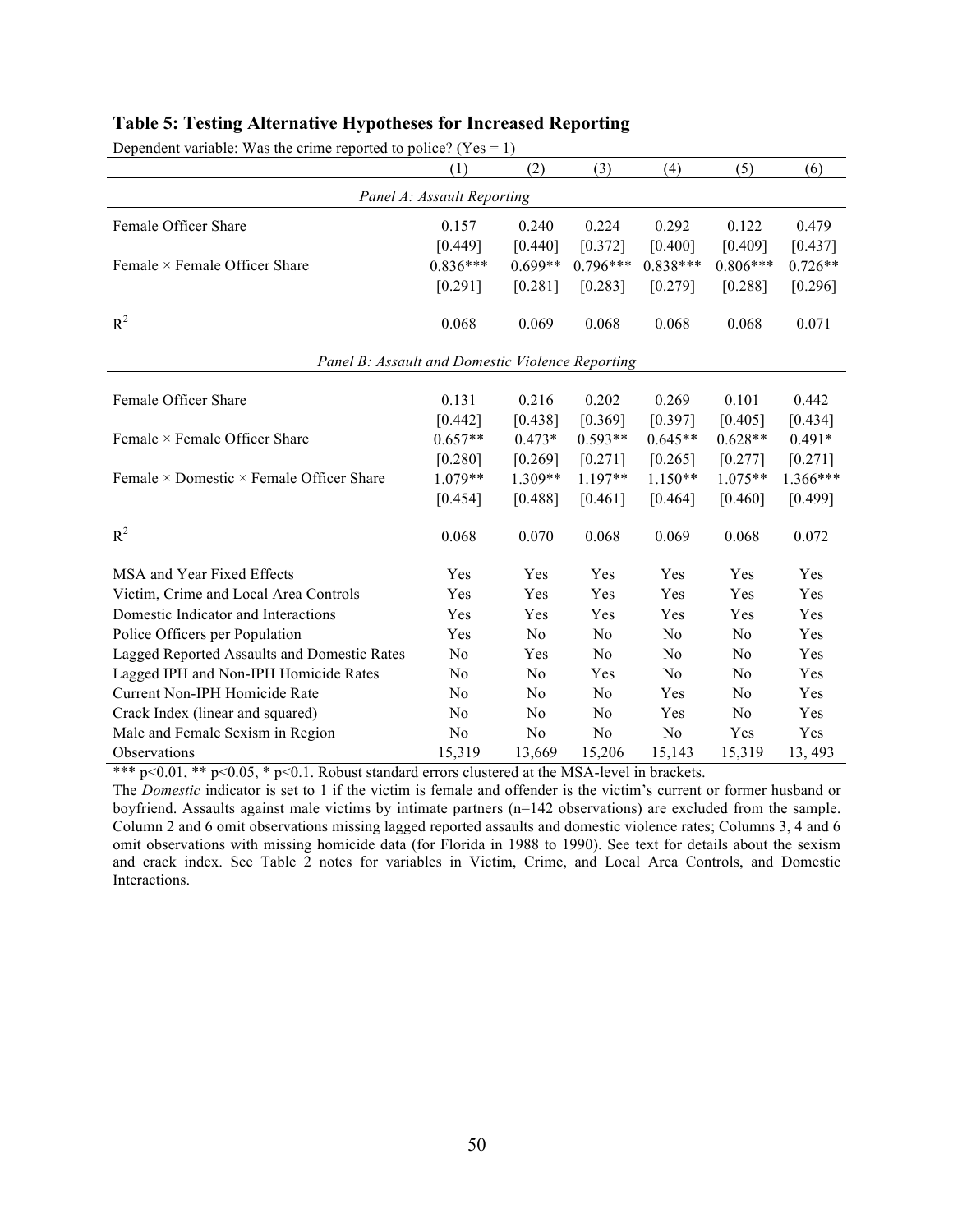| Dependent variable: Intimate Partner Homicides per 100,000 population |                         |                |                |             |                |
|-----------------------------------------------------------------------|-------------------------|----------------|----------------|-------------|----------------|
|                                                                       | (1)                     | (2)            | (3)            | (4)         | (5)            |
|                                                                       | Panel A: Female Victims |                |                |             |                |
| Lagged Female Officer Share                                           | $-1.446***$             | $-1.474***$    | $-1.544***$    | $-1.528***$ |                |
|                                                                       | [0.382]                 | [0.395]        | [0.408]        | [0.393]     |                |
| Lagged Female Civilian Share                                          |                         |                |                |             | $-0.059$       |
|                                                                       |                         |                |                |             | [0.073]        |
| $R^2$                                                                 | 0.562                   | 0.566          | 0.569          | 0.588       | 0.567          |
|                                                                       | Panel B: Male Victims   |                |                |             |                |
| Lagged Female Officer Share                                           | $-2.202***$             | $-2.096***$    | $-2.271***$    | $-1.812***$ |                |
|                                                                       | [0.587]                 | [0.605]        | [0.581]        | [0.578]     |                |
| Lagged Female Civilian Share                                          |                         |                |                |             | 0.023          |
|                                                                       |                         |                |                |             | [0.096]        |
| $R^2$                                                                 | 0.607                   | 0.617          | 0.622          | 0.652       | 0.617          |
| County and Year Fixed Effects                                         | Yes                     | Yes            | Yes            | Yes         | Yes            |
| Census Region (9)×Year Fixed Effects                                  | N <sub>0</sub>          | N <sub>0</sub> | N <sub>0</sub> | Yes         | N <sub>0</sub> |
| Lagged Local Area Controls                                            | No                      | Yes            | Yes            | Yes         | Yes            |
| Non-IPH Homicide Rate and Crack Index                                 | N <sub>0</sub>          | N <sub>0</sub> | Yes            | Yes         | Yes            |
| Observations                                                          | 3,732                   | 3,732          | 3,732          | 3,732       | 3,732          |
| Number of Counties                                                    | 255                     | 255            | 255            | 255         | 255            |

### **Table 6: Female Officer Shares and Intimate Partner Homicide Rates**

\*\*\* p<0.01, \*\* p<0.05, \* p<0.1. Robust standard errors clustered at the county level in brackets.

Sample is restricted to counties with population above 150,000 in all years. Observations are weighted by county population. The non-IPH homicide rate control is for female victims in Panel A and male victims in Panel B. See text for details about the crack index. Local Area Controls are: Officers per Population, County Population, White Population Share, Maximum AFDC Benefits (to a single mother with 2 children), Divorce Law, Mandatory Arrest Law, Police Training, No-Drop Policy, Mean Male Earnings, Male % Employed, Male Years of Schooling, Mean Female Earnings, Female % Employed, Female Years of Schooling, share female in non-traditional occupations.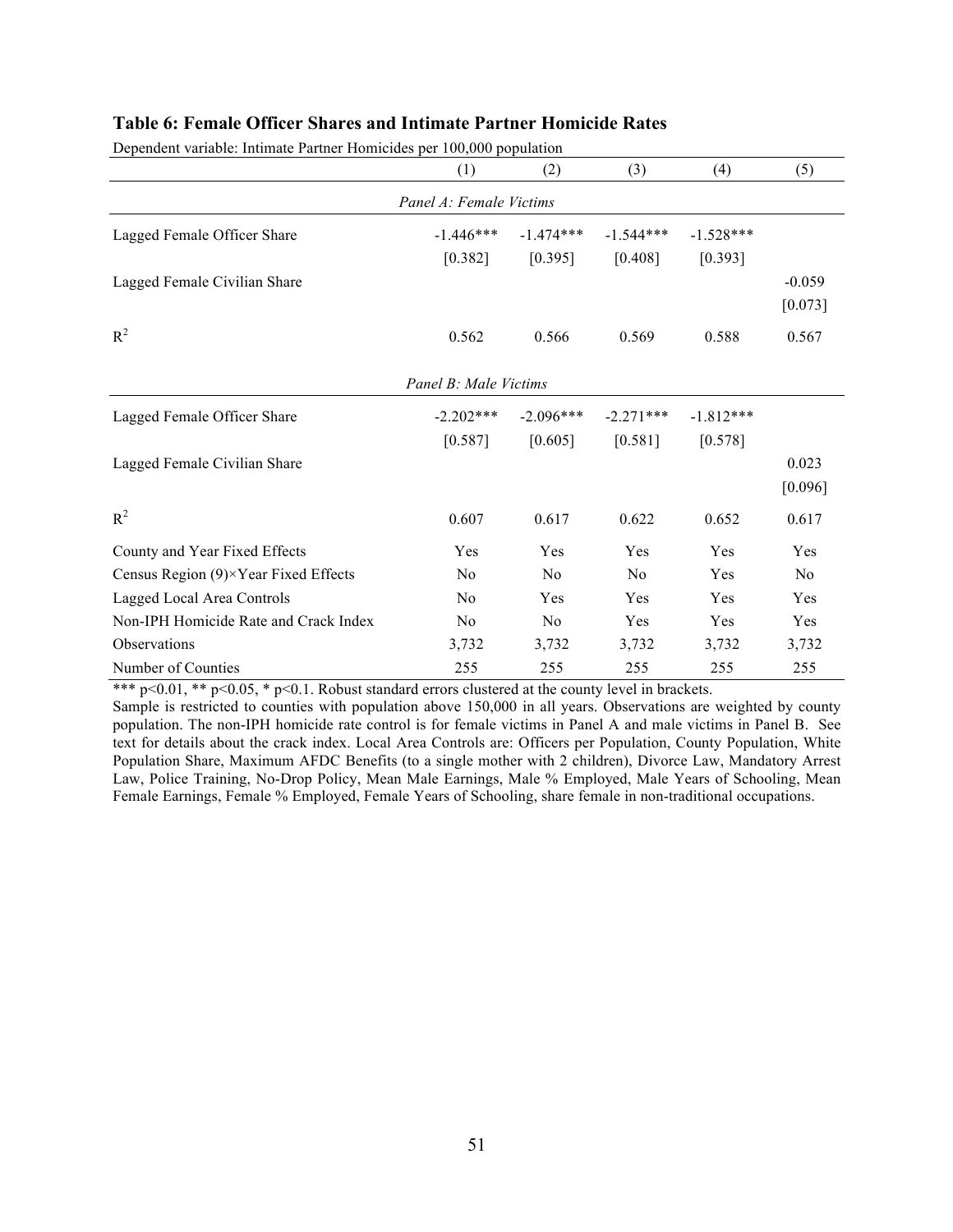| Dependent variable: Was the crime reported to police? (Yes = 1) |                              |            |           |
|-----------------------------------------------------------------|------------------------------|------------|-----------|
|                                                                 | (1)                          | (2)        | (3)       |
|                                                                 | First Stage                  |            |           |
|                                                                 | Dep. Var.:                   | IV         | IV        |
|                                                                 | <b>Share Female Officers</b> |            |           |
| Years of AA Exposure                                            | $0.003***$                   |            |           |
|                                                                 | [0.001]                      |            |           |
| Female Officer Share                                            |                              | $-1.021$   | $-0.961$  |
|                                                                 |                              | [1.199]    | [1.174]   |
| Female $\times$ Female Officer Share                            |                              | $1.913**$  | $1.334*$  |
|                                                                 |                              | [0.846]    | [0.751]   |
| Female $\times$ Domestic $\times$ Female Officer Share          |                              |            | $3.230**$ |
|                                                                 |                              |            | [1.312]   |
| MSA and Year Fixed Effects                                      | Yes                          | <b>Yes</b> | Yes       |
| Victim, Crime and Local Area Controls                           | Yes                          | Yes        | Yes       |
| Domestic Indicator and Interactions                             | Yes                          | Yes        | Yes       |
| <b>Observations</b>                                             | 15,319                       | 15,319     | 15,319    |
| $R^2$                                                           | 0.900                        |            |           |

### **Table 7: Affirmative Action Estimates of Crime Reporting by Assault Victims**

\*\*\*  $p<0.01$ , \*\*  $p<0.05$ , \*  $p<0.1$ . Robust standard errors clustered at the MSA-level in brackets.

The *Domestic* indicator is set to 1 if the victim is female and offender is the victim's current or former husband or boyfriend. Assaults against male victims by intimate partners (n=142 observations) are excluded from the sample. See Table 2 notes for variables in Victim, Crime, and Local Area Controls, and Domestic Interactions.

### **Table 8: Affirmative Action Estimates of Intimate Partner Homicide Rates**

Dependent variable: Intimate Partner Homicides per 100,000 population

| Dependent (undore, municie i unifer fromfetdes per 100,000 population |                              |                |           |            |             |
|-----------------------------------------------------------------------|------------------------------|----------------|-----------|------------|-------------|
|                                                                       | (1)                          | (2)            | (3)       | (4)        | (5)         |
|                                                                       | <b>First Stage</b>           |                |           |            |             |
|                                                                       | Dep. Var.:                   | IV             | IV        | IV         | IV          |
|                                                                       | <b>Share Female Officers</b> |                |           |            |             |
| Victim Sex                                                            |                              | Female         | Female    | Male       | Male        |
| Years AA On                                                           | $0.003***$                   |                |           |            |             |
|                                                                       | [0.000]                      |                |           |            |             |
| Lagged Female Officer Share                                           |                              | $-4.177***$    | $-3.137*$ | $-4.273**$ | $-3.959***$ |
|                                                                       |                              | [1.404]        | [1.617]   | [1.745]    | [1.467]     |
| County and Year Fixed Effects                                         | Yes                          | Yes            | Yes       | Yes        | Yes         |
| Census Region $(9) \times$ Year Fixed Effects                         | N <sub>0</sub>               | N <sub>0</sub> | Yes       | No         | Yes         |
| Non-IPH Homicide Rate and Crack Index                                 | No                           | Yes            | Yes       | Yes        | Yes         |
| Lagged Local Area Controls                                            | Yes                          | Yes            | Yes       | Yes        | Yes         |
| <b>Observations</b>                                                   | 3,732                        | 3,732          | 3,732     | 3,732      | 3,732       |
| $R^2$                                                                 | 0.856                        |                |           |            |             |
| Number of Counties                                                    | 255                          | 255            | 255       | 255        | 255         |

\*\*\*  $p < 0.01$ , \*\*  $p < 0.05$ , \*  $p < 0.1$ . Robust standard errors clustered at the county level in brackets. Sample is restricted to counties with population above 150,000 in all years. Observations are weighted by county population. The non-IPH homicide rate control is for female victims in Columns 2 and 3 and for male victims in Columns 4 and 5. See text for details about the crack index. See Table 6 notes for variables in Local Area Controls.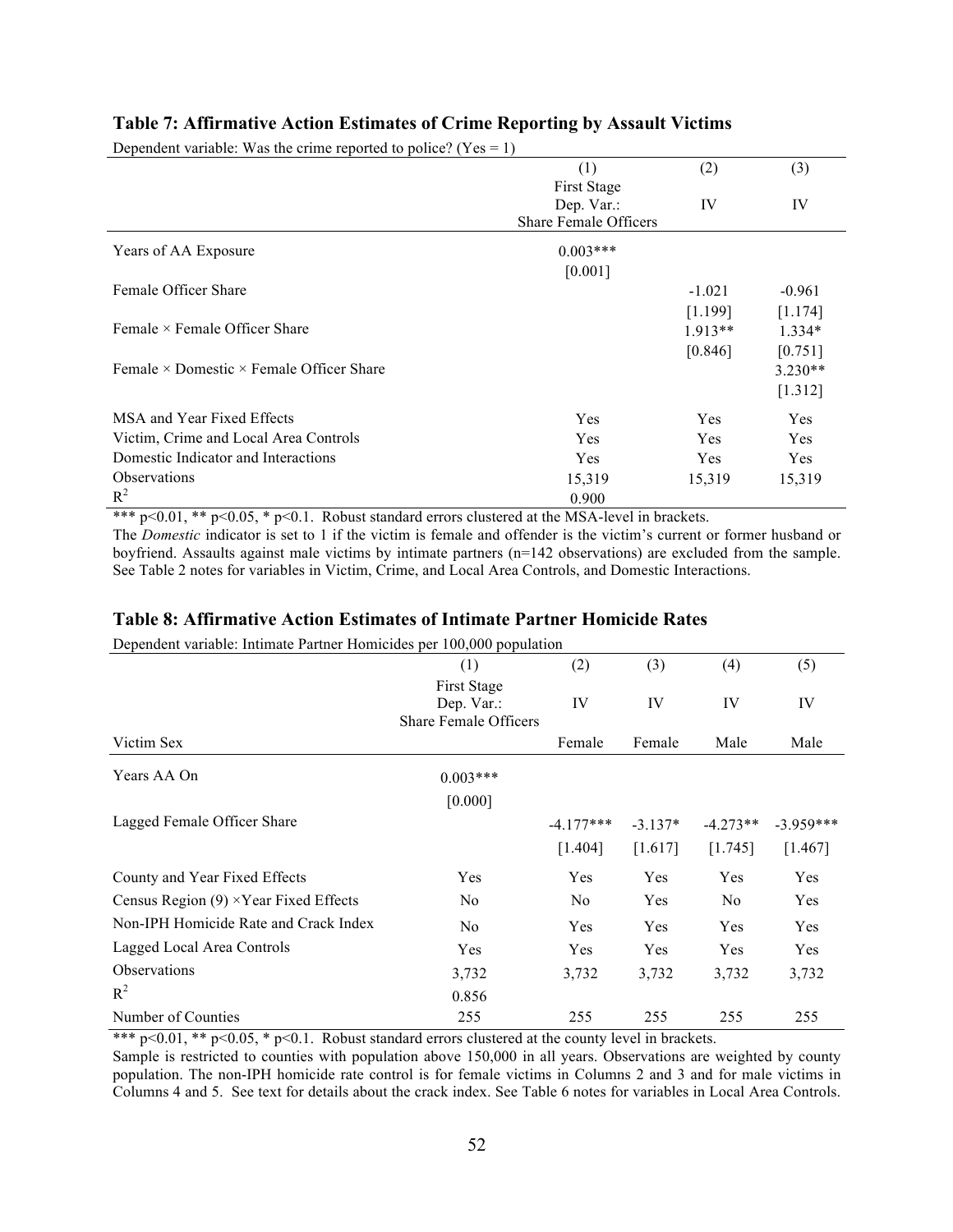## **Appendix A: For Online Publication**

## **Main Coefficient Estimates from Supplemental Models**

| Dependent variable: Was the crime reported to police? ( $Yes = 1$ ) |                |                |            |                 |
|---------------------------------------------------------------------|----------------|----------------|------------|-----------------|
|                                                                     | (1)            | (2)            | (3)        | (4)             |
|                                                                     |                |                |            |                 |
| Female Officer Share                                                | 0.276          |                | 0.263      |                 |
|                                                                     | [0.269]        |                | [0.265]    |                 |
| Assault $\times$ Female Officer Share                               | $0.541**$      | $0.515**$      | $0.366^+$  | $0.349^{\circ}$ |
|                                                                     | [0.224]        | [0.218]        | [0.222]    | [0.218]         |
| Domestic $\times$ Female Officer Share                              |                |                | $1.054**$  | $1.021**$       |
|                                                                     |                |                | [0.430]    | [0.438]         |
| MSA and Year Fixed Effects                                          | Yes            | N <sub>0</sub> | <b>Yes</b> | N <sub>0</sub>  |
| $MSA \times Year$ Fixed Effects                                     | N <sub>0</sub> | <b>Yes</b>     | No.        | Yes             |
| Victim, Crime and Local Area Controls                               | <b>Yes</b>     | Yes            | <b>Yes</b> | Yes             |
| Domestic Indicator and Interactions                                 | Yes            | <b>Yes</b>     | <b>Yes</b> | <b>Yes</b>      |
| <b>Observations</b>                                                 | 22,834         | 22,834         | 22,834     | 22,834          |
| $R^2$                                                               | 0.154          | 0.171          | 0.154      | 0.171           |

### **Appendix Table 1A: Crime Reporting by Female Assault and Burglary Victims**

\*\*\* p<0.01, \*\* p<0.05, \* p<0.1,  $\uparrow$  p = 0.108,  $\sp{\circ}$  p = 0.117. Robust standard errors clustered at the MSA level in brackets.

Female burglary victims are defined at the household level to include all households with female members. The *Domestic* indicator is set to 1 if the victim is female and offender is the victim's current or former husband or boyfriend. Burglaries and attempted burglaries by an intimate partner (n=47) are excluded from the analysis. The crime controls include the controls from Table 2 for assaults (multiple offenders, known but not domestic offender, attempted attack, completed simple assault with injury, aggravated assault or rape, attempted aggravated assault or rape) and additional controls for burglaries (attempted theft, attempted burglary, attempted theft and burglary, value stolen up to \$50, value stolen \$51-\$250, value stolen \$251-\$1,000, and value stolen over \$1,000). For burglaries, households with male members are assigned male values for sex-specific local area controls (education, employment, and wages). Results are qualitatively and quantitatively unchanged if assignment of controls is based on the sex of the person who reports the incident to the NCVS or if all households are assigned female values for local controls.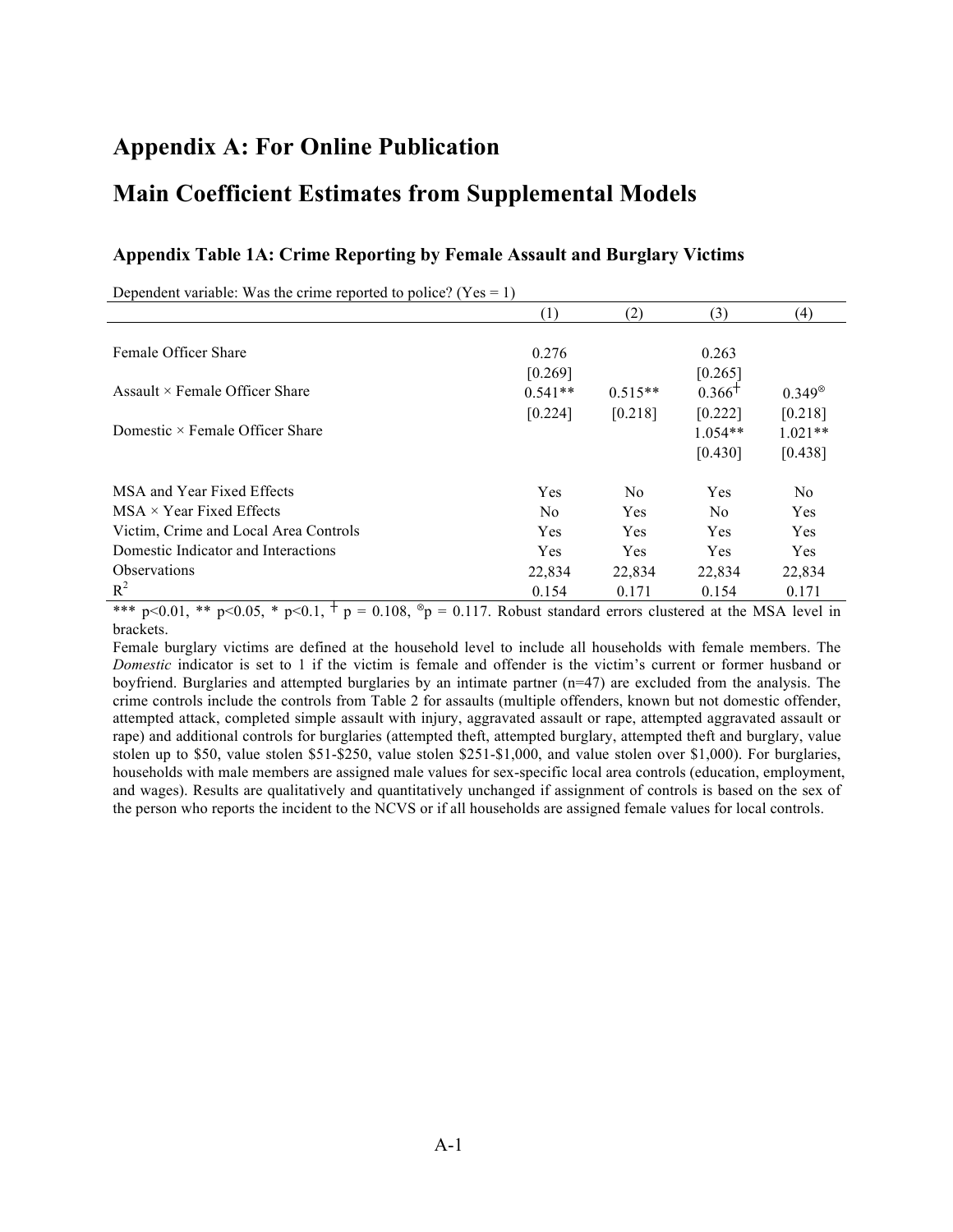|                         | (1)                                         | (2)      | (3)      | (4)      |
|-------------------------|---------------------------------------------|----------|----------|----------|
|                         | Panel A: Female Share of Officers           |          |          |          |
| Domestic Violence Unit  | 0.006                                       | 0.01     | 0.004    | 0.007    |
|                         | [0.009]                                     | [0.014]  | [0.006]  | [0.008]  |
| Victim Assistance Unit  | 0.012                                       | 0.007    | 0.009    | 0.013    |
|                         | [0.009]                                     | [0.013]  | [0.006]  | [0.008]  |
| Full-time DV Unit       |                                             | $-0.005$ |          | $-0.004$ |
|                         |                                             | [0.016]  |          | [0.009]  |
| Full-time VA Unit       |                                             | 0.007    |          | $-0.006$ |
|                         |                                             | [0.015]  |          | [0.009]  |
| Domestic Dispute Policy | 0.005                                       | 0.005    | $-0.004$ | $-0.004$ |
|                         | [0.006]                                     | [0.006]  | [0.005]  | [0.005]  |
| Observations            | 1,507                                       | 1,507    | 2,460    | 2,460    |
| $R^2$                   | 0.025                                       | 0.025    | 0.052    | 0.052    |
|                         | Panel B: Female Share of Civilian Employees |          |          |          |
| Domestic Violence Unit  | 0.022                                       | 0.002    | $-0.009$ | $-0.032$ |
|                         | [0.031]                                     | [0.048]  | [0.020]  | [0.027]  |
| Victim Assistance Unit  | $-0.006$                                    | 0.02     | 0.011    | 0.04     |
|                         | [0.029]                                     | [0.045]  | [0.021]  | [0.028]  |
| Full-time DV Unit       |                                             | 0.028    |          | 0.038    |
|                         |                                             | [0.053]  |          | [0.030]  |
| Full-time VA Unit       |                                             | $-0.039$ |          | $-0.051$ |
|                         |                                             | [0.049]  |          | [0.032]  |
| Domestic Dispute Policy | 0.022                                       | 0.022    | 0.013    | 0.014    |
|                         | [0.021]                                     | [0.021]  | [0.016]  | [0.016]  |
| Observations            | 1,220                                       | 1,220    | 2,047    | 2,047    |
| $R^2$                   | 0.016                                       | 0.017    | 0.025    | 0.027    |

## **Appendix Table 2A: Police Policies, Programs, and Female Employment**

\*\*\* p<0.01, \*\* p<0.05, \* p<0.1. Standard errors in brackets.

The dependent variable in Panel A is the share of sworn officers female. In Panel B, it is the share of civilian employees female. All regressions control for the population served by the department and the total numbers of sworn officers and civilians employed at the department.

Columns 1-2 use data from the 1987 LEMAS survey on police departments serving counties with populations over 150,000. Columns 3-4 include both 1987 and 1990 LEMAS surveys on these departments and control for county and year fixed effects.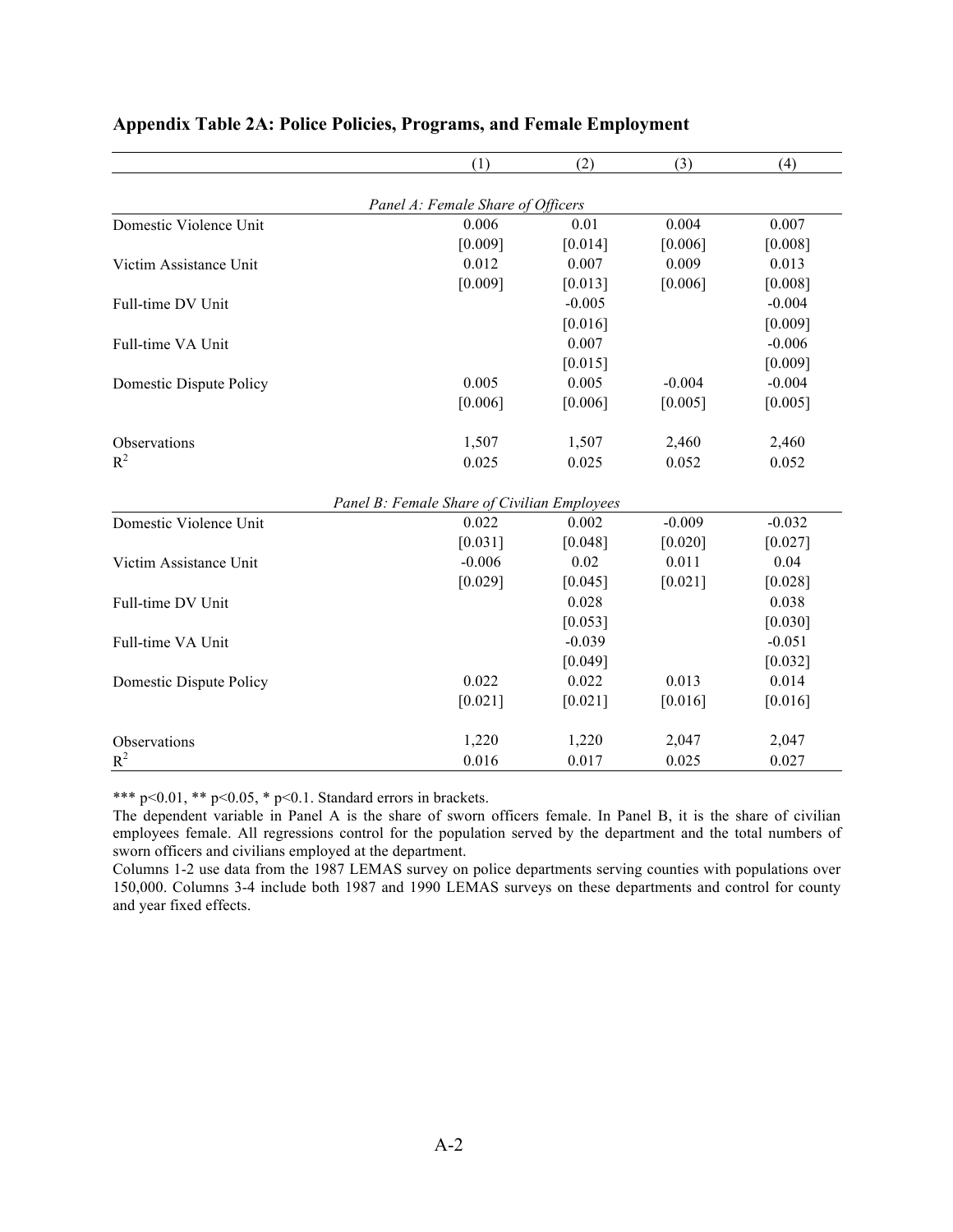| Dependent variable: Intimate Partner Homicides per 100,000 population |                                        |                       |                                |                             |                        |  |  |  |  |
|-----------------------------------------------------------------------|----------------------------------------|-----------------------|--------------------------------|-----------------------------|------------------------|--|--|--|--|
|                                                                       | (1)                                    | (2)                   | (3)                            | (4)                         | (5)                    |  |  |  |  |
|                                                                       | Population ><br>50,000<br>in All Years | Un-weighted           | Dep. Var.:<br><b>IPH Count</b> | Dep. Var.:<br>Ln (IPH Rate) | Tobit                  |  |  |  |  |
| Panel A: Female Victims                                               |                                        |                       |                                |                             |                        |  |  |  |  |
| Lagged Female Officer Share                                           | $-0.711***$                            | $-1.608***$           | $-20.709***$                   | $-1.367**$                  | $-1.602***$            |  |  |  |  |
|                                                                       | [0.234]                                | [0.465]               | [5.842]                        | [0.677]                     | [0.451]                |  |  |  |  |
| $R^2$                                                                 | 0.424                                  | 0.457                 | 0.930                          | 0.549                       |                        |  |  |  |  |
|                                                                       |                                        | Panel B: Male Victims |                                |                             |                        |  |  |  |  |
| Lagged Female Officer Share                                           | $-1.345***$<br>[0.328]                 | $-1.450**$<br>[0.570] | $-53.634***$<br>[17.792]       | $-3.546***$<br>[1.087]      | $-1.680***$<br>[0.028] |  |  |  |  |
| $R^2$                                                                 | 0.487                                  | 0.534                 | 0.844                          | 0.622                       |                        |  |  |  |  |
| County and Year Fixed Effects                                         | Yes                                    | Yes                   | Yes                            | Yes                         | Yes                    |  |  |  |  |
| Lagged Local Area Controls                                            | Yes                                    | Yes                   | Yes                            | Yes                         | Yes                    |  |  |  |  |
| Non-IPH Homicides and Crack Index                                     | Yes                                    | Yes                   | Yes                            | Yes                         | Yes                    |  |  |  |  |
| Observations                                                          | 10,639                                 | 3,732                 | 3,732                          | 2,851                       | 3,732                  |  |  |  |  |
| Number of Counties                                                    | 725                                    | 255                   | 255                            | 255                         | 255                    |  |  |  |  |

## **Appendix Table 3A: Specification Checks for Intimate Partner Homicide Estimates**

\*\*\*  $p<0.01$ , \*\*  $p<0.05$ , \*  $p<0.1$ . Robust standard errors clustered at the county level in brackets.

Sample is restricted to include counties with population over 150,000 in all years in Columns 2 to 5. In Column 1, it is restricted to counties with population over 50,000 in all years. Observations are weighted by county population. The non-IPH homicide rate control is for female victims in Columns 2 and 3 and for male victims in Columns 4 and 5. See text for details about the crack index. See Table 6 notes for variables in Local Area Controls.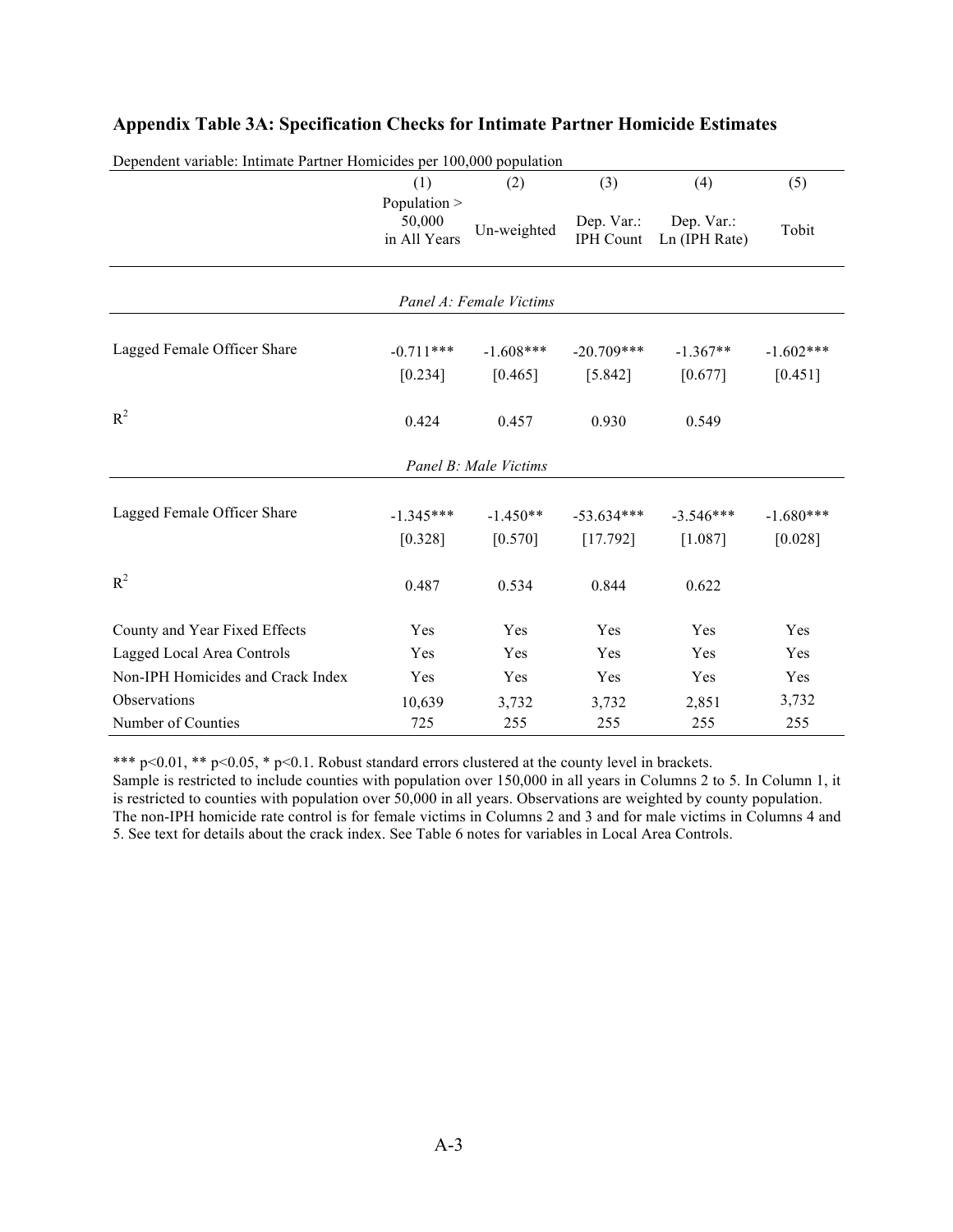## **Appendix Table 4A: Escalation of Domestic Violence**

| Dependent variable. Does the victim report another domestic violence assault arter the current one: $(1 \text{ es} = 1)$ | (1)            | (2)         | (3)                                                                               | (4)                                                                         | (5)        |
|--------------------------------------------------------------------------------------------------------------------------|----------------|-------------|-----------------------------------------------------------------------------------|-----------------------------------------------------------------------------|------------|
|                                                                                                                          |                |             | Households<br>with<br>Additional<br>Interviews<br>after the<br>Current<br>Assault | <b>First Stage</b><br>Dependent<br>Variable:<br>Share<br>Female<br>Officers | IV         |
| Female Officer Share                                                                                                     | $-3.324***$    | $-3.335***$ | $-2.344***$                                                                       |                                                                             | $-8.099**$ |
| Years AA On                                                                                                              | [0.944]        | [0.710]     | [0.703]                                                                           | $0.003***$<br>[0.001]                                                       | [3.429]    |
| MSA and Year Fixed Effects                                                                                               | Yes            | Yes         | <b>Yes</b>                                                                        | Yes                                                                         | Yes        |
| Crime, Victim, and Local Area Controls                                                                                   | Yes            | Yes         | <b>Yes</b>                                                                        | Yes                                                                         | Yes        |
| Male Sex-Specific Local Area Controls                                                                                    | N <sub>0</sub> | Yes         | Yes                                                                               | Yes                                                                         | Yes        |
| Officers per Population, Population                                                                                      | N <sub>0</sub> | Yes         | Yes                                                                               | Yes                                                                         | Yes        |
| Non-IPH Female Homicides and Crack Index                                                                                 | N <sub>0</sub> | Yes         | Yes                                                                               | Yes                                                                         | Yes        |
| <b>Observations</b>                                                                                                      | 1,146          | 1,132       | 692                                                                               | 1,132                                                                       | 1,132      |
| $R^2$                                                                                                                    | 0.098          | 0.108       | 0.136                                                                             | 0.914                                                                       |            |

Dependent variable: Does the victim report another domestic violence assault after the current one? ( $Y_{\text{eS}} = 1$ )

\*\*\* p<0.01, \*\* p<0.05,  $\frac{1}{2}$  p<0.1. Robust standard errors clustered at the MSA-level in brackets.

Columns 3 and 4 have fewer observations because of missing data on homicides in Florida for 1988 to 1990. Columns 2 to 5 have fewer observations because of missing data on homicides in Florida for 1988 to 1990. See text for details about the crack index. See Table 2 notes for variables in Victim, Crime, and Local Area Controls.

## **Appendix Table 5A: Female Officer Shares and Domestic Violence Assaults and Total Assaults by Sex**

|                                                   | (1)                        | (2)                        | (3)                      | (4)                        | (5)                        | (6)                      |
|---------------------------------------------------|----------------------------|----------------------------|--------------------------|----------------------------|----------------------------|--------------------------|
|                                                   | <b>OLS</b>                 | OLS.                       | <b>OLS</b>               | IV                         | IV                         | IV                       |
| Dependent Variable<br>(per $100,000$ population): | Ln<br>(Domestic)<br>Female | Ln<br>(Assaults)<br>Female | Ln<br>(Assaults)<br>Male | Ln<br>(Domestic)<br>Female | Ln<br>(Assaults)<br>Female | Ln<br>(Assaults)<br>Male |
|                                                   |                            |                            |                          |                            |                            |                          |
| Lagged Share Female Officers                      | $-7.428**$                 | $-0.660$                   | 2.620                    | $-17.488*$                 | $-7.699$                   | 4.426                    |
|                                                   | [3.317]                    | [1.739]                    | [2.966]                  | [10.133]                   | [7.429]                    | [8.443]                  |
| MSA and Year Fixed Effects                        | Yes                        | <b>Yes</b>                 | <b>Yes</b>               | <b>Yes</b>                 | <b>Yes</b>                 | <b>Yes</b>               |
| Crack Index (and Square)                          | Yes                        | Yes                        | Yes                      | Yes                        | Yes                        | Yes                      |
| Lagged Local Area Controls                        | Yes                        | Yes                        | Yes                      | Yes                        | Yes                        | Yes                      |
| <b>Observations</b>                               | 367                        | 471                        | 473                      | 367                        | 471                        | 473                      |
| $R^2$                                             | 0.443                      | 0.543                      | 0.525                    |                            |                            |                          |

\*\*\* p<0.01, \*\* p<0.05, \* p<0.1. Robust standard errors clustered at the MSA-level in brackets.

See text for details about the crack index and lagged local area controls.